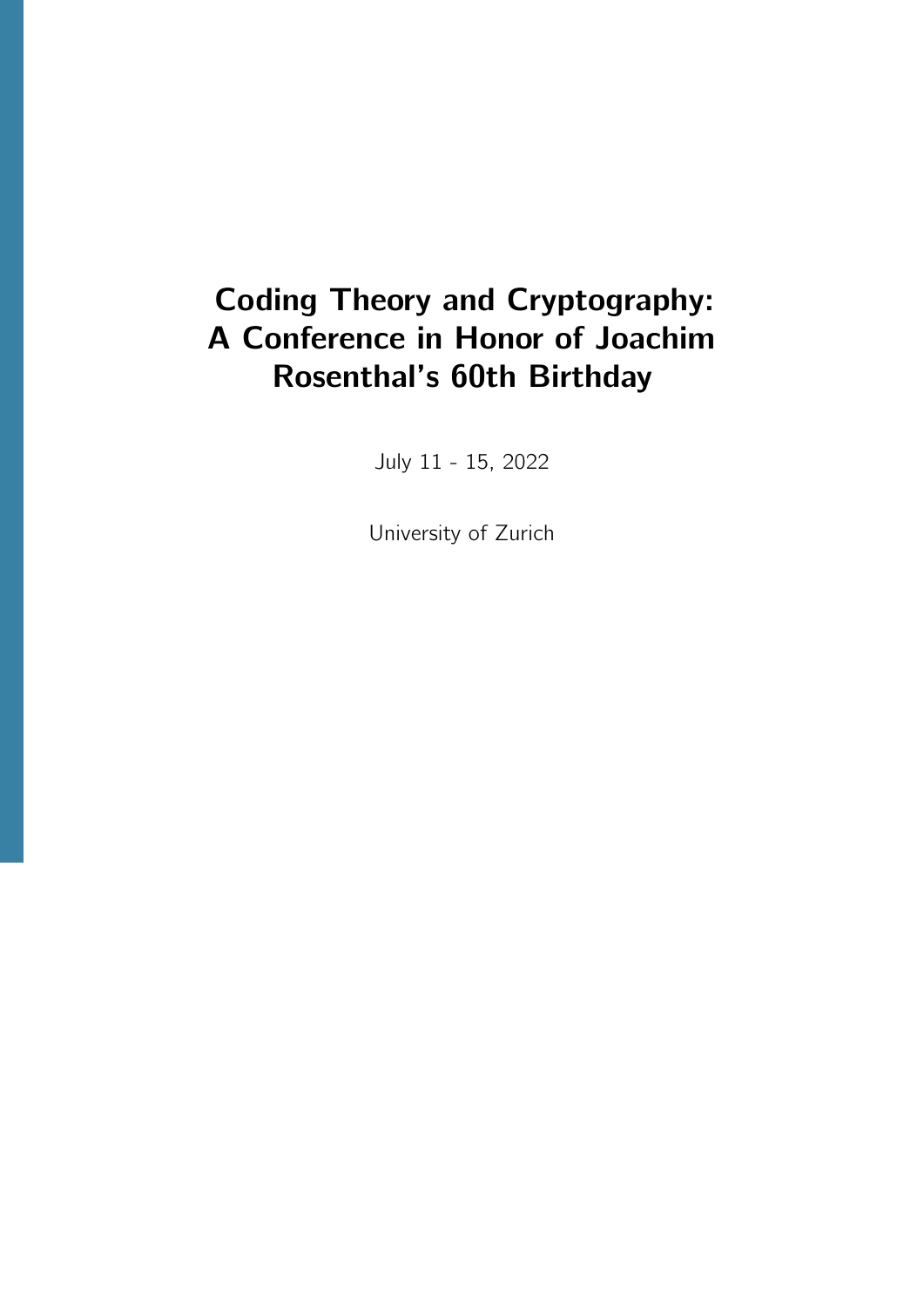## <span id="page-1-0"></span>About

This conference is in honor of Joachim Rosenthal on the occasion of his 60th birthday.

Joachim Rosenthal is Professor of Applied Mathematics in the Department of Mathematics at the University of Zurich since 2004. He received the Diplom in Mathematics from the University of Basel in 1986 and the Ph.D. in Mathematics from Arizona State University in 1990. From 1990 until 2004 he has been with the Department of Mathematics at the University of Notre Dame, where he has been last "The Notre Dame Chair in Applied Mathematics" and Concurrent Professor of Electrical Engineering.

He is one of the pioneers in the field of algebraic coding theory and cryptography.

He is a fellow of IEEE society and honorary professor of Universidad del Norte, Colombia. He also has supervised 30 Ph.D. students, many of them are active researchers in academia. Currently, he serves as Vice President of the Swiss Mathematical Society.

## **Organizers**

Gianira Alfarano, Elisa Gorla, Anna-Lena Horlemann, Karan Khathuria, Roxana Smarandache, Violetta Weger

## Conference Location

Archaeological Collection of the University of Zurich Rämistrasse 73 8006 Zurich, Switzerland.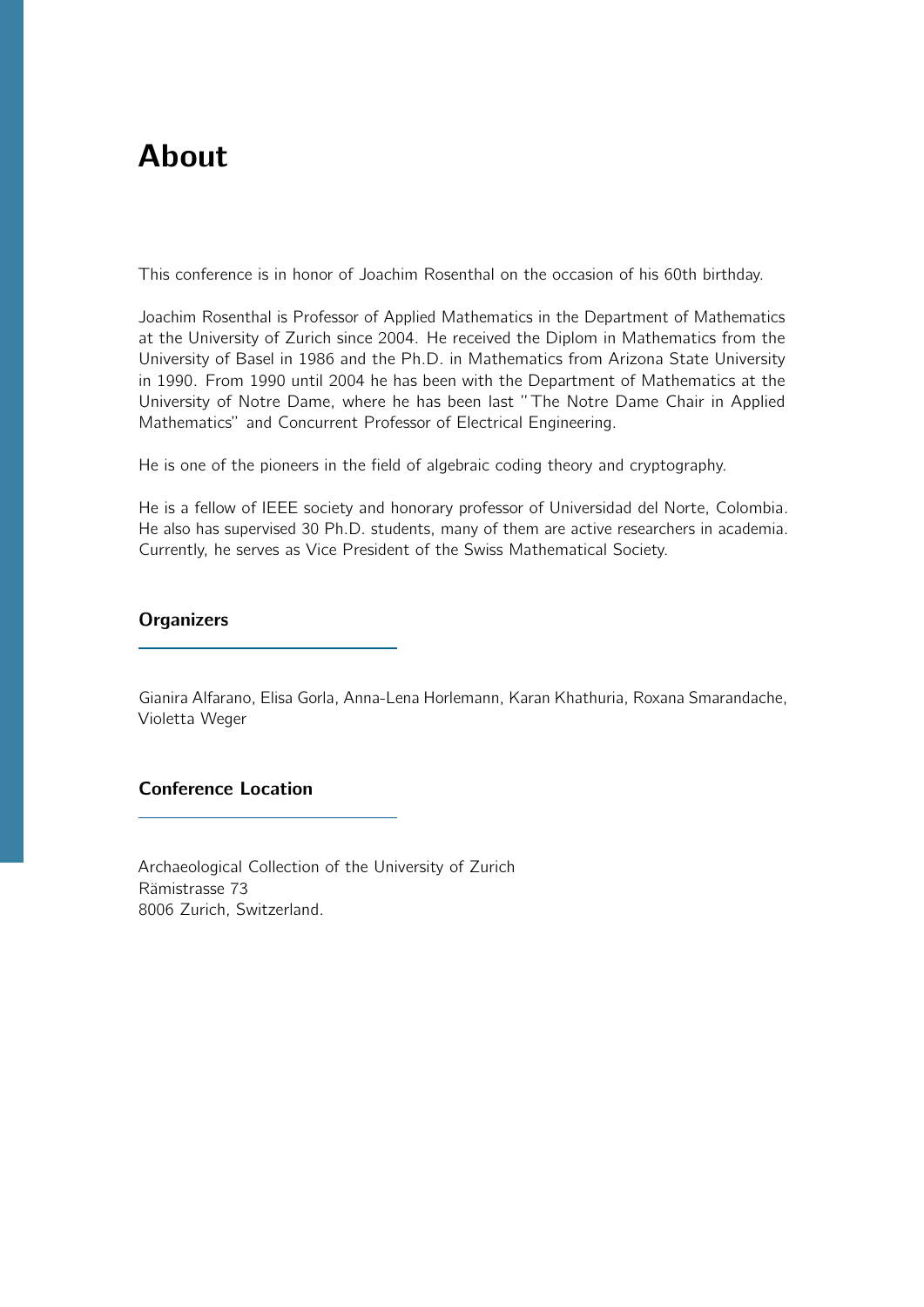# **Contents**

| <b>About</b>             | ΪÎ             |
|--------------------------|----------------|
| <b>Program</b>           | 1              |
| <b>List of Abstracts</b> | $\overline{2}$ |
|                          | $\overline{2}$ |
|                          | $\overline{2}$ |
|                          | 5              |
|                          | 9              |
|                          | 14             |
|                          | 14             |
|                          | 19             |
|                          | 24             |
|                          | 28             |
|                          | 31             |
|                          | 31             |
|                          | 36             |
|                          | 39             |
|                          | 42             |
|                          | 45             |
|                          | 45             |
|                          | 48             |
|                          | 51             |
|                          | 55             |
|                          |                |

## **[Speaker Index](#page-61-0) 59 Speaker Index**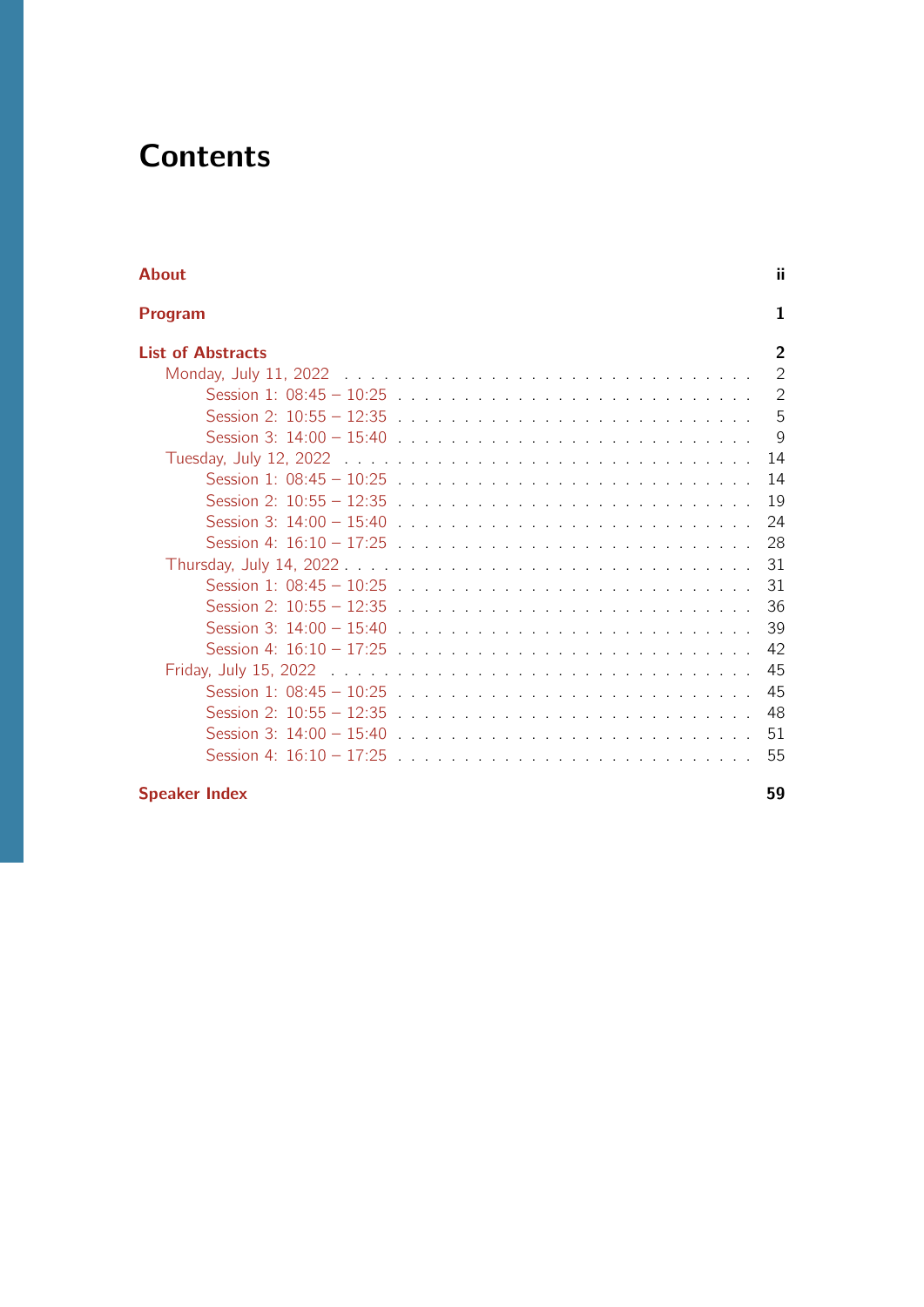# <span id="page-3-0"></span>Program

|                | <b>Monday</b>            | <b>Tuesday</b>    | Wednesday        | <b>Thursday</b>  | <b>Friday</b>          |  |  |
|----------------|--------------------------|-------------------|------------------|------------------|------------------------|--|--|
|                | Opening                  | Gluesing-Luerssen |                  | Persichetti      | Hieta-aho              |  |  |
| $08:45 -$      | Grassl                   | Freij-Hollanti    |                  | Lobillo          | Sharma                 |  |  |
| 10:25          | Lieb                     | Randrianarisoa    |                  | <b>Bariffi</b>   | Yadav                  |  |  |
|                | Abreu                    | Jany              |                  | Almeida          | Srivastava             |  |  |
| $10:25 -$      | Coffee Break             | Coffee Break      |                  | Coffee Break     | Coffee Break           |  |  |
| 10:55          |                          |                   |                  |                  |                        |  |  |
|                | Requena                  | Özbudak           |                  | Kohrabaei        | Etzion                 |  |  |
| $10:55 -$      | Rocha Pinto              | <b>Jerkovits</b>  |                  | <b>Battarbee</b> | Wassermann             |  |  |
| 12:35          | Santana                  | Willenborg        |                  | Le Coz           | Serban                 |  |  |
|                | Salizzoni                | Hörmann           |                  | Shpilrain        | Neri                   |  |  |
| 12:35<br>14:00 | Lunch                    | Lunch             | <b>Excursion</b> | Lunch            | Lunch                  |  |  |
|                | Solé                     | Anupindi          |                  | Newman           | Ghorpade               |  |  |
| $14:00 -$      | Kyureghyan               | <b>Berardini</b>  |                  | Ke               | Navarro-Pérez          |  |  |
| 15:40          | Pelen                    | lezzi             |                  | <b>Riet</b>      | Can                    |  |  |
|                | Mesnager                 | Iglesias Curto    |                  | <b>Skachek</b>   | Panja                  |  |  |
| 15:40<br>16:10 | Coffee Break             | Coffee Break      |                  | Coffee Break     | Coffee Break           |  |  |
|                |                          | Camps-Moreno      |                  | <b>Baldi</b>     | Manganiello            |  |  |
| $16:10 -$      |                          | Islam             |                  | <b>McMillon</b>  | Ludhani                |  |  |
| 17:50          | Zoo visit and            | López-Permouth    |                  | Rodrigues        | <b>Bernal Buitrago</b> |  |  |
|                | Welcome                  | Costello          |                  | Kılıç            | Martínez-Moro          |  |  |
| <b>Evening</b> | Apéro (17:00<br>onwards) |                   |                  | <b>Dinner</b>    |                        |  |  |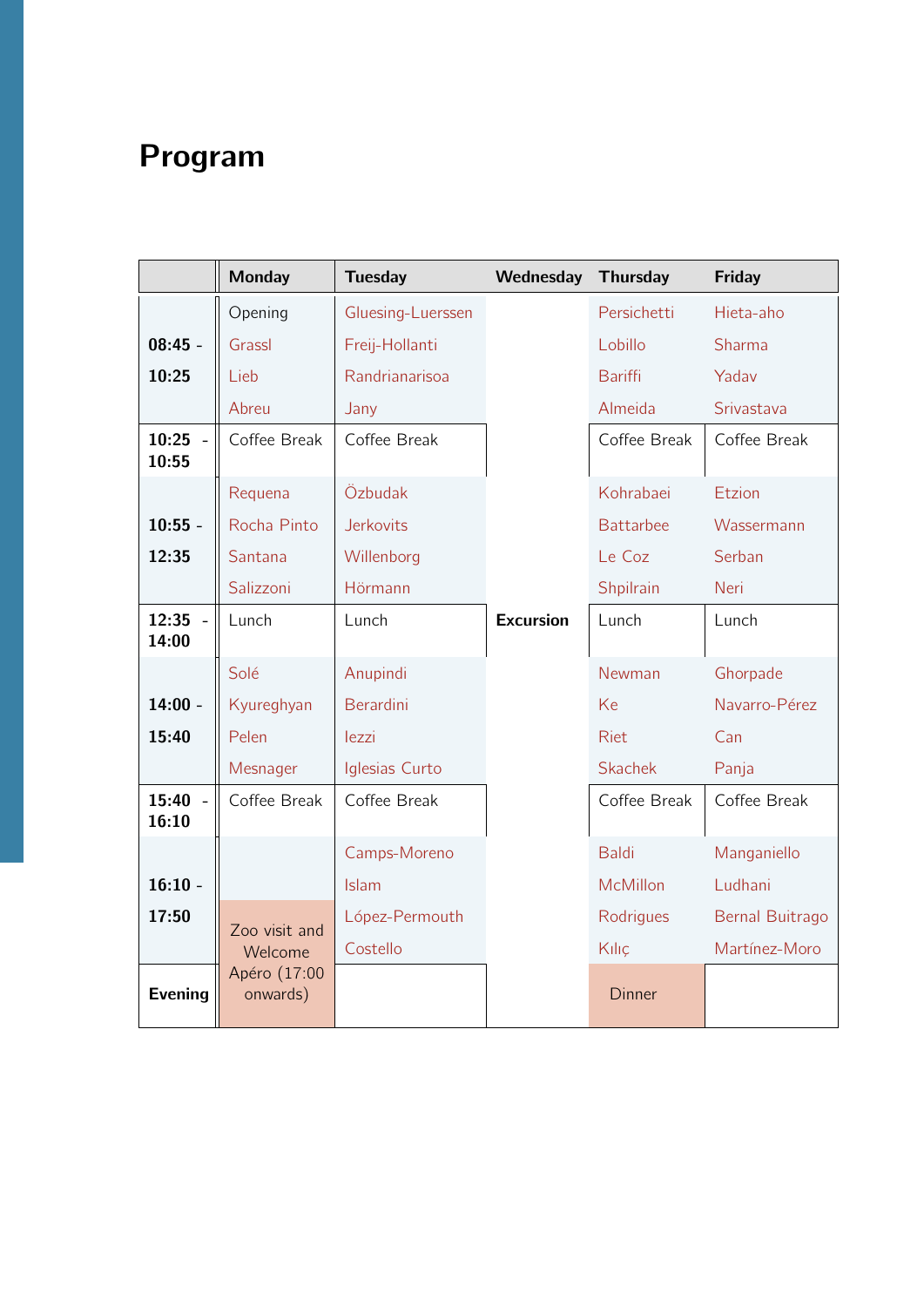## <span id="page-4-5"></span><span id="page-4-0"></span>List of Abstracts

<span id="page-4-1"></span>Monday, July 11, 2022

<span id="page-4-3"></span><span id="page-4-2"></span>Session 1: 08:45 – 10:25

## Quantum Convolutional Codes

Markus Grassl University of Gdansk, Poland

The talk will give a brief introduction to the construction of quantum convolutional codes using classical ones. One particular aspect is the construction of quantum circuits for encoding and their inverses. Some questions that are open to the author will be presented as well.

## <span id="page-4-4"></span>Erasure decoding of convolutional codes with the help of linear systems

Julia Lieb University of Zurich, Switzerland

There exist strong connections between convolutional codes and discrete-time linear systems over finite fields, actually they are essentially the same objects. This implies that convolutional codes possess a so-called input-state-output (ISO) representation via a linear system. Such ISO representations have been useful for the analysis, construction and decoding of convolutional codes. In this talk, we will in particular study the decoding of convolutional codes over the erasure channel. We will present an erasure decoding algorithm that makes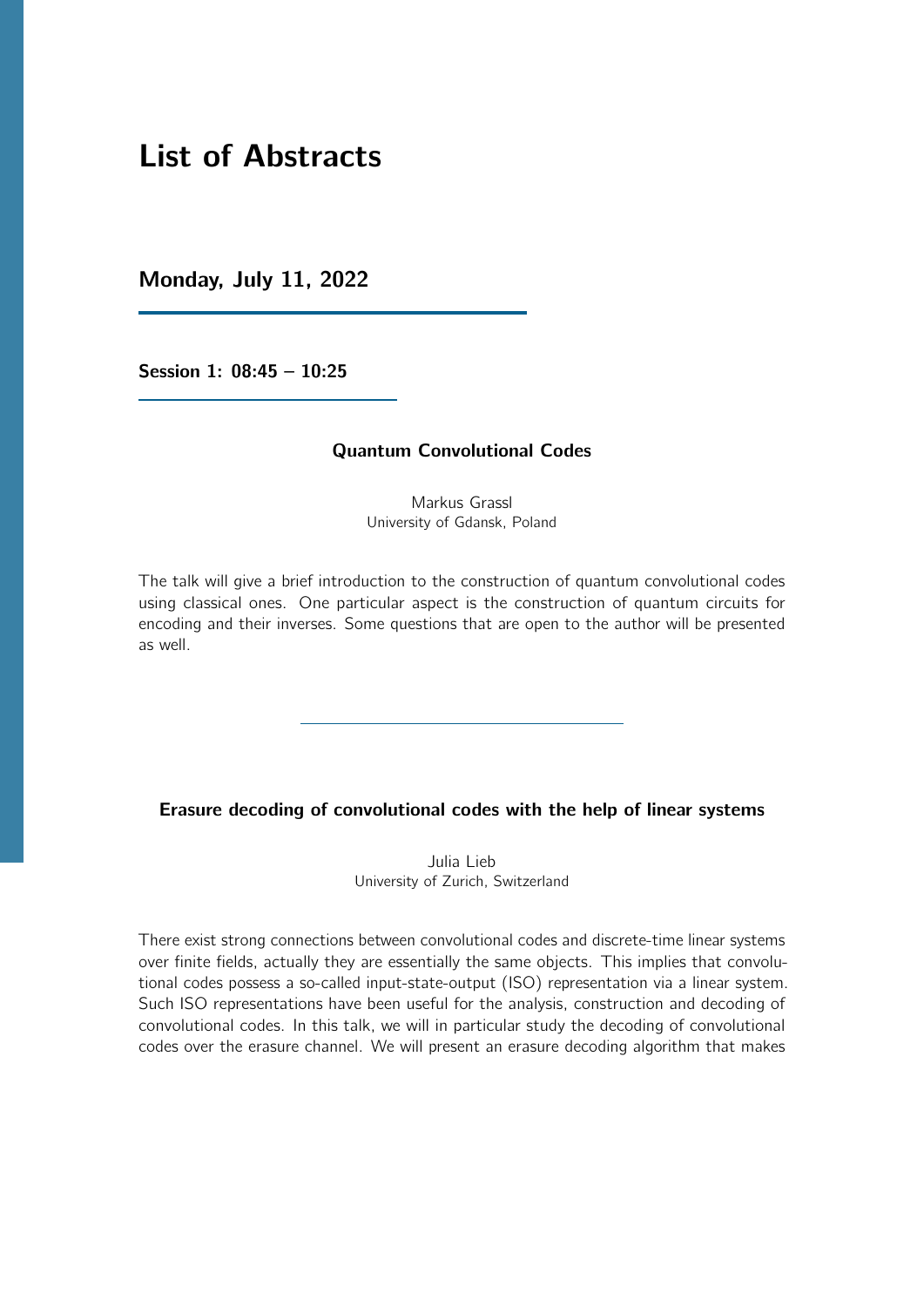<span id="page-5-1"></span>use of the ISO representation of the corresponding convolutional code. Finally, we will explain the advantages of using ISO representations for the decoding over just using the parity-check matrix of the corresponding convolutional code.

#### <span id="page-5-0"></span>Construction of an Optimal Convolutional Code of Rate 1/2

Zita Abreu University of Aveiro, Portugal

Joint work with: Raquel Pinto, Rita Simões

Maximum distance separable convolutional codes are described by the property that the free distance reaches the generalized Singleton bound, which makes them optimal for error correction. However, the existing general constructions of such codes are available over fields of large size. In this paper, we consider convolutional codes of rate  $1/2$  and we derive a novel construction of an MDS convolutional code of rate 1/2 over fields of smaller size than the fields considered in the constructions available in the literature. In order to achieve this result, we consider a generator matrix  $G(D)$  of a convolutional code over a field  $\mathbb{F}_q$ and construct a generator matrix of a new convolutional code over the same field and of higher degree, by repeating the coeffcients of  $G(D)$  of certain degrees.

Supported by The Center for Research and Development in Mathematics and Applications (CIDMA) through the Portuguese Foundation for Science and Technology (FCT - Fundação para a Ciência e a Tecnologia), references UIDB/04106/2020 and UI/BD/151186/2021.

**Keywords:** Convolutional codes, free distance, generalized Singleton bound, maximum distance separable (MDS) codes.

#### **References**

- [1] R. Johannesson, K.S. Zigangirov, Fundamentals of Convolutional Coding, Digital and Mobile Communication, Wiley-IEEE Press, New Jersey, 1999.
- [2] Lieb, J., Pinto, R., Rosenthal, J.. Convolutional Codes, in "Concise Encyclopedia of Coding Theory" (eds. Huffman, C; Kim, J.; Sole, P.), CRC Press, 2021.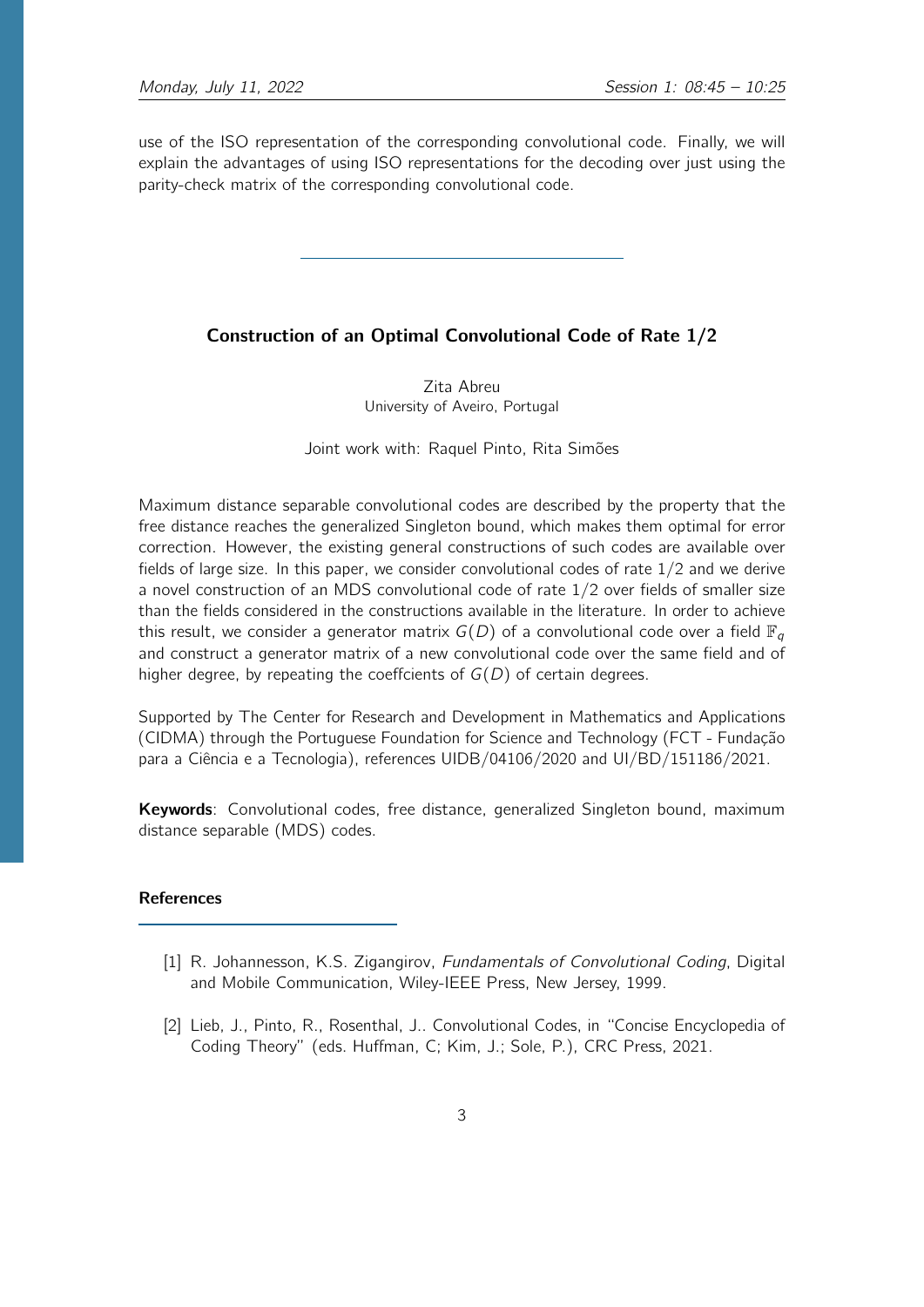- [3] R. Smarandache, H. Gluesing-Luerssen, and J. Rosenthal, Constructions for MDSconvolutional codes, IEEE Trans. Inform. Theory, 47(5), pp. 2045- 2049, 2001.
- [4] J. Lieb and R. Pinto, Constructions of MDS convolutional codes using superregular matrices, Journal of Algebra Combinatorics Discrete Structures and Applications, 7(1), pp.73-84, 2020.
- [5] J. Rosenthal and R. Smarandache, Maximum distance separable convolutional codes, Appl. Algebra Engrg. Comm. Comput, 10.1, pp. 15-32, 1999.
- [6] J. Justesen, An algebraic construction of rate  $1/\nu$  convolutional codes, IEEE Trans. Inform. Theory, 21.1, pp. 577-580, 1975.
- [7] R. Smarandache and J. Rosenthal, A State Space Approach for Constructing MDS Rate  $1/n$  Convolutional Codes, Proceedings of the 1998 IEEE Information Theory Workshop on Information Theory, pp. 116-117., 1998.
- [8] H. Gluesing-Luerssen and B. Langfeld, A Class of one-dimensional MDS convolutional codes, Journal of Algebra and Its Applications, 5.4, pp. 505- 520, 2006.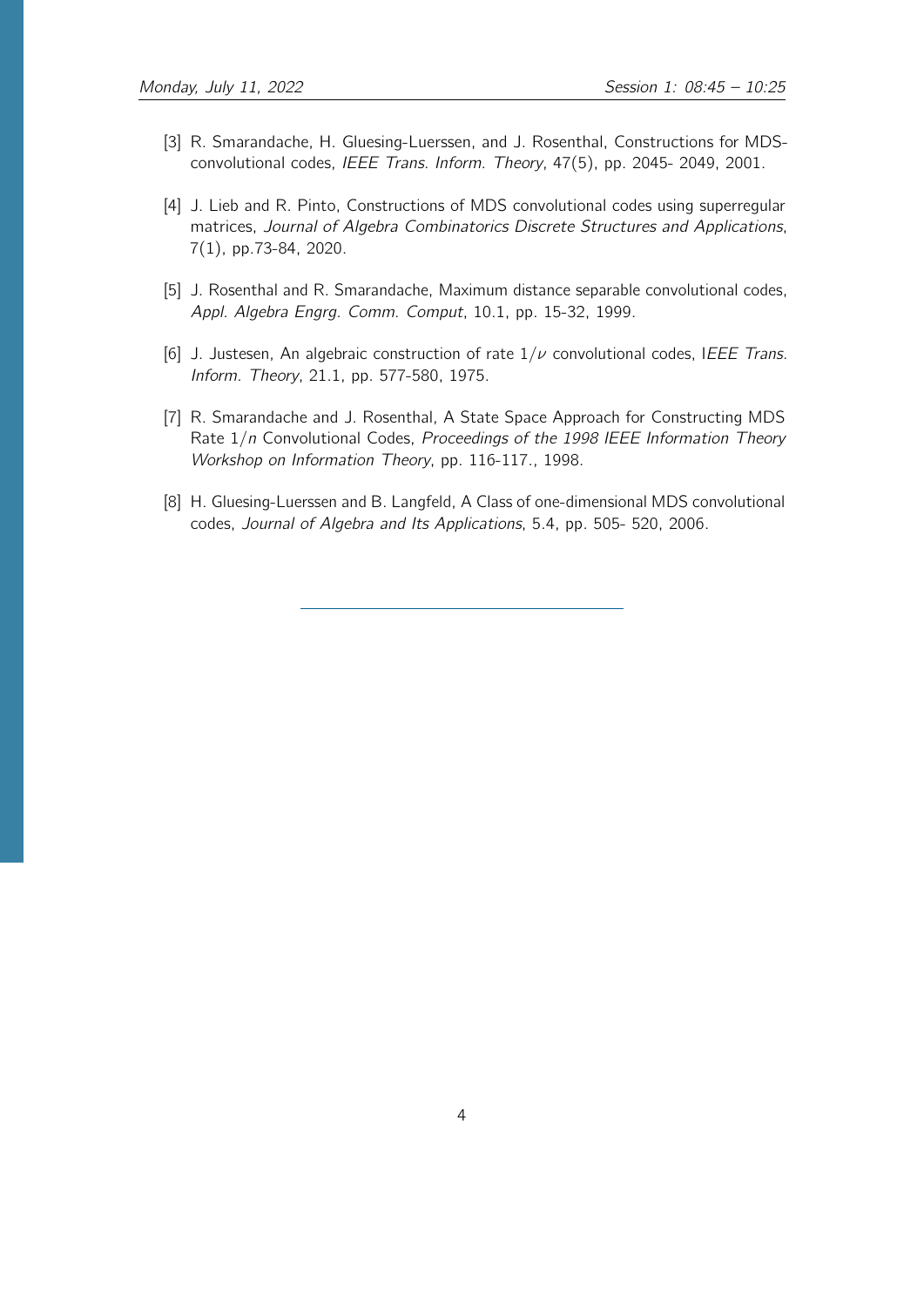<span id="page-7-3"></span><span id="page-7-0"></span>Session 2: 10:55 – 12:35

## <span id="page-7-1"></span>Computing a Minimal Input-State-Output Representation of Convolutional Codes

Verónica Requena University of Alicante, Spain

Joint work with: Joan-Josep Climent, Diego Napp

There is a close relation between convolutional codes and linear systems. This connection between both has already been established and analyzed widely by several authors [\(1;](#page-8-1) [2;](#page-8-2) [3;](#page-8-3) [4\)](#page-8-4). In the literature, we can find different definitions for convolutional codes. In coding theory, convolutional codes can be defined as a  $\mathbb{F}(z)$ -linear subspace C of  $\mathbb{F}^n(z)$  (see [\(3\)](#page-8-3)), where  $\mathbb F$  is a finite field and  $\mathbb F(z)$  is the set of rational functions in the variable z and coefficients in F. However, from a systems theoretic point of view, a convolutional code is a submodule C of  $\mathbb{F}[z]^n$  (see [\(5\)](#page-8-5)), where  $\mathbb{F}[z]$  is the ring of polynomials in the variable z and coefficients in  $\mathbb{F}$ . In [\(7\)](#page-8-6), Willems introduces the behavioral approach to linear systems and shows the interconnection with convolutional coding theory. In [\(2\)](#page-8-2), Kuijper gives a very complete description of the first-order representation theory for linear behaviours. An  $(n, k)$ convolutional code  $\mathcal C$  can be described by a time invariant linear system (see [\(6\)](#page-8-7))

<span id="page-7-2"></span>
$$
\begin{array}{ll}\n\mathbf{x}_{t+1} &= A\mathbf{x}_t + B\mathbf{u}_t, \\
\mathbf{y}_t &= C\mathbf{x}_t + D\mathbf{u}_t,\n\end{array}\n\mathbf{v}_t = \begin{pmatrix}\n\mathbf{y}_t \\
\mathbf{u}_t\n\end{pmatrix},\n\quad t = 0, 1, 2, \dots, \mathbf{x}_0 = 0,\n\tag{0.1}
$$

where  $A\in \mathbb{F}^{m\times m}$ ,  $B\in \mathbb{F}^{m\times k}$ ,  $C\in \mathbb{F}^{(n-k)\times m}$  and  $D\in \mathbb{F}^{(n-k)\times k}$ . The degree or complexity of C, denoted by  $\delta$ , is the internal degree of the generator matrix, that is, the maximum degree of the  $k \times k$  minors of  $G(z)$ . We say that  $(A, B, C, D)$  is a realization of  $G(z)$  of dimension  $m$ . Moreover, it is called **minimal** if it has minimal dimension, that is, when m is equal to  $\delta$ . The realization  $(A, B, C, D)$  of  $G(z)$  given in  $(0.1)$  is known as the Input-State-Output (ISO) representation. Another way to describe a convolutional code is from the first-order representation (see [\(2\)](#page-8-2))

$$
\mathcal{C} = \left\{ \mathbf{v}(z) \in \mathbb{F}[z]^n \mid \exists \mathbf{x}(z) \in \mathbb{F}[z] \delta : zK\mathbf{x}(z) + L\mathbf{x}(z) + M\mathbf{v}(z) = 0 \right\},
$$

where  $K, L \in \mathbb{F}^{(\delta+n-k)\times \delta}$  and  $M \in \mathbb{F}^{(\delta+n-k)\times n}$ . As far as we are aware, obtaining the minimal ISO representation of a convolutional code implies the use of a  $(K, L, M)$  firstorder representation of the generator matrix in a long process to obtain a minimal ISO representation  $(A, B, C, D)$ . In this paper, we present a constructive method to build a minimal ISO representation using its generator matrix directly.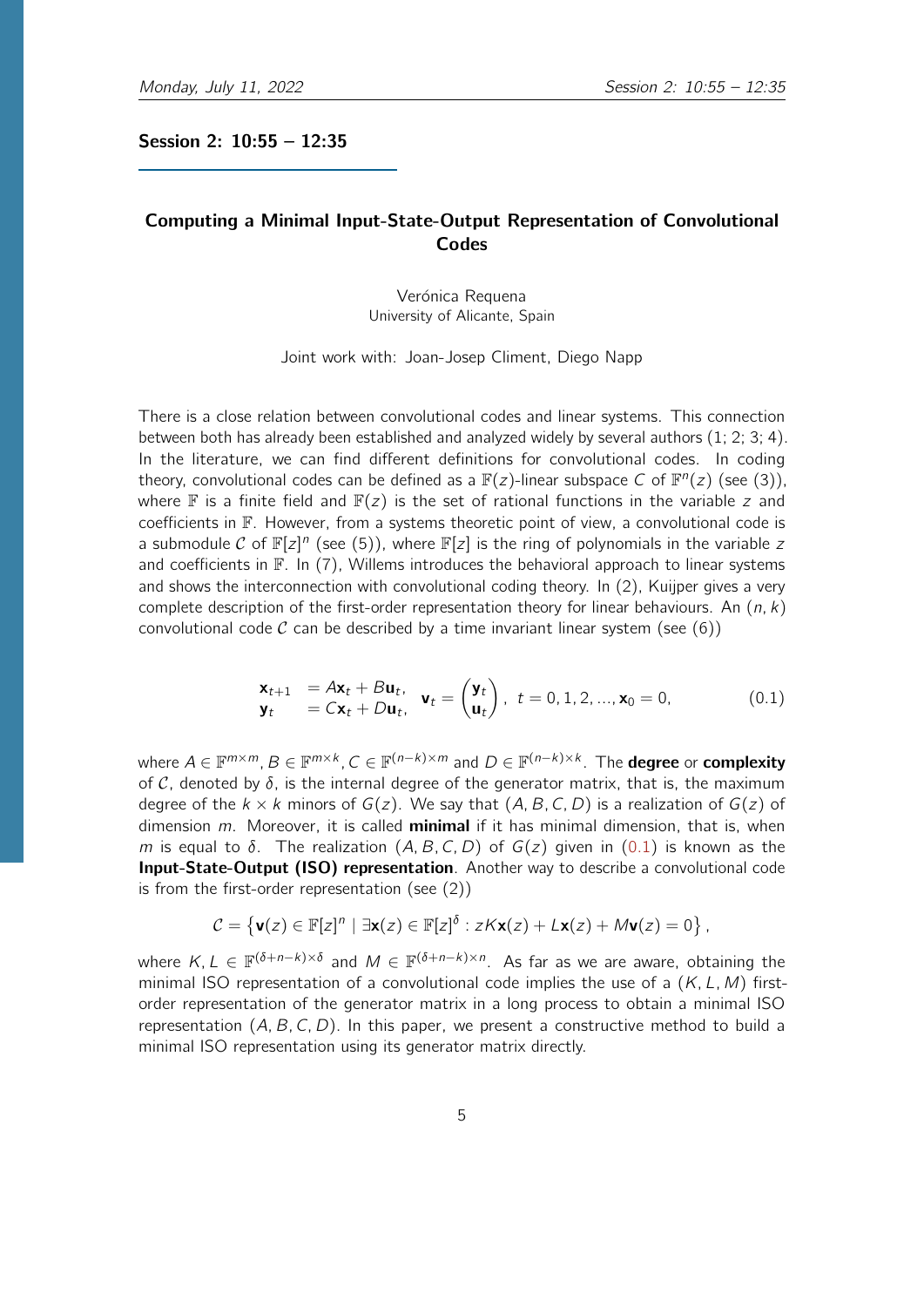#### <span id="page-8-8"></span>**References**

- <span id="page-8-1"></span>[1] Jr. G.D. Forney. Convolutional codes I: algebraic structure. In IEEE Transactions on Information Theory, 16(6): 720–738, 1970.
- <span id="page-8-2"></span>[2] M. Kuijper. First-order Representations of Linear Systems. In Birkhäuser, Boston, MA, 1994.
- <span id="page-8-3"></span>[3] J.L. Massey and M.K. Sain. Codes, automata, and continuous systems: explicit interconnections. In IEEE Transactions on Automatic Control, 12(6): 644–650, 1967.
- <span id="page-8-4"></span>[4] J. Rosenthal. Connections between linear systems and convolutional codes. In Codes, Systems and Graphical Models, volume 123 of The IMA Volumes in Mathematics and its Applications, 39–66, 2001.
- <span id="page-8-5"></span>[5] J. Rosenthal, J.M. Schumacher, and E.V. York. On behaviors and convolutional codes. In IEEE Transactions on Information Theory, 42(6):1881–1891, 1996.
- <span id="page-8-7"></span>[6] J. Rosenthal, and E.V. York. BCH convolutional codes. In IEEE Trans-actions on Information Theory, 45(6): 1833–1844,1999.
- <span id="page-8-6"></span>[7] J.C. Willems. From time series to linear system – Part I. finite dimensional linear time invariant systems. In Automatica, 22(5): 561–580, 1986.

#### <span id="page-8-0"></span>State space Realizations of periodic convolutional codes

Maria Raquel Rocha Pinto University of Aveiro, Portugal

Joint work with: Ettore Fornasini, Diego Napp, Ricardo Pereira, Paula Rocha

Convolutional codes form a powerful and widely used class of codes which are implemented in a variety of systems including wireless standards and satellite communications. They are the output space of discrete Linear Time-Invariant (LTI) systems over a finite field and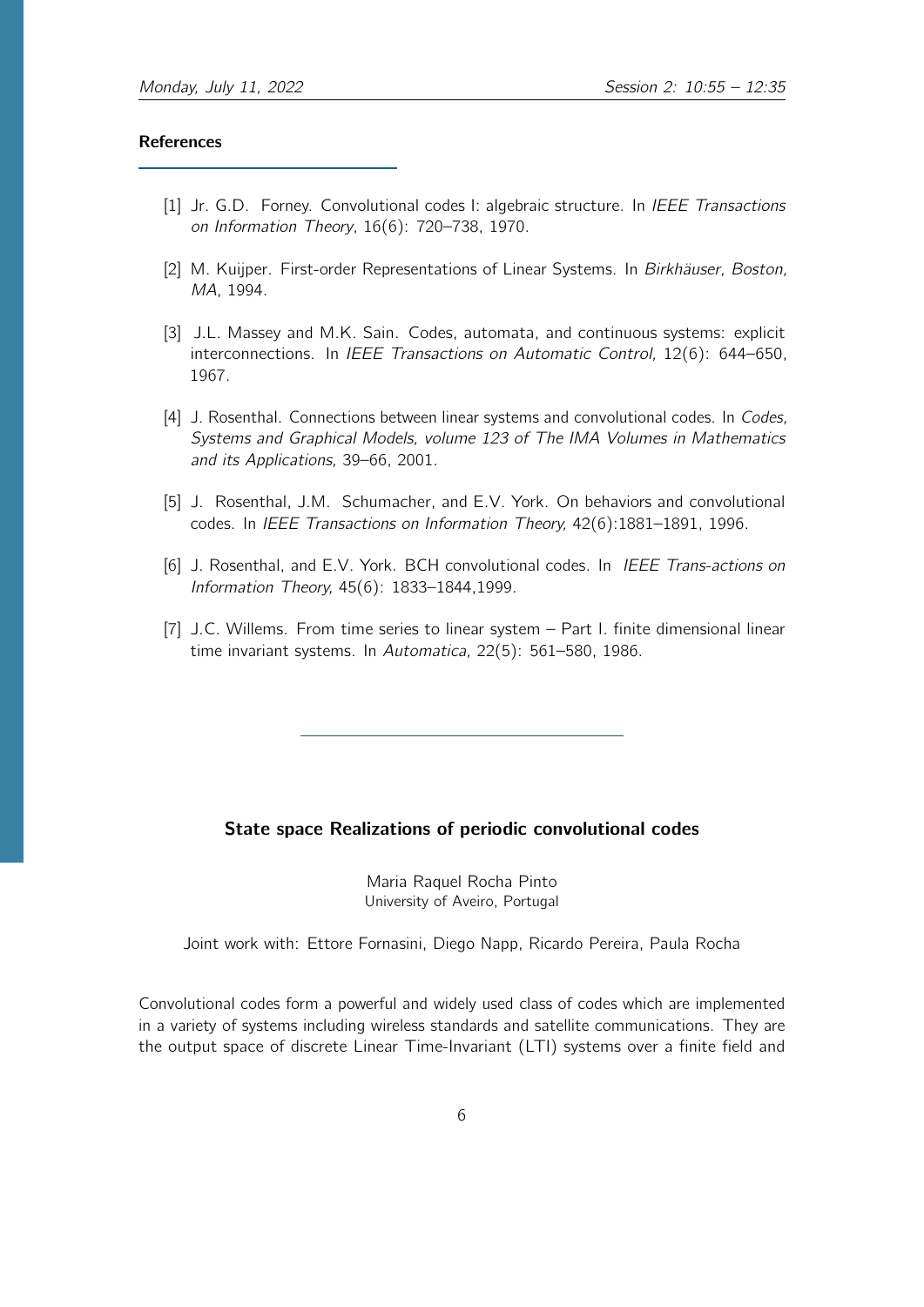can be defined as  $\mathbb{F}[d]$ -modules, where  $\mathbb{F}[d]$  is the ring of polynomials with coefficient in a finite field  $\mathbb F$ . In this talk we focus on periodic convolutional codes, that constitute a class of time-varying convolutional codes more involved than those generated by LTI encoders. Periodic convolutional codes process the information through several different encoders, in contrast to LTI convolutional codes that use one single encoder. This class of codes has attracted much attention after Costello conjectured in 1974 that periodic convolutional codes can attain larger free distance, and therefore better error-correction capabilities, than their time-invariant counterparts. We study the algebraic properties of periodic convolutional codes of period 2 and their representation by means of input-state-output representations. We show that they can be described as  $\mathbb{F}[d^2]$ -modules and present explicit representation of the set of equivalent encoders. We investigate their state-space representation and present two different but equivalent types of state-space realizations for these codes. These novel representations can be implemented by realizing two linear time-invariant system separately and switching the input (or the output) that is entering (or leaving) the system. We investigate their minimality and provide necessary and also sufficient conditions in terms of the reachability and observability properties of the two linear systems involved. The ideas presented here can be easily generalized for codes with period larger than 2.

Acknowledgments: This work is supported by Portuguese funds through the CIDMA - Center for Research and Development in Mathematics and Applications, and the Portuguese Foundation for Science and Technology (FCT-Fundacão para a Cienciae a Tecnologia), within project UIDB/04106/2020. Moreover, it was also partially supported by Base Funding - UIDB/00147/2020 and Programmatic funding- UIDP/00147/2020 of the Systems and Technologies Center - SYSTEC - fundedby national funds through the FCT/MCTES (PIDDAC). The work of the second author was is partially supported by the Spanish grants PID2019-108668GB-I00 of the Ministerio de Ciencia e Innovación of the Gobierno de España and VIGROB-28 7of the Universitat d'Alacant.

Keywords: Periodic systems, convolutional codes, realizations.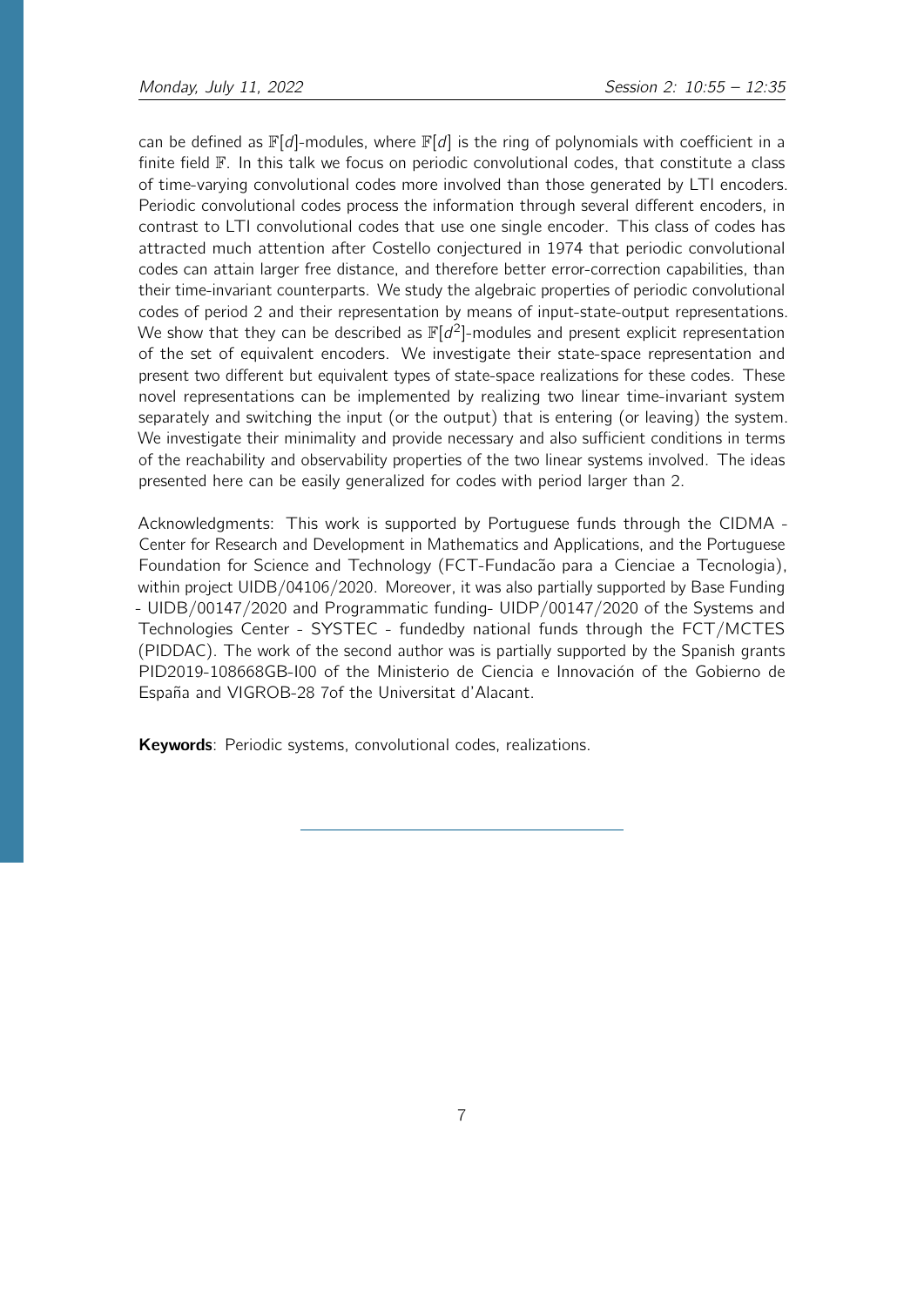#### <span id="page-10-2"></span>MRD convolutional codes

Filipa Santana University of Aveiro, Portugal

Joint work with: Diego Napp and Raquel Pinto

<span id="page-10-0"></span>The problem of building optimal block codes, such as MDS codes, over small fields has been an active area of research that led to several interesting conjectures. In the context of convolutional codes, optimal constructions, such as MDS or MDP, are very rare and all require very large finite fields. In this work, we focus on the problem of constructing optimal convolutional codes with respect to the rank distance, i.e., we study the construction of Maximum Rank Distance (MRD) convolutional codes. Considering convolutional codes within a very general framework, we present concrete novel classes of MRD convolutional codes for a large set of given parameters.

#### <span id="page-10-1"></span>Generalized weights of convolutional codes

Flavio Salizzoni University of Neuchatel, Switzerland

In 1997, Rosenthal and York gave a first definition of generalized Hamming weights of convolutional codes. Inspired by their work, in this talk, we propose a new class of generalized weights that takes into account the underlying module structure. We derive their basic properties and we discuss the relation with the other preexisting definitions. We also prove an upper bound on the weight hierarchy of MDS codes.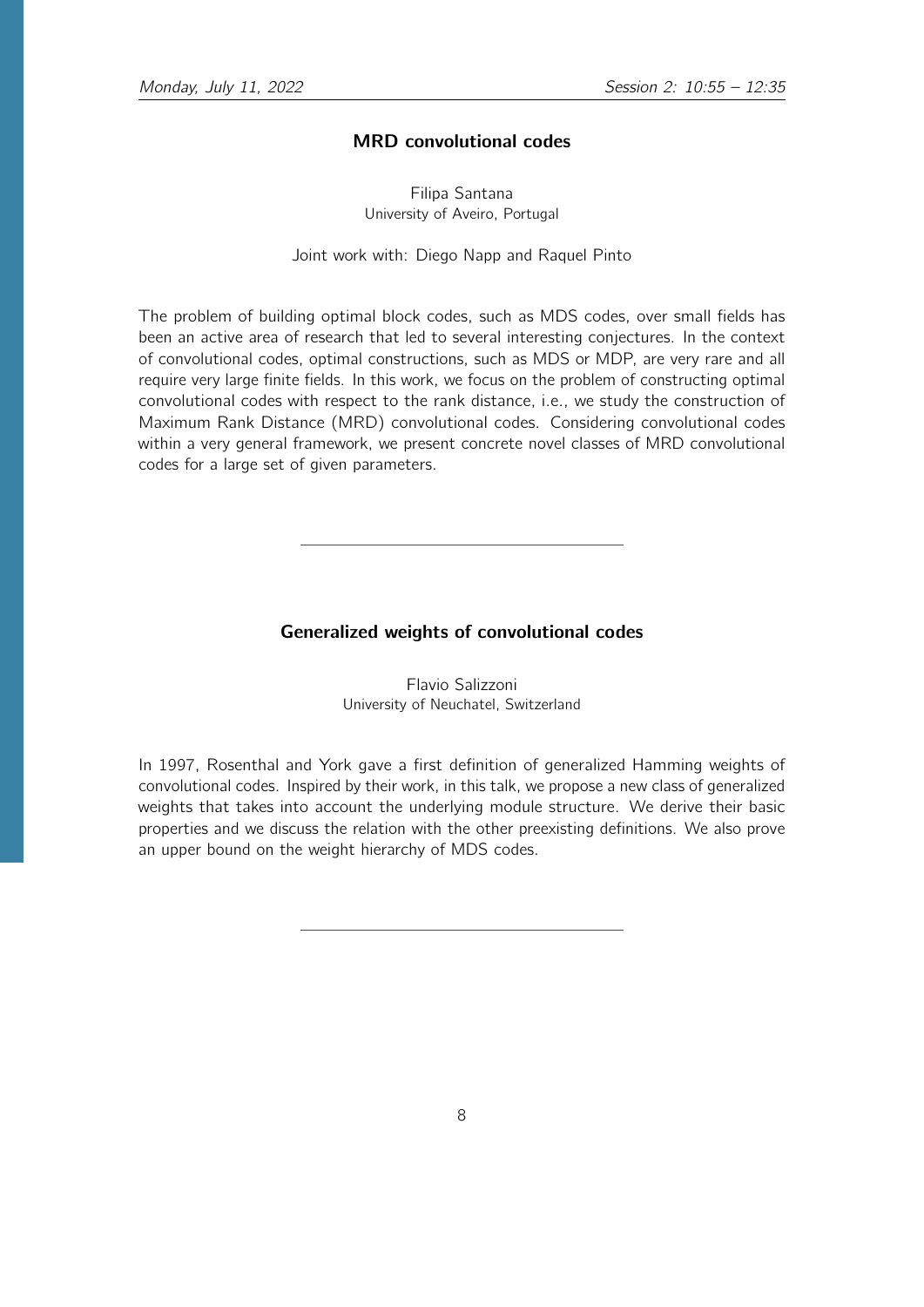<span id="page-11-3"></span><span id="page-11-1"></span><span id="page-11-0"></span>Session 3: 14:00 – 15:40

#### A notion of bent sequences based on Hadamard matrices

Patrick Solé Institut de Mathématiques de Marseille, France

Joint work with: Wei Cheng, D. Crnkovićc, Yaya Li, Denis Krotov, Minija Shi

A new notion of bent sequence related to Hadamard matrices was introduced recently, motivated by a security application (Solé et al, 2021). We study the self dual class in length at most 196. We use three competing methods of generation: Exhaustion, Linear Algebra and Groebner bases. Regular Hadamard matrices and Bush-type Hadamard matrices provide many examples. We conjecture that if  $v$  is an even perfect square, a self-dual bent sequence of length  $v$  always exist. We introduce the strong automorphism group of Hadamard matrices, which acts on their associated self-dual bent sequences. We give an efficient algorithm to compute that group. A generalization to complex Hadamard matrices is sketched out.

Keywords: PUF functions, Bent sequences, Hadamard matrices, regular Hadamard matrices, Bush-type Hadamard matrices

#### <span id="page-11-2"></span>On image sets and the univariate representation of APN maps

Gohar Kyureghyan University of Rostock, Germany

An APN map  $f : \mathbb{F}_{2^n} \to \mathbb{F}_{2^n}$  is defined by the property that for every non-zero  $a \in \mathbb{F}_{2^n}$  the set  $\{f(x+a)+f(x)|x\in \mathbb{F}_{2^n}\}$  contains exactly  $2^{n-1}$  elements. The APN maps provide optimal resistance against differential attacks in cryptological applications, and they yield constructions for special codes. In this talk we show a generalisation of a well known result on monomial APN maps by Hans Dobbertin. Further we present some unexpected facts on the image sets of APN maps.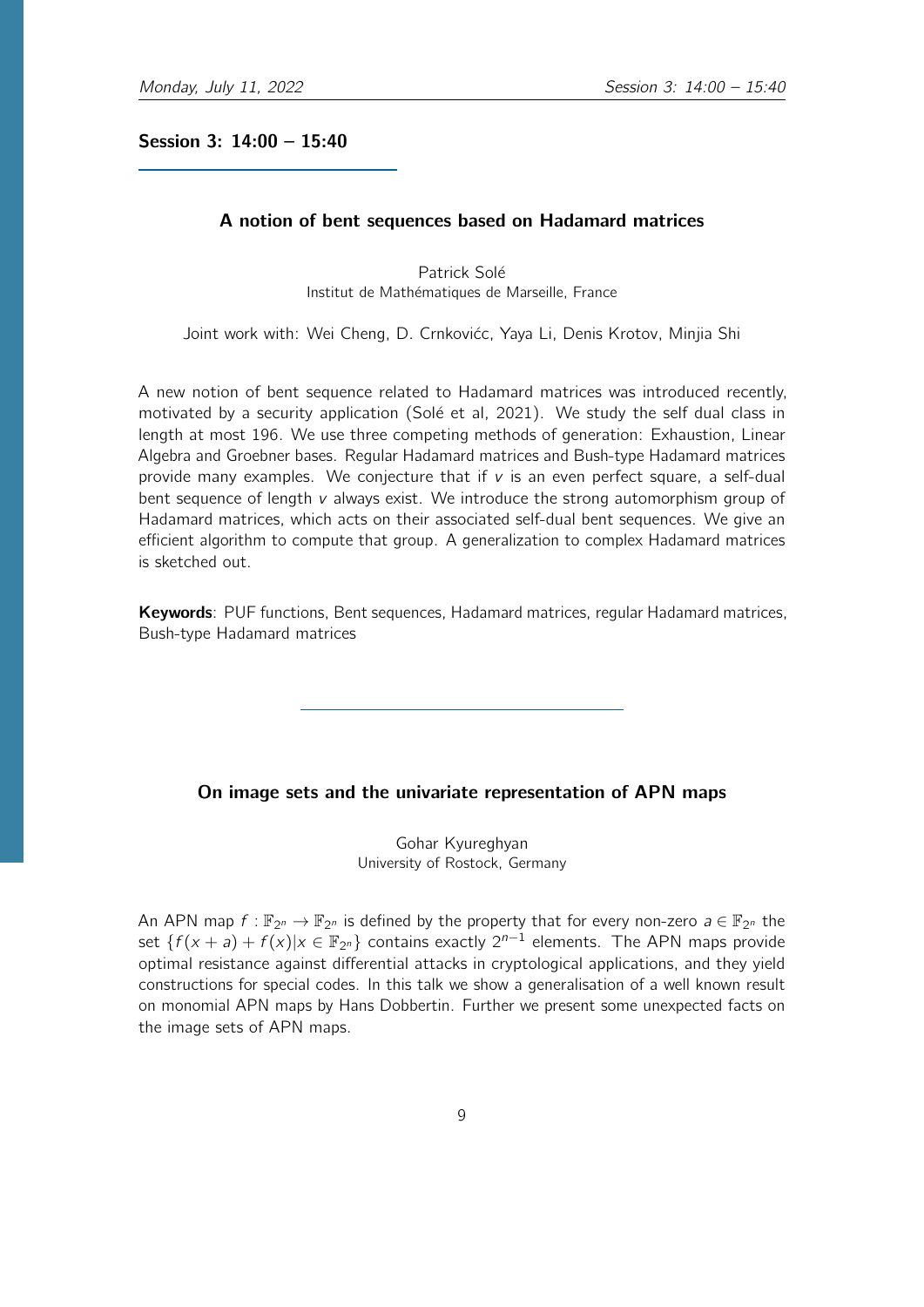## <span id="page-12-1"></span><span id="page-12-0"></span>On the relationship between irreducible cyclic codes, finite projective planes and non-weakly regular bent functions

Rumi Melih Pelen Erzurum Technical University, Turkey

It is known that there is a one-to-one correspondence between irreducible cyclic codes over finite fields and multiplicative subgroups of finite fields. Namely, q being a prime power, and choosing a multiplicative subgroup of order n of a finite field of order  $q^m$  as a defining set, one can obtain an irreducible cyclic  $[n, m_0]$  code over  $\mathbb{F}_q$  based on the generic construction method introduced by C. Ding, where  $m_0$  divides m. The main problem is to evaluate the weight distribution of these codes, which depends on the Gaussian periods of the cyclotomic classes of order N in  $\mathbb{F}_{q^m}$ , where  $q^m - 1 = nN$ . In our paper "Strongly regular graphs arising from non-weakly regular bent functions" we observed that two disjoint subsets,  $B_+(f)$ and  $B_-(f)$ , of the finite field of order 3<sup>6</sup> obtained by partitioning the field with respect to the signs of the Walsh spectrum of a sporadic example of ternary non-weakly regular bent function  $f$  could be written as a union of certain cosets of the cyclotomic classes of order 13 in  $\mathbb{F}_{3^6}$ . Furthermore, we observe that irreducible cyclic code obtained by using the multiplicative subgroup of order 56 in  $\mathbb{F}_{3^6}$  as a defining set is three-weight. As a union of certain cosets of this defining set in  $\mathbb{F}_{3^6}$ ,  $B_+(f)$  and  $B_-(f)$  give rise to fusion schemes of class 2 (strongly regular graphs), and so two-weight projective linear codes. In this talk, after reviewing the general features, I will survey our further observations on the relationship between those structures and finite projective planes.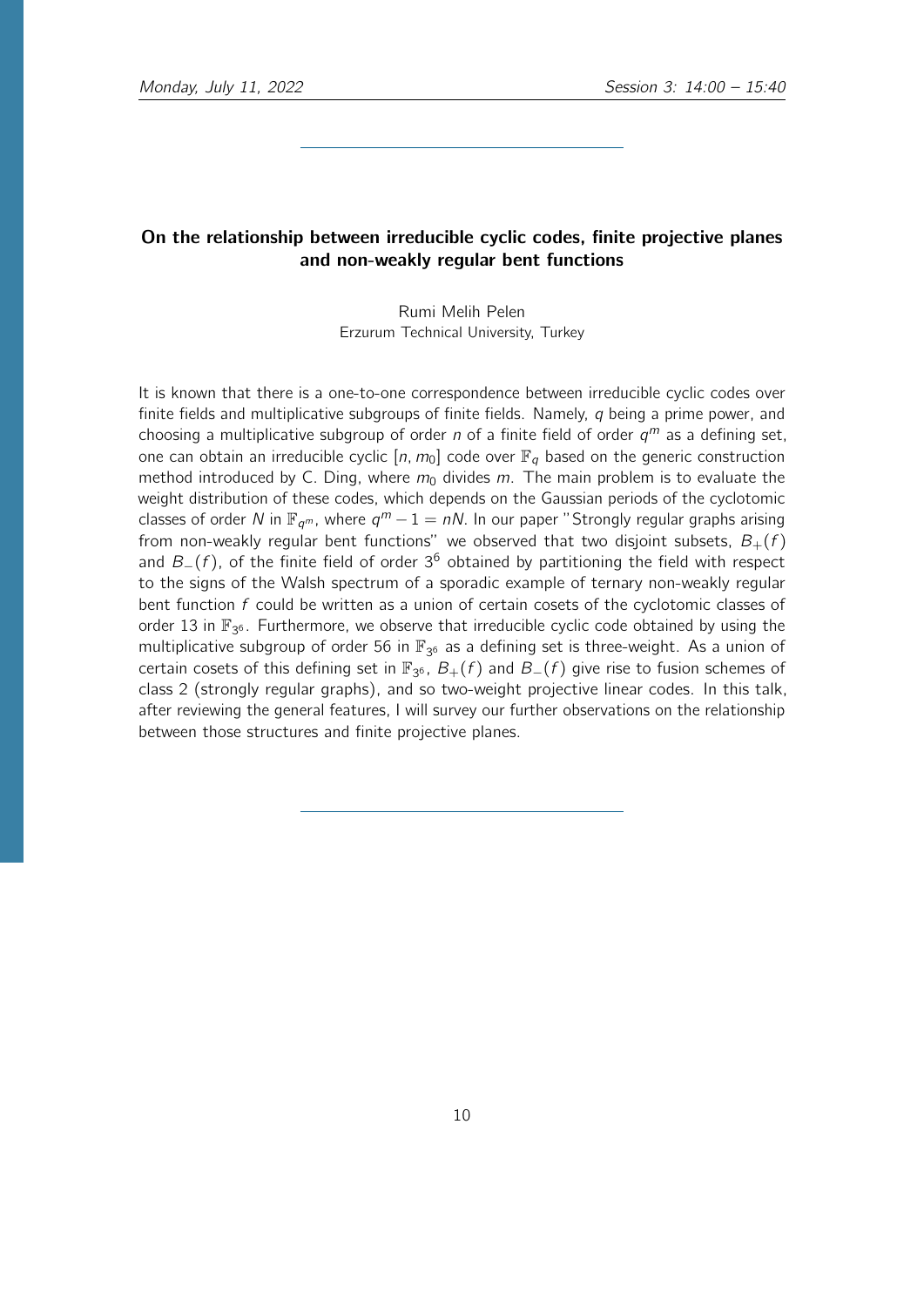## <span id="page-13-1"></span><span id="page-13-0"></span>Designing new minimal linear codes by employing weakly regular bent and plateaued functions

Sihem Mesnager University of Paris VIII, France

Joint work with: Ahmet Sınak

Linear codes over finite fields have been an attractive research topic in both practice and theory for the last two decades because they have diverse applications in design theory, cryptography, communication, data storage systems, and consumer electronics. Notably, a significant subclass of linear codes in coding theory is the class of minimal codes. These codes have important applications in secure communications, including in the framework of secret sharing schemes and secure multi-party computation. Much research has been carried out to derive codes with few weights (but, more importantly, minimal) using algebraic or geometric approaches. One of the main power and fructify algebraic methods is based on the design of those codes by employing functions over finite fields. Some of them are equipped with a cryptographic property coming from symmetric cryptography (e.g., highly nonlinear functions, Perfect-Nonlinear (PN), Almost Perfect Nonlinear (APN), Bent, Almost Bent (AB), plateaued, and the variance of all of them) initially introduced to offer secure cryptosystem). This creates an immediate direct connection between coding theory and symmetric cryptography in which algebra and, more specifically, the Galois field and all its machinery play an essential role.

This work offers additional constructions of linear codes C over  $\mathbb{F}_p$ , where p is an odd prime, using functions and having the minimality property achieved using the well-known sufficient (not necessary) condition  $(*)$  due to Ashikhmim and Barg [1], that is, (when it is stated in  $\mathbb{F}_p$  ) satisfying  $\frac{p-1}{p} < \frac{w_{\min}}{\min}$ , where  $w_{\min}$  (resp.  $w_{\max}$  ) represents the minimum (resp. maximum) nonzero weights of the codewords in  $\mathcal{C}$ . Later a necessary and sufficient condition on the minimality has been proved by Heng et al. 2. Concretely, let us define the functions and defining sets (essential ingredients for our constructions) that are employed to design our minimal codes over  $\mathbb{F}_p$ . Let  $f: \mathbb{F}_{p^m} \to \mathbb{F}_p$  be a plateaued function (see. 6) such that  $f(0)=0$ , and  $f(ax)=a^{k_f}f(x)$  for all  $x\in\mathbb{F}_{p^m}$  and  $a\in\mathbb{F}^\star$ , where  $k_f$  is an even positive integer with and  $f(ax) = a^{k_f} f(x)$  for all  $x \in \mathbb{F}^m$  and  $a \in \mathbb{F}_p^*$ , where  $k_f$  is an even positive integer with employ the class of such weakly regular plateaued functions in the following sets:

$$
D_0 = \{x \in \mathbb{F}_{p^m} : f(x) = 0\},
$$
  
\n
$$
D_{sq} = \{x \in \mathbb{F}_{p^m} : f(x) \in SQ\},
$$
  
\n
$$
D_{nsq} = \{x \in \mathbb{F}_{p^m} : f(x) \in NSQ\},
$$
  
\n
$$
D_{sq,0} = \{x \in \mathbb{F}_{p^m} : f(x) \in SQ \cup \{0\}\},
$$
  
\n
$$
D_{nsq,0} = \{x \in \mathbb{F}_{p^m} : f(x) \in NSQ \cup \{0\}\}.
$$

We shall focus on a construction method initiated in recent articles of Xu et al. ([3], [5]).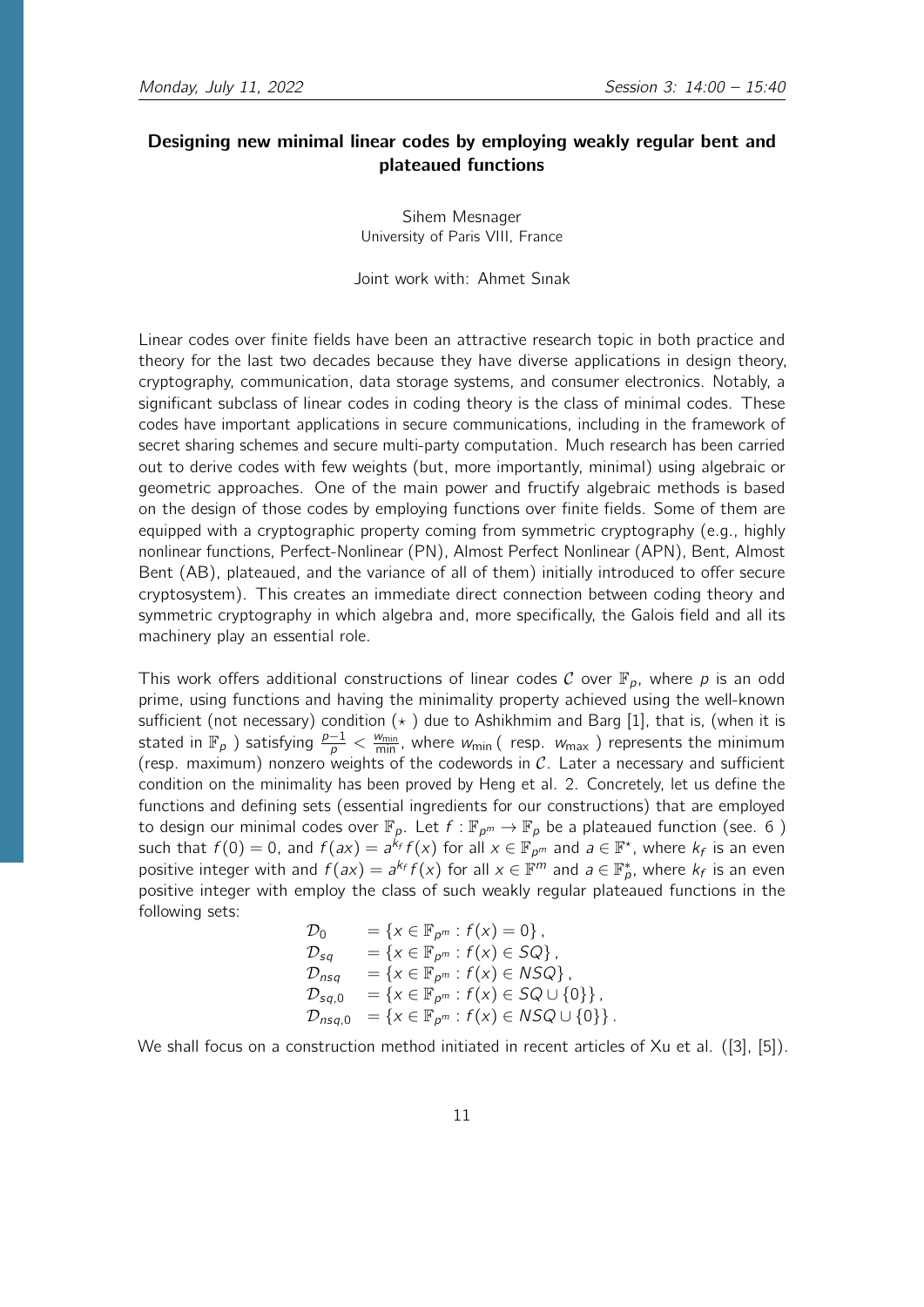Let U be a subset of  $\mathbb{F}_{p^m}$ , and define a function  $g(x, y) = Tr^m(\phi(x)y)$  from  $\mathbb{F}_{p^m} \times \mathbb{F}_{p^m}$  to  $\mathbb{F}_p$ , where  $\phi$  is a function from  $\mathbb{F}_{p^m}$  to  $\mathbb{F}_{p^m}$  such that it is an injection from the subset U to  $\mathbb{F}_{p^m}^\star$  and  $\phi(x)=\mathbf{0}$  for any  $x\in \mathbb{F}_{p^m}\backslash U$ . Define the linear code  $\mathcal{C}_U$  over  $\mathbb{F}_p$  through the absolute trace function  $\text{Tr}^m$  over the finite field  $\mathbb{F}_{p^m}$  of order  $p^m$ .

$$
\mathcal{C}_U = \{c_{\alpha,z_1,z_2} : \alpha \in \mathbb{F}_p \text{ and } (z_1,z_2) \in \mathbb{F}_{p^m} \times \mathbb{F}_{p^m} \},
$$

where  $c_{\alpha,z_1,z_2} = \left(\alpha g(x,y) - \text{Tr}^m\left(z_1 x\right) - \text{Tr}^m\left(z_2 y\right)\right)_{(x,y)\in \mathbb{F}_p m \times \mathbb{F}_p m \setminus \{(0,0)\}}.$ 

Specifically, the main contributions are listed below.

- We employ the sets  $U_{sq} = \mathcal{D}_{sq} \cup \{0\}$  and  $U_{nsq} = \mathcal{D}_{nsq} \cup \{0\}$  for weakly regular plateaued functions in the recent construction method in [5 Theorem 2], which was proposed as future work in [5]. By considering these sets, we construct six infinite classes of minimal codes  $\mathcal{C}_{U_{sg}}$  and  $\mathcal{C}_{U_{nsq}}$  (two of them are seven-weight codes, and the others are eight-weight codes) from weakly regular plateaued balanced and unbalanced functions violating the condition  $(*)$ . We solve the open problem suggested in 5.
- We employ for the first time the sets  $\mathcal{D}_{sa,0}$  and  $\mathcal{D}_{nsa,0}$  for not only bent functions but also plateaued functions in the recent construction method in [5] Theorem 2]. We then constructed three infinite classes of minimal codes  $\mathcal{C}_{\mathcal{D}_{sq,0}}$  and  $\mathcal{C}_{\mathcal{D}_{nsq,0}}$  (two of them are six-weight codes and the other is seven-weight code) from weakly regular plateaued (especially, bent) functions violating the condition  $(\star)$ .

The Hamming weights of our codes are achieved from the evaluation of character sums of the defining sets based on the Walsh spectrum of the employed functions. The weight distributions are determined from both the sizes of the sets and the Walsh distributions of the functions.

As far as we search, the proposed minimal codes are new since no minimal linear codes have these parameters in the literature. Indeed, a tiny number of papers have constructed minimal odes from the recent construction method introduced in 3. Theorem 3.1]. Since we use a new class of functions in the defining sets for the first time, we can obtain several classes of minimal codes with new and flexible parameters. Note that the dual codes of minimal codes can be directly employed to construct secret sharing schemes with suitable access structures. Hereby, the proposed minimal codes contribute to the construction of high democratic secret sharing schemes.

Keywords: Linear code, minimal code, weight distribution, weakly regular ben/plateaued function.

#### References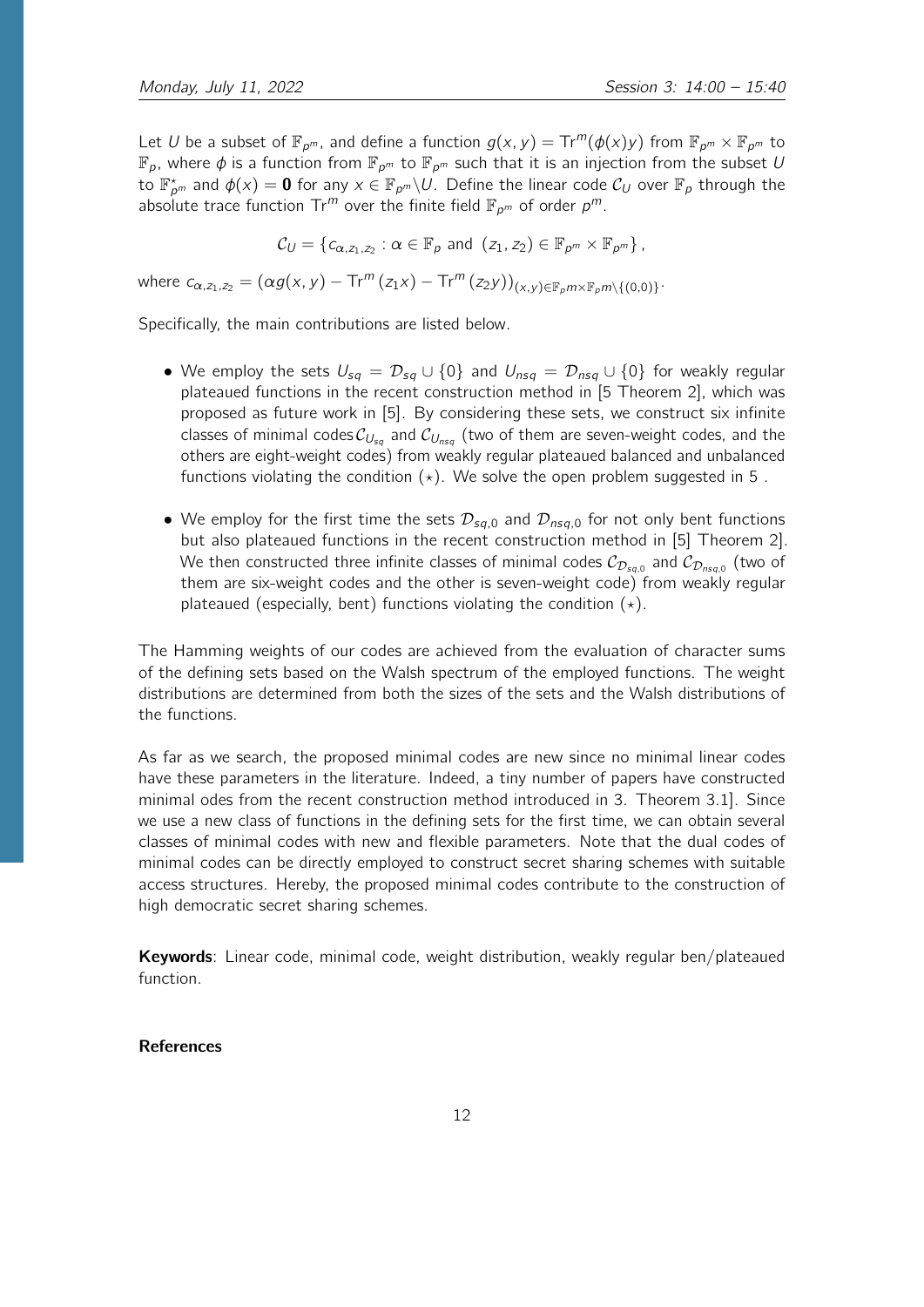- [1] A. Ashikhmin and A. Barg, "Minimal vectors in linear codes," IEEE Transactions on Information Theory, 44(5) pp: 2010-2017, 1998 .
- [2] Z. Heng, C. Ding, and Z. Zhou, "Minimal linear codes over finite fields," Finite Fields and Their Applications, 54 pp: 176 − 196, 2018
- [3] G. Xu, L. Qu, and X. Cao, "Minimal linear codes from Maiorana-McFarland functions," Finite Fields and Their Applications, 65, 101688, 2020.
- [4] G. Xu, L. Qu, and G. Luo, "Minimal linear codes from weakly regular bent functions," The 11 th International Conference on Sequences and Their Applications (SETA 2020), September 22-25 2020, Saint Petersburg, Russia.
- [5] G. Xu, L. Qu, and G. Luo, "Minimal linear codes from weakly regular bent functions," Cryptography and Communications, [doi.org/10.1007/s12095-021-00519-6,](http://doi.org/10.1007/s12095-021-00519-6) 1-17, 2021.
- [6] Y. Zheng and X. M. Zhang, "Plateaued functions," In ICICS, 99 pp: 284-300, Springer, 1999.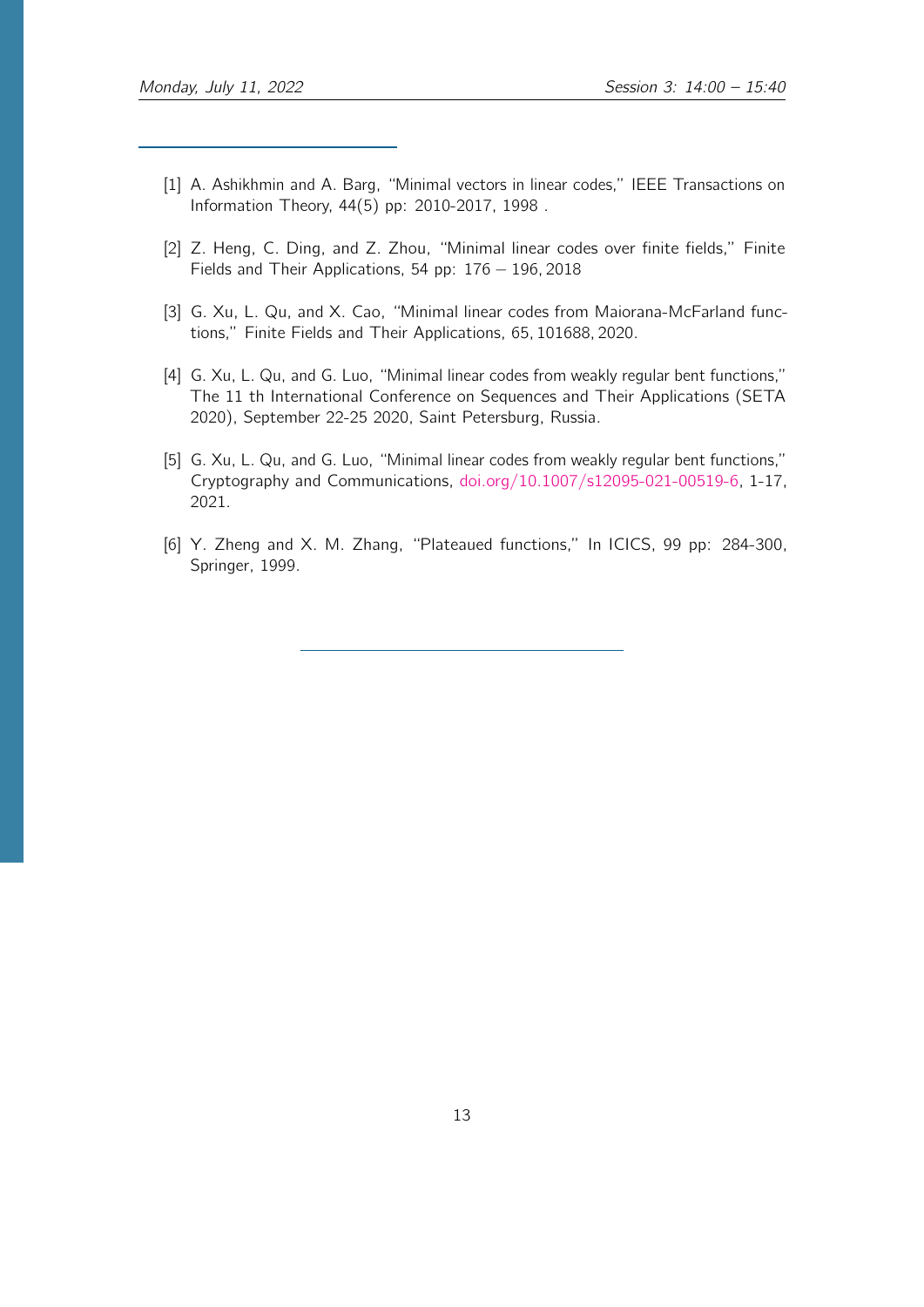## <span id="page-16-3"></span><span id="page-16-0"></span>Tuesday, July 12, 2022

<span id="page-16-2"></span><span id="page-16-1"></span>Session 1: 08:45 – 10:25

#### Coproducts in Categories of q-Matroids

Heide Gluesing-Luerssen University of Kentucky, United States of America

Joint work with: Benjamin Jany

A  $q$ -matroid is the  $q$ -analogue of a (classical) matroid. Its ground space is a finite-dimensional vector space over some finite field  $\mathbb{F}_q$ , say E, and the rank function is defined on the lattice of subspaces,  $\mathcal{L}(E)$ . The required properties of the rank functions (boundedness, monotonicity, and submodularity) are the natural generalization of classical matroids. As is well known [6], vector rank-metric codes give rise to q-matroids. Precisely, given an  $\mathbb{F}_{q^m}$ -linear rank-metric code  $\mathcal{C} \leq \mathbb{F}_{q^m}^n$  with generator matrix  $G \in \mathbb{F}_{q^m}^{k \times n}$ , then the map

$$
\rho: \mathcal{L}(\mathbb{F}_q^n) \longrightarrow \mathbb{N}_0, \quad \text{colsp}(Y) \longmapsto \text{rk}(GY)
$$

where colsp  $(Y)$  denotes the column space of the matrix  $Y \in \mathbb{F}_q^{n \times y}$ , is a rank function on the subspace lattice of  $\mathbb{F}_q^n$ . The resulting  $q$ -matroid  $\mathcal{M} = (\mathbb{F}_q^n, \rho)$  does not depend on  $G$ and is thus uniquely determined by the code C. More generally,  $\mathbb{F}_q$ -linear rank-metric codes in  $\mathbb{F}_q^{n \times m}$  give rise to q-polymatroids, which have been studied in, for instance, [5, 7, 4, 3].

For q-matroids a variety of cryptomorphic definitions have been derived [6, 1]. Yet compared to classical matroid theory - the theory of  $q$ -matroids is still at any early stage. For instance, the notion of direct sum and decomposability into direct summands has not yet been fully understood. Simple examples show that none of the equivalent definitions of a direct sum of classical matroids leads to a well-defined notion for  $q$ -matroids. Only recently a very interesting first attempt of defining a direct sum of  $q$ -matroids has been put forward in [2].

In this talk we introduce various types of maps between  $q$ -matroids and investigate the existence of a coproduct in each of the resulting category. This study is motivated by the fact that the direct sum of classical matroids is a coproduct in the category with strong maps as morphisms.

In order to study categories of  $q$ -matroids we first need to introduce maps between these objects. This can be achieved as follows. A map  $\phi$  between q-matroids  $\mathcal{M}_1 = (E_1, \rho_1)$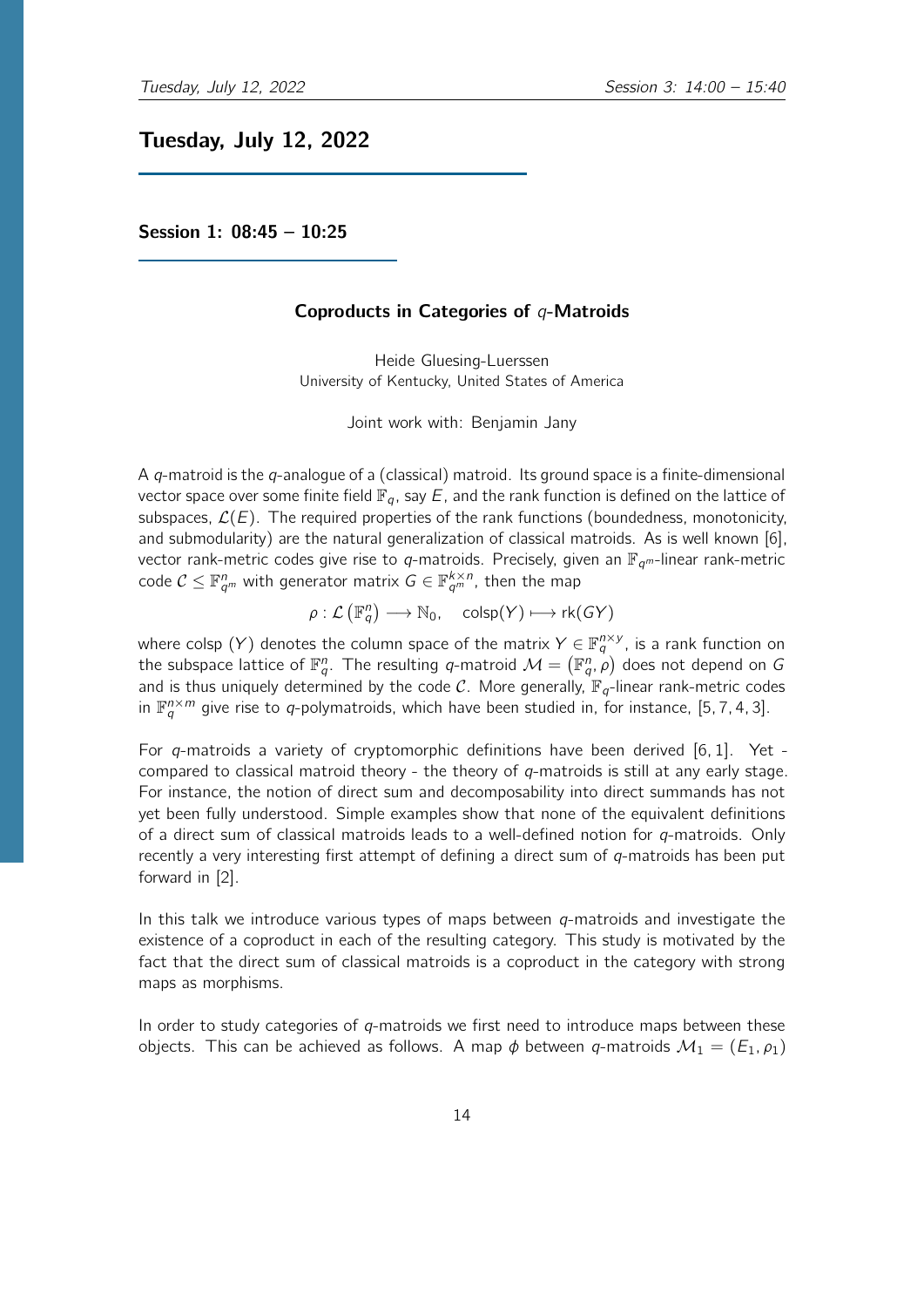and  $M_2 = (E_2, \rho_2)$  is, first of all, a map from  $E_1$  to  $E_2$ . We do not require  $\phi$  to be linear (or semi-linear), but it has to map subspaces of  $E_1$  to subspaces of  $E_2$ . In other words, it induces a map from  $\mathcal{L}(E_1)$  to  $\mathcal{L}(E_2)$ . Such maps are called  $\mathcal{L}$ -maps. There are various options of how an  $\mathcal{L}$ -map may respect q-matroid structure:

(i)  $\phi$  is strong if for all flats V of  $\mathcal{M}_2$  the pre-image  $\phi^{-1}(V)$  is a flat of  $\mathcal{M}_1$ ;

(ii)  $\phi$  is weak if  $\rho_2(\phi(V)) \leq \rho_1(V)$  for all  $V \in \mathcal{L}(E_1)$ 

(iii)  $\phi$  is rank-preserving if  $\rho_2(\phi(V)) = \rho_1(V)$  for all  $V \in \mathcal{L}(E_1)$ .

In addition, we may require the  $\mathcal{L}$ -maps to be linear. All of this gives rise to 6 different categories, where the objects are the  $q$ -matroids and the morphisms are either linear or arbitrary  $\mathcal{L}$ -maps of any of the above three types.

Recall that a coproduct of two objects  $M_1$  and  $M_2$  in a category **C** is a triple  $(M, \xi_1, \xi_2)$ where  $M$  is an object in  ${\mathsf C}$  and  $\xi_i: M_i \longrightarrow M$  are morphisms such that for all objects  $N$  in **C** and all morphisms  $\tau_i : M_i \longrightarrow N$  there exists a unique morphism  $\epsilon : M \longrightarrow N$  such that  $\epsilon \circ \xi_i = \tau_i$  for  $i = 1, 2$ .

It turns out that of the above mentioned categories of  $q$ -matroids only the category with linear weak maps as morphisms has a coproduct. In that case, the coproduct is the direct sum introduced in [2]. This result stands in contrast to the classical case, where the category with strong maps leads to the direct sum as coproduct.

It remains an open question whether representability is inherited by the direct sum: given q-matroids  $\mathcal{M}_1$  and  $\mathcal{M}_2$  that are representable by rank-metric codes, is then also  $\mathcal{M}_1 \oplus \mathcal{M}_2$ representable by a rank-metric code?

#### **References**

- [1] E. Byrne, M. Ceria, and R. Jurrius. Constructions of new q-cryptomorphisms. J. Comb. Theory. Ser. B, 153 : 149 − 194, 2022.
- [2] M. Ceria and R. Jurrius. The direct sum of  $q$ -matroids. Preprint 2021. arXiv: 2109.13637.
- [3] H. Gluesing-Luerssen and B. Jany. Independent spaces of q-polymatroids. Preprint 2021. arXiv: 2105.01802, 2021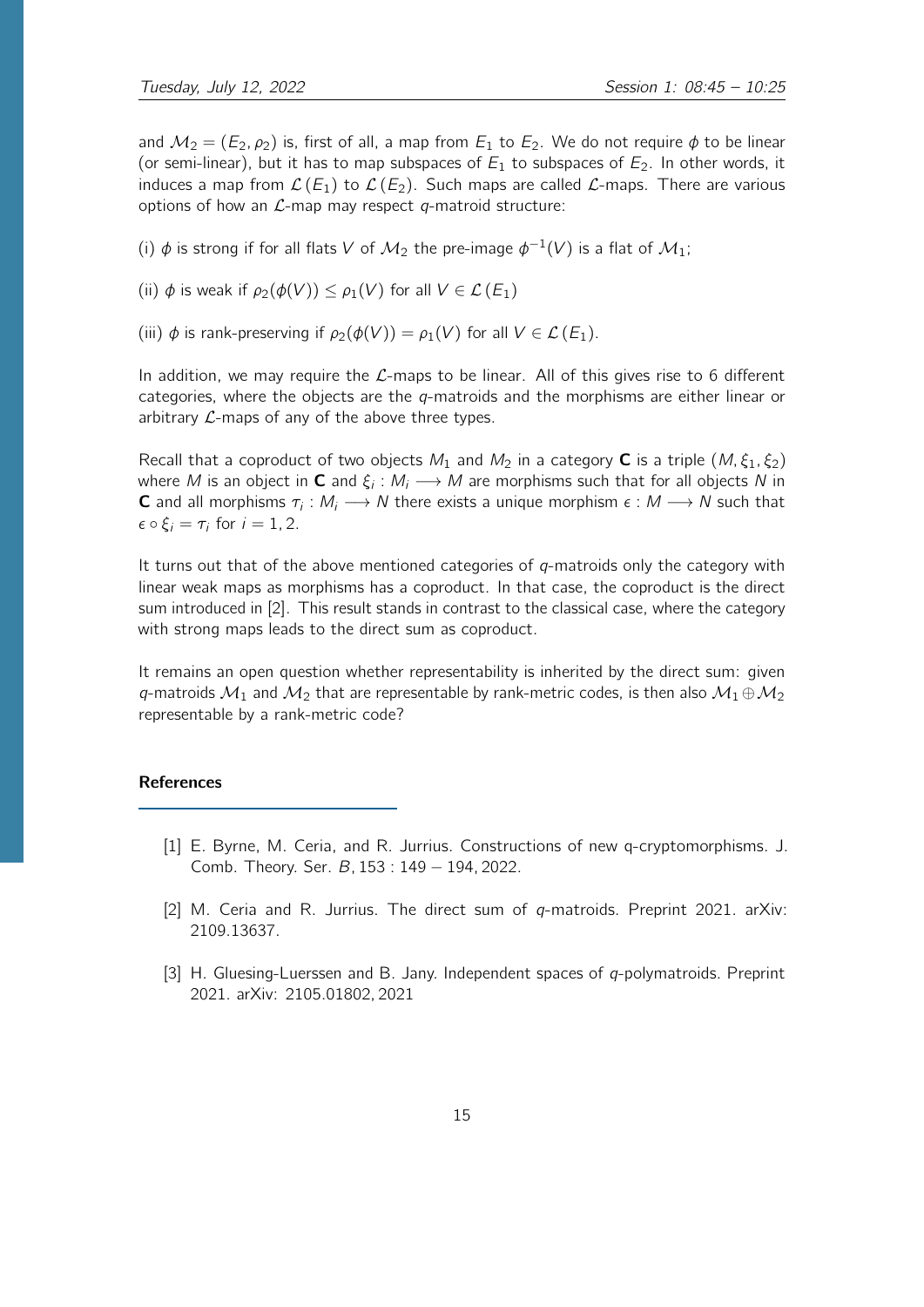- <span id="page-18-1"></span>[4] H. Gluesing-Luerssen and B. Jany. q-Polymatroids and their relation to rank-metric codes. Preprint 2021. arXiv: 2104.06570, 2021
- [5] E. Gorla, R. Jurrius, H. López, and A. Ravagnani. Rank-metric codes and  $q$ polymatroids. J. Algebraic Combin., 52:1-19, 2020.
- [6] R. Jurrius and R. Pellikaan. Defining the q-analogue of a matroid. Electron. J. Combin., 25:P3.2, 2018.
- [7] K. Shiromoto. Codes with the rank metric and matroids. Des. Codes Cryptogr., 87:1765-1776, 2019.

#### Lifting codes and deriving matroids

Ragnar Freij-Hollanti Aalto University, Finland

<span id="page-18-0"></span>Motivated by problems in Private Information Retrieval, we ask how large a linear code  $\mathcal{Q}^{\mathcal{T}} \subseteq F^n$  can be, when it is required to agree with a prescribed code  $\mathcal{Q} \subseteq F^n$  on a collection  $\mathcal{T} \subseteq 2^{[n]}$  of colluding sets. We show that the answer to this question is strongly related to the derived matroid of the code  $Q$ , which is remarkably not a matroid invariant of  $Q$ . In order to maximize the *lifted code*  $\mathcal{Q}^{\mathcal{T}}$  when the combinatorics, but not the linear structure, of Q is given, we introduce two novel combinatorial notions. Namely, when  $M = ([n], \mathcal{C})$  is a matroid on the ground set  $[n]$  and circuits C, we define a generic derived matroid  $\delta M$  on the ground set  $\mathcal C$ , and the lift  $M^{\mathcal T}$  of  $M$  over a "collusion pattern"  $\mathcal T\subseteq 2^{[n]}.$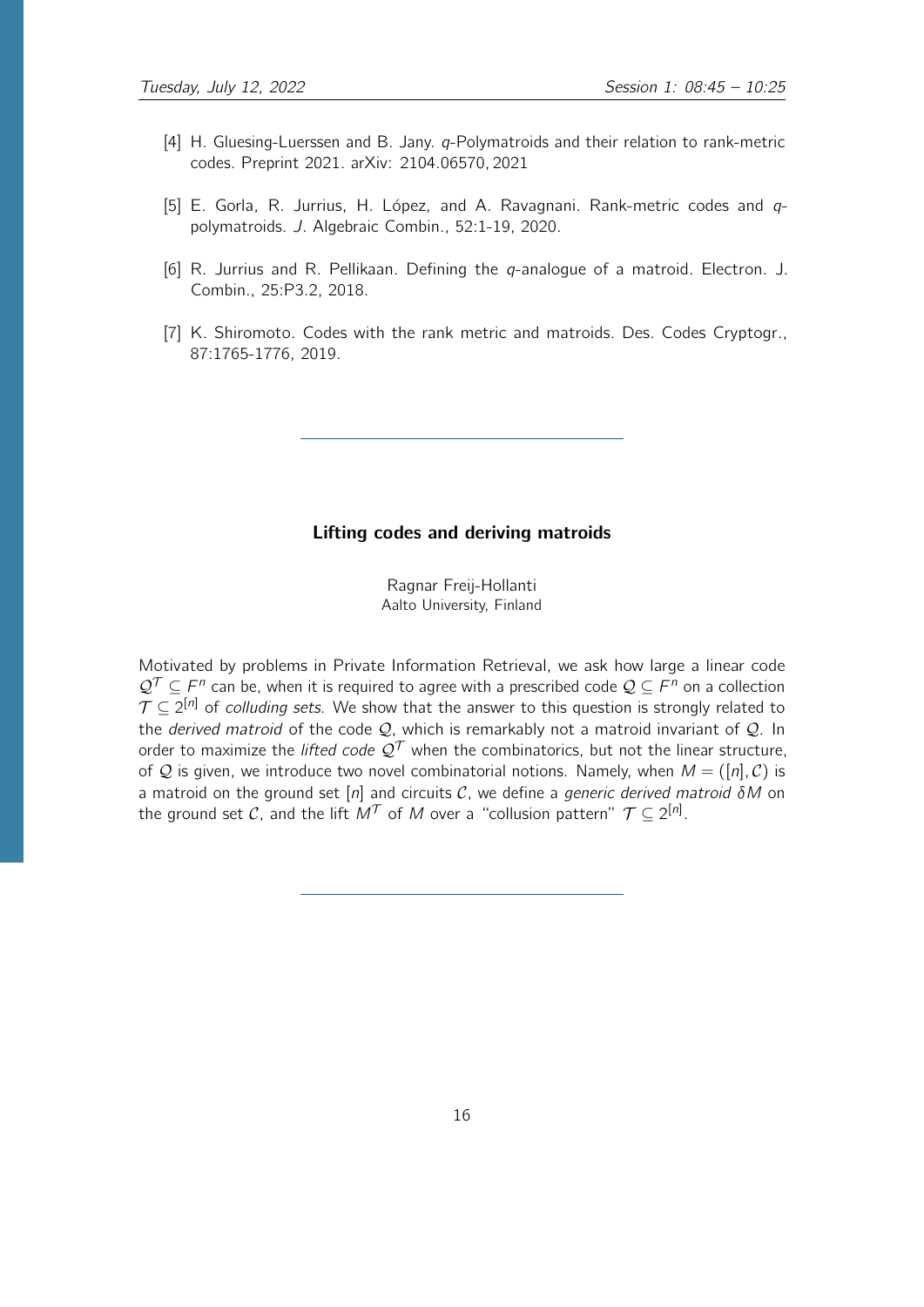#### Shellability in power-lattices

<span id="page-19-2"></span><span id="page-19-0"></span>Tovohery Randrianarisoa Florida Atlantic University, United States of America

Joint work with: Rakhi Pratihar

A well known result says that all matroid complexes are shellable. Recently, in the  $q$ -analogue setting, it was shown that  $q$ -matroid complexes formed by independent spaces of  $q$ -matroids are " $q$ -shellable". Yet, the  $q$ -shellability did not fully help to understand the topological property of a  $q$ -matroid complex. Recently, we showed that the  $q$ -shellability of a  $q$ -complex implies the shellability of the chain complex (which is a simplicial complex) defined by the  $q$ -complex. By working with the shellable chain complex, one can describe the topological property of a  $q$ -matroid complex. Our interest in this area comes from the fact that by the use of parity check matrices, one can construct matroids and  $q$ -matroids from linear codes. Using the relation between linear codes, matroids (resp.  $q$ -matroids), simplicial complexes  $(q$ -complexes), one can find relations between parameters of codes and homology degrees of simplicial complexes (resp.  $q$ -complexes). Following this relation, one also wants to study the generalization of simplicial complexes and  $q$ -complexes, by thinking of the generalization of matroids and q-matroids to sum-matroids. Instead of studying the "complexes" from the independent spaces of sum-matroids, we go to a general setting of power-lattices. We introduce the notion of shellability of subposets of power-lattices and we show that if the subposet is "shellable", then the chain complex defined by this subposet is also shellable as a simplicial complex. This will enable to easily study the property of the subposet as a topological space.

#### <span id="page-19-1"></span>The Characteristic Polynomial of  $q$ -Matroids

Benjamin Jany University of Kentucky, United States of America

q-Matroids, the q-analogue of matroids, were found useful in studying  $\mathbb{F}_{q^m}$ -linear rank metric codes. A  $q$ -matroid can be defined via a bounded, non-decreasing and submodular integer-valued rank function on the collection of subspaces of  $\mathbb{F}_q^n$  . Matroids are defined in an analogous way, where a rank function is defined on the collection of subsets of a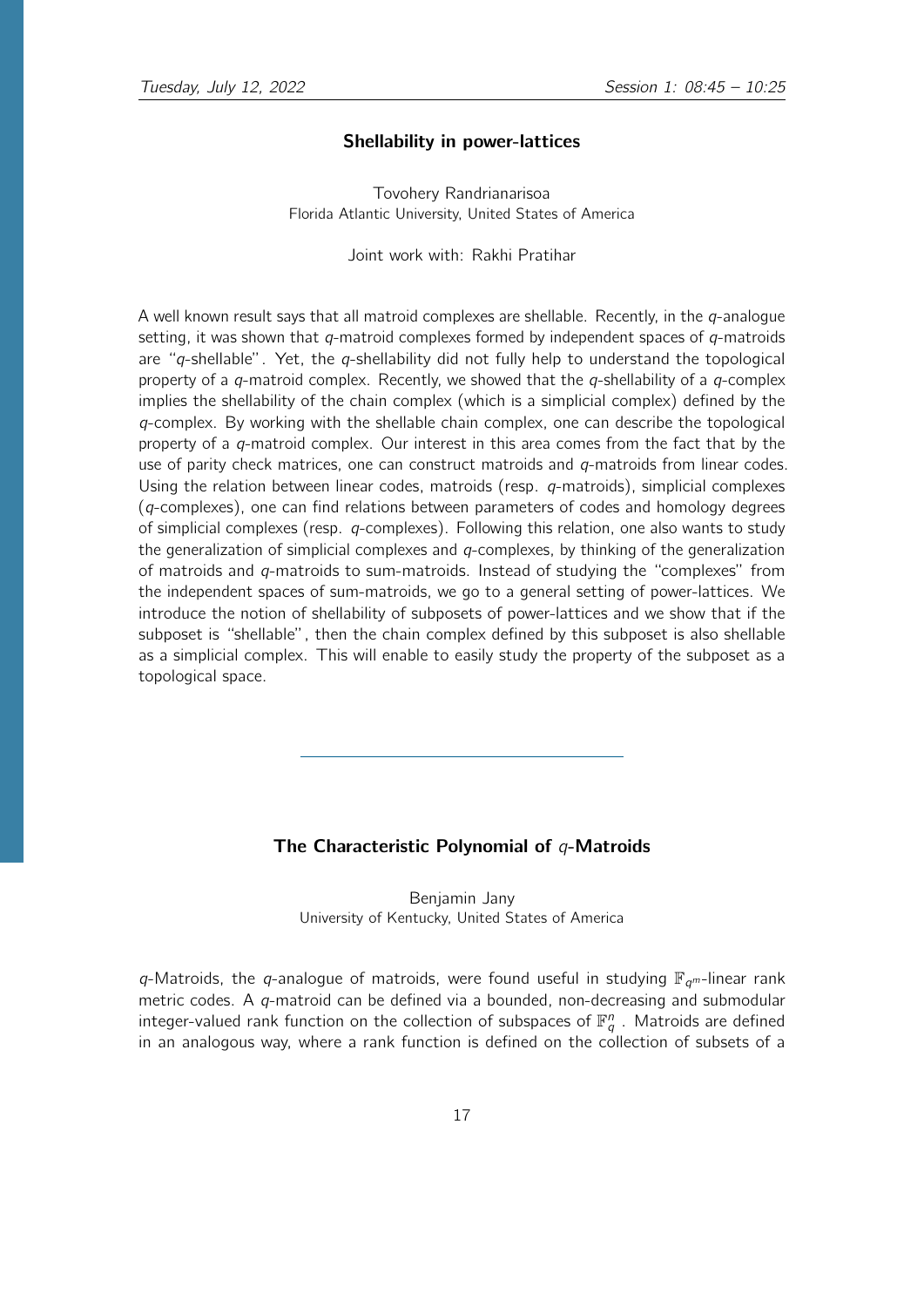finite set. It turns out an  $\mathbb{F}_{q^m}$ -linear rank metric code induces a q-matroid and many of the code's invariants can be determined from the associated  $q$ -matroid. In a similar way, a linear block code with the Hamming metric induces a matroid that captures the code's invariants. Given a q-matroid defined over  $\mathbb{F}_q^n$  , one can associate to it a matroid defined over the projective space  $\mathbb{PF}^n_q$  called the projectivization matroid. The latter shares a similar flat structure than the  $q$ -matroid and therefore becomes a useful tool to study  $q$ -matroids. In this talk I will introduce the construction of the projectivization matroid and show that if the q-matroid arises form a rank metric code, then there exist a linear block code that induces the projectivization matroid. Using this connection, I will then show how one can derive a q-analogue of the critical theorem for q-matroids and  $\mathbb{F}_{q^m}$ -linear rank metric codes by studying the projectivization matroid.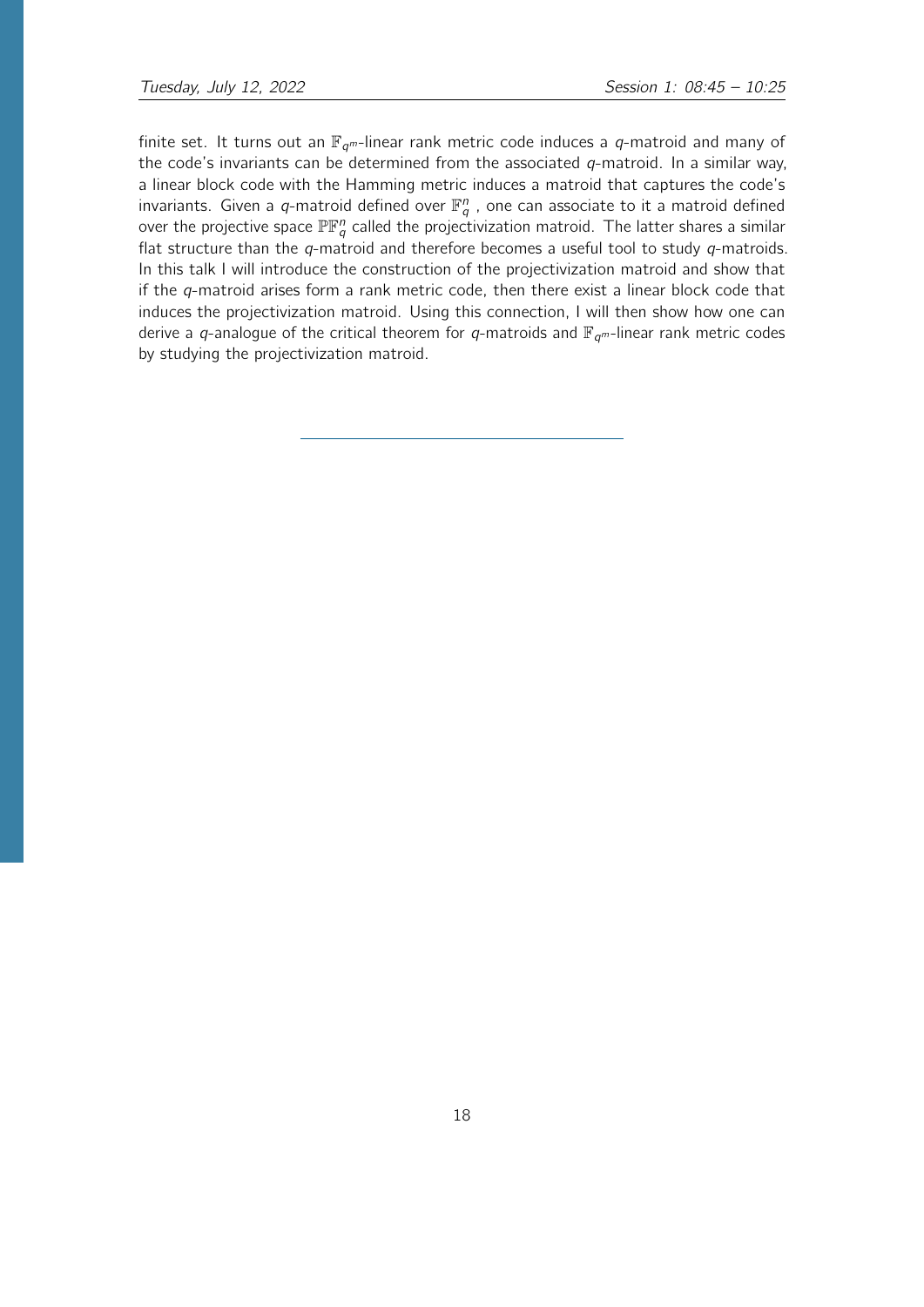#### <span id="page-21-3"></span><span id="page-21-1"></span><span id="page-21-0"></span>Session 2: 10:55 – 12:35

#### Rank Metric Codes, Subcodes and Different Notions of Duality

Ferruh Ozbudak ¨ Middle East Technical University, Turkey

Joint work with: Javier de la Cruz

In this paper we study rank metric codes in certain ambient spaces together with different inner products. Using some properties of subcodes and the different notions of duality in the ambient spaces we obtain some new extremal rank metric codes. In particular we observe some differences in between the codes based on Hamming schemes and rank metric schemes.

## <span id="page-21-2"></span>Universal Decoding of Interleaved Linearized Reed–SolomonCodes in the Sum-Rank Metric

Thomas Jerkovits German Aerospace Center, Germany

Joint work with: Felicitas Hörmann, and Hannes Bartz

Linearized Reed–Solomon (LRS) codes achieve the Singleton-like bound in the sum-rank metric and generalize Reed–Solomon codes and Gabidulin codes. They can be defined as evaluation codes with respect to the generalized operator evaluation of skew polynomials, which depends not only on an evaluation point (or code locator) but also on an additional evaluation parameter. Vertically interleaved LRS codes consist of matrices whose rows are codewords of LRS codes. If all codewords are from the same code, the construction is called homogeneous. In contrast to that, inhomogeneous interleaving allows codes with different code locators, different evaluation parameters,and different code dimensions. So far, homogeneous vertical interleaving of LRS codes has been studied in [\(1\)](#page-22-0) where an interpolation-based and a Loidreau–Overbeck-like decoder were derived. We use the idea of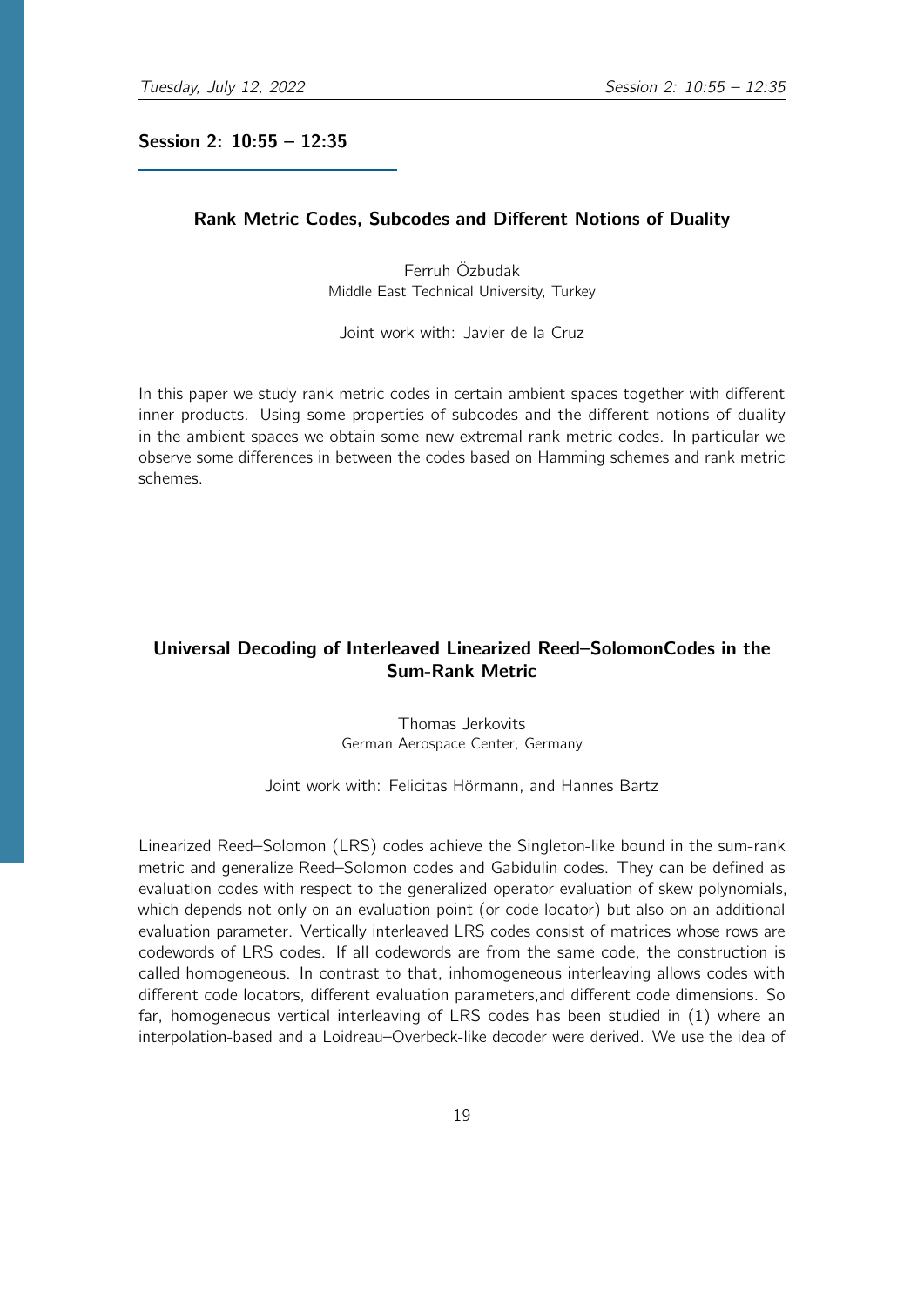the universal decoder for inhomogeneous interleaved Gabidulin codes presented in [\(2\)](#page-22-1) and generalize it to interleaved LRS codes in the sum-rank metric. We show that a decoder  $D$ for homogeneously vertically interleaved LRS codes can be applied to the inhomogeneous setting by means of linear-algebraic transformations in most cases. If the constituent codes have different code locators that span the same space,  $D$  can be applied after multiplying each row of the received matrix with a full-rank block-diagonal matrix over  $\mathbb{F}_q$  (for codes over  $\mathbb{F}_{q^m}$ ). The result is then obtained by reversing the transformation after decoding. We show that for certain cases, inhomogeneous interleaving with constituent codes with different evaluation parameters can be seen as homogeneous interleaving with another encoding strategy.  $D$  can thus be directly applied and the resulting codeword only needs to be multiplied with a full-rank  $\mathbb{F}_{q^m}$ -matrix to account for the different encodings. Note that no transformations are required when using syndrome-based decoders in this case. If the constituent codes have different code dimensions, the interleaved construction can be homogenized by using the LRS code of maximal dimension. Summing up, we provide decoding schemes for more general code classes and hence also contribute to the field of code-based cryptography where security levels strongly depend on the performance of the available decoders and their complexities.

#### References

- <span id="page-22-0"></span>[1] H. Bartz, S. Puchinger. Fast Decoding of Interleaved Linearized Reed—Solomon Codes and Variants. arXiv:2201.013392, 2022.
- <span id="page-22-1"></span>[2] V. Sidorenko, W. Li, G. Kramer. On Interleaved Rank Metric Codes. In 2020 Algebraic and Combinatorial Coding Theory (ACCT). pages 128–134, 2020.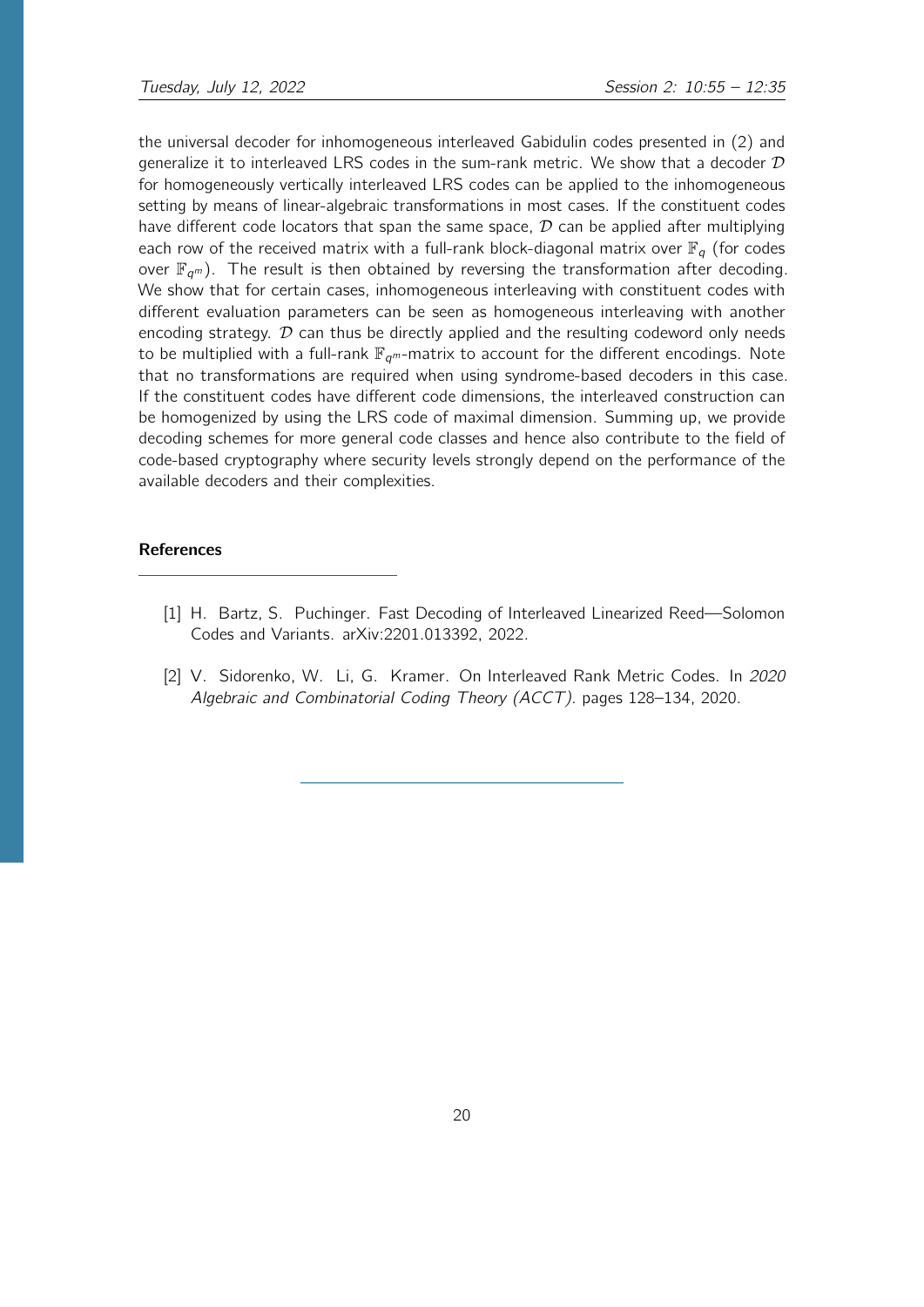#### <span id="page-23-1"></span><span id="page-23-0"></span>The Density of Extremal Codes with Sublinearity

Nadja Willenborg University of St. Gallen, Switzerland

First we will estimate the number of k-dimensional codes in  $\mathbb{F}_{\alpha}^{n \times s}$  $\frac{d}{d\ell}^{\alpha\times s}$  with minimum distance bounded from below. Using proof techniques from graph theory we derive a lower and an upper bound for this number. In the following we give a prediction of the asymptotic proportion of codes with respect to sparsity and density as the field size tends to infinity. We conclude that these properties depend on whether or not the cardinality of a code is negligible with respect to an expression depending on the ball of the considered metric. We then apply this theory to calculate the asymptotic proportion of  $\mathbb{F}_{q^{\ell}}$ -linear codes in the Hamming-, rank-, and sum-rank metric who meet the Singleton bound with equality. Our results show that  $\mathbb{F}_{q^{\ell}}$ -linear MRD codes in the rank metric are sparse for most parameter sets. For the case of  $\mathbb{F}_{q^{\ell}}$ -linear MDS codes the behaviour is exactly the opposite. These codes are dense as  $q \to \infty$ . To study  $\mathbb{F}_{q^{\ell}}$ -linear MDS codes we define a row Hamming distance on  $\mathbb{F}_{a}^{n\times s}$  $\frac{a^{n\times s}}{q^{\ell}}$  as follows

$$
D^{\text{row}}(X,Y) = \omega^{\text{row}}(X-Y),
$$

where  $X, Y \in \mathbb{F}_{a}^{n \times s}$  $q_\ell^{n \times s}$  and  $\omega^{\text{row}}(X) = |\{i \in [n] : X^\top e_i \neq 0\}|$  describes the row Hamming weight of a matrix. We also investigate the asymptotic proportion of  $\mathbb{F}_{q^{\ell}}$ -linear MSRD codes in the sum-rank metric, obtaining results that agree with recent results in the Hamming and rank metric. More precisely MSRD codes are asymptotically dense if and only if they are considered as  $(n-)$  sum-rank metric codes, i.e., codes consisting of exactly n matrix blocks. In all other cases, i.e., codes with less than  $n$  blocks, MSRD codes are sparse. As an  $[n \times s, k, d]_{q^{\ell}}$ -code can only be MDS, MRD or MSRD if s divides the dimension k of the code, we also study families of codes whose dimension is not divisible by  $s$  but whose minimum distance is still the largest possible distance for codes of that dimension. We conclude that especially in the rank- and sum-rank metric the asymptotic results of these quasi-optimal codes differ from the usual MRD-, respectively MSRD codes. Depending on the considered subfield linearity, i.e., the degree  $\ell$  of the field extension, these families of codes can become dense.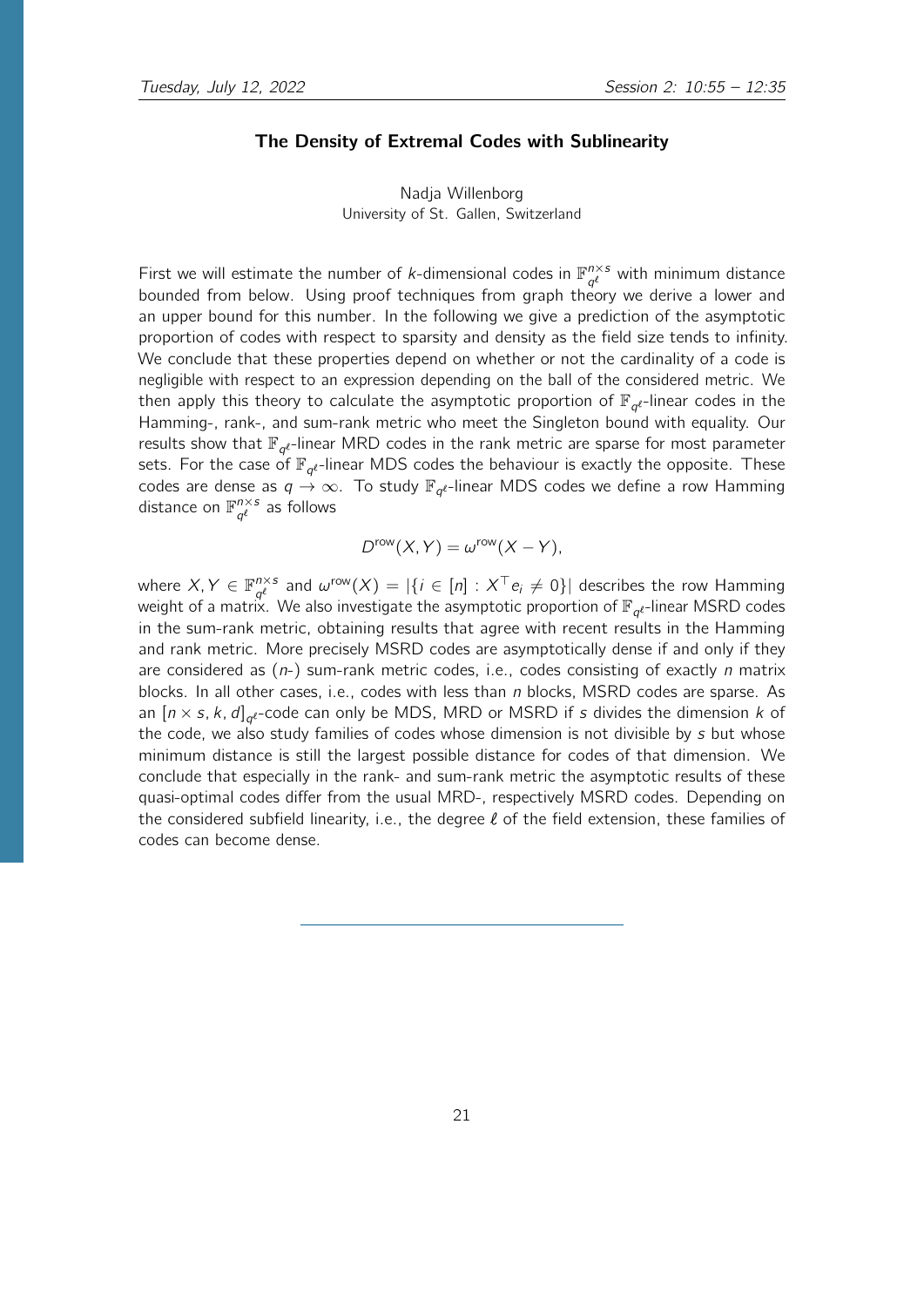## <span id="page-24-1"></span><span id="page-24-0"></span>Speeding up Error-Erasure Decoding of Linearized Reed–Solomon Codes in the Sum-Rank Metric

Felicitas Hörmann German Aerospace Center, Germany

Joint work with: Hannes Bartz and Sven Puchinger

The sum-rank metric covers the Hamming as well as the rank metric as special cases and has versatile applications in e.g. multishot network coding and code-based cryptography. Linearized Reed–Solomon (LRS) codes are the sum-rank analogs of Reed–Solomon and Gabidulin codes. Several decoders are available for this code class and also interleaved and folded variants have already been studied.The known LRS decoding schemes consider an additive sum-rank channel with errors of bounded sum-rank weight. We extend this error model by allowing three error types: full errors, row erasures,and column erasures. Here, row (column) erasures refer to errors, whose row (column) space is unknown but whose column (row) space is known at the receiver. In  $(1)$ , we derive an error-erasure decoder for LRS codes by generalizing the syndrome-based error-only decoder from [\(2\)](#page-25-1). The Berlekamp–Massey-like algorithm can correct  $t_F$  full errors,  $t_R$  row erasures, and  $t_C$ column erasures as long as  $2t_F + t_R + t_C \leq n - k$  holds for code length *n* and dimension k. The decoding scheme has quadratic complexity in the code length and one problem requiring  $\mathcal{O}(n^2)$  operations is computing a basis of a skew polynomial's root space with respect to generalized operator evaluation for several evaluation parameters from different conjugacy classes. We achieve a speedup of this task by adapting the probabilistic rootfinding algorithm for linearized polynomials, that was presented by Skachek and Roth in [\(3\)](#page-25-2), to the more general skew-polynomial setting. For a skew polynomial  $p \in \mathbb{F}_{q^m}[x; \theta]$  with a finite field  $\mathbb{F}_{q^m}$  and an  $\mathbb{F}_{q^m}$ -automorphism  $\theta$  and  $\ell$  evaluation parameters from different conjugacy classes of  $\mathbb{F}_{q^m}$ , the complexity of the computation reduces to  $\mathcal{O}(m\ell \deg(p))$ operations in  $\mathbb{F}_{q^m}$ . The main idea is to iteratively determine a basis of the root space of  $p$  with respect to a fixed evaluation parameter  $a$ . In each step, we find a second skew polynomial  $q$  whose image coincides exactly with the root space of  $p$  with respect to  $a$ . We then probabilistically compute a basis of the image of  $q$  and obtain the overall result as the union of the found bases. Remark that the speedup also applies to error-erasure decoding of interleaved LRS codes. Applications of error-erasure decoding of LRS codes include the decoding of lifted LRS codes in the sum-subspace metric for error control in multishot network coding and randomized decoding algorithms and the resulting attacks on code-based cryptosystems.

#### **References**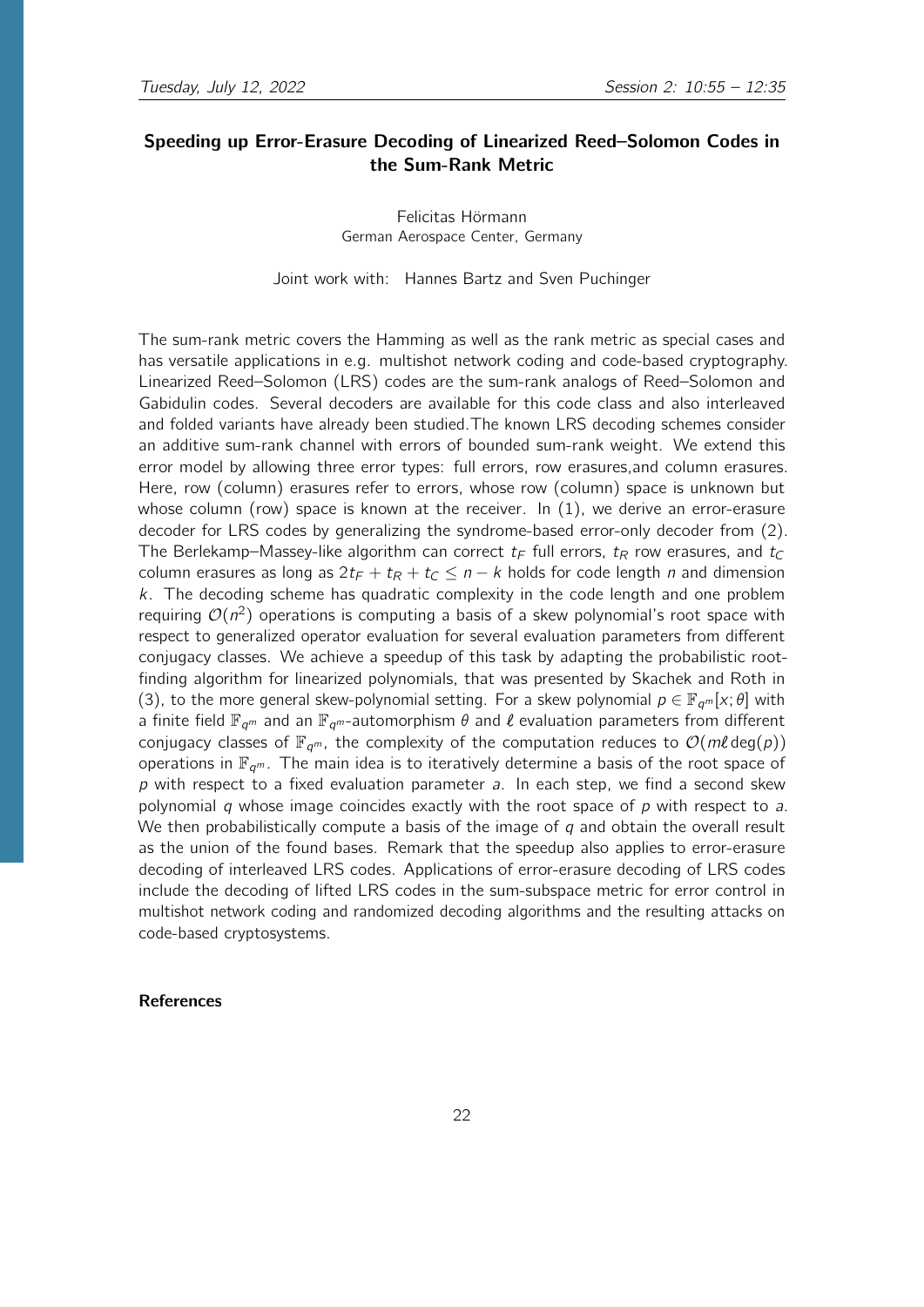- <span id="page-25-0"></span>[1] F. Hörmann, H. Bartz, S. Puchinger. Error-Erasure Decoding of Linearized Reed–Solomon Codes in the Sum-Rank Metric. In IEEE International Symposium on Information Theory, 2022.
- <span id="page-25-1"></span>[2] S. Puchinger, U. Martínez-Peñas. Personal Communication, 2021.
- <span id="page-25-2"></span>[3] V. Skachek, R.M., Roth. Probabilistic Algorithm for Finding Roots of Linearized Polynomials. In *Designs, Codes and Cryptography.* 46(1):17-23, 2008.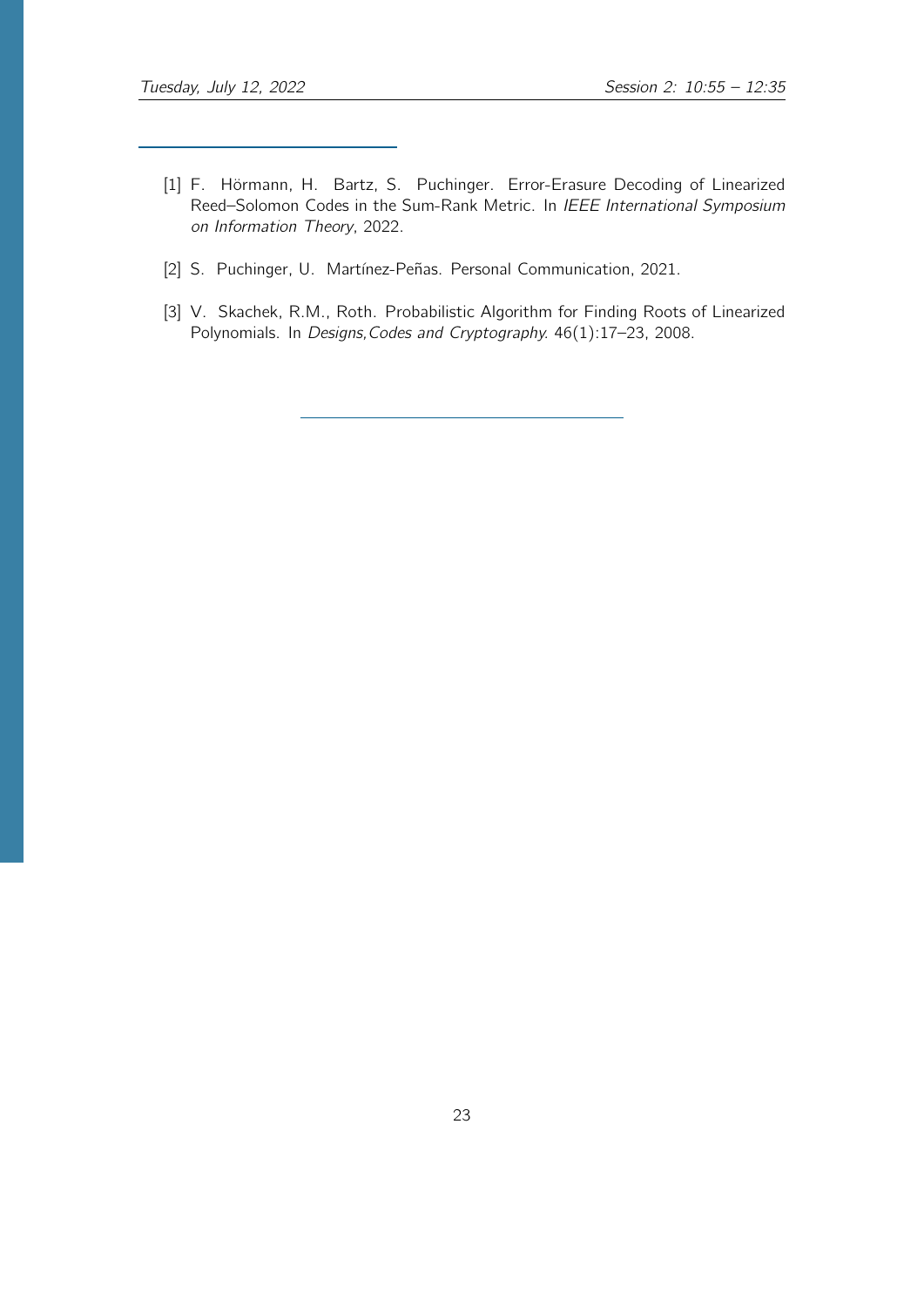#### <span id="page-26-3"></span><span id="page-26-1"></span><span id="page-26-0"></span>Session 3: 14:00 – 15:40

#### Pseudorandom sequences from hyperelliptic curves

Vishnupriya Anupindi RICAM (Johann Radon Institute for Computational and Applied Mathematics), Austria

Joint work with: László Mérai

Pseudorandom sequences, i.e., sequences which are generated with deterministic algorithms but look random, have many applications, for example in cryptography, in wireless communication or in numerical methods. In this work, we are interested in studying the properties of pseudorandomness of sequences derived from hyperelliptic curves of genus 2.

In particular, we will look at two different ways of generating sequences, that is, the linear congruential generator and the Frobenius endomorphism generator. We show that these sequences possess good pseudorandomness properties in terms of linear complexity. In this talk, we will introduce the N-th linear complexity of a sequence, the group structure on hyperelliptic curves of genus 2 and look at the main results.

#### <span id="page-26-2"></span>Computing Riemann-Roch spaces for algebraic geometry codes

Elena Berardini Eindhoven University of Technology, The Netherlands

Reed–Solomon codes are a well–known technique to represent data in the form of vectors, such that the data can be recovered even if some vector coordinates are corrupted. These codes have many properties. They allow reconstructability of coordinates that have been erased. They ensure the privacy of the data against an adversary learning many coordinates. They are compatible with the addition and multiplication of data. Nevertheless, they suffer from some limitations. For instance, the storage size of vector coordinates grows logarithmically with the number of coordinates. So–called algebraic geometry (AG) codes are a generalization of Reed–Solomon codes that enjoy the same properties, while being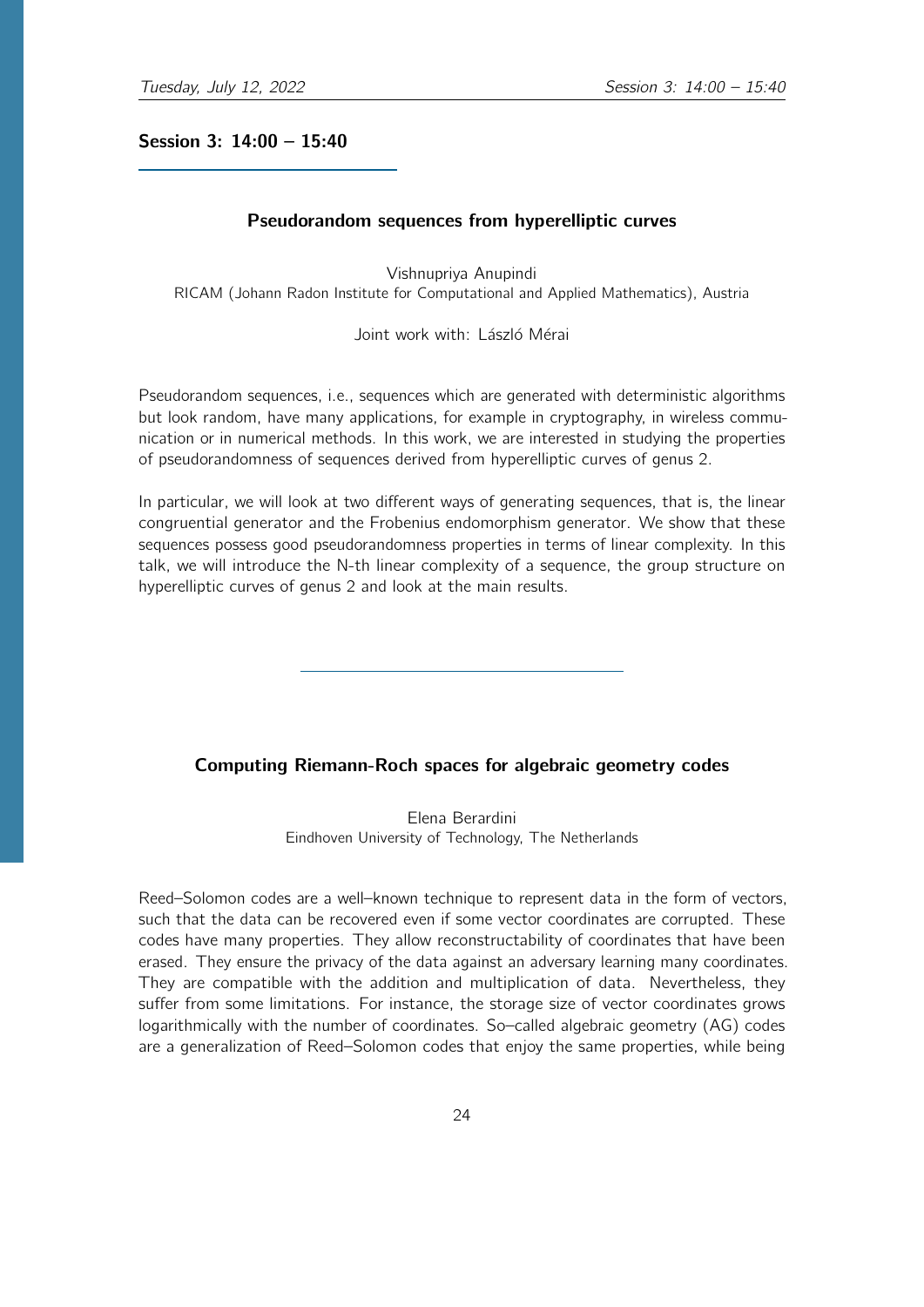free of these limitations. Therefore, the use of AG codes provides complexity gains and turns out to be useful in several applications such as distributed storage [2], distributed computation on secrets [4], and zero-knowledge proofs [3].

Algebraic geometry codes are constructed by evaluating spaces of functions, called Riemann–Roch spaces, at the rational points on a curve. It follows that the computation of these spaces is crucial for the implementation of AG codes. In this talk, I will present a joint work with S. Abelard, A. Couvreur and G. Lecerf [1] on the effective computation of bases of Riemann–Roch spaces of curves. I will discuss the ideas behind our algorithm, including in particular Brill–Noether theory.

The curves used in the construction of AG codes were for the most part limited to those for which the Riemann–Roch bases were already known. This new work and the ones that will follow will allow the construction of AG codes from more general curves.

#### **References**

- [1] S. Abelard, E. Berardini, A. Couvreur, and G. Lecerf. "Computing Riemann–Roch spaces via Puiseux expansions". In: Journal of Complexity (2022), p. 101666. ISSN: 0885-064X.
- [2] A. Barg, K. Haymaker, E. W. Howe, G. L. Matthews, and A. Várilly-Alvarado. "Locally recoverable codes from algebraic curves and surfaces". In: Algebraic geometry for coding theory and cryptography. Vol. 9. Assoc. Women Math. Ser. Springer, Cham, 2017, pp. 95–127.
- [3] S. Bordage, M. Lhotel, J. Nardi, and H. Randriam. "Interactive Oracle Proofs of Proximity to Algebraic Geometry Codes". Preprint. 2022.
- [4] R. Cramer, M. Rambaud, and C. Xing. "Asymptotically-Good Arithmetic Secret Sharing over  $Z/p^{\ell}Z$  with Strong Multiplication and Its Applications to Efficient MPC". In: Springer-Verlag, 2021.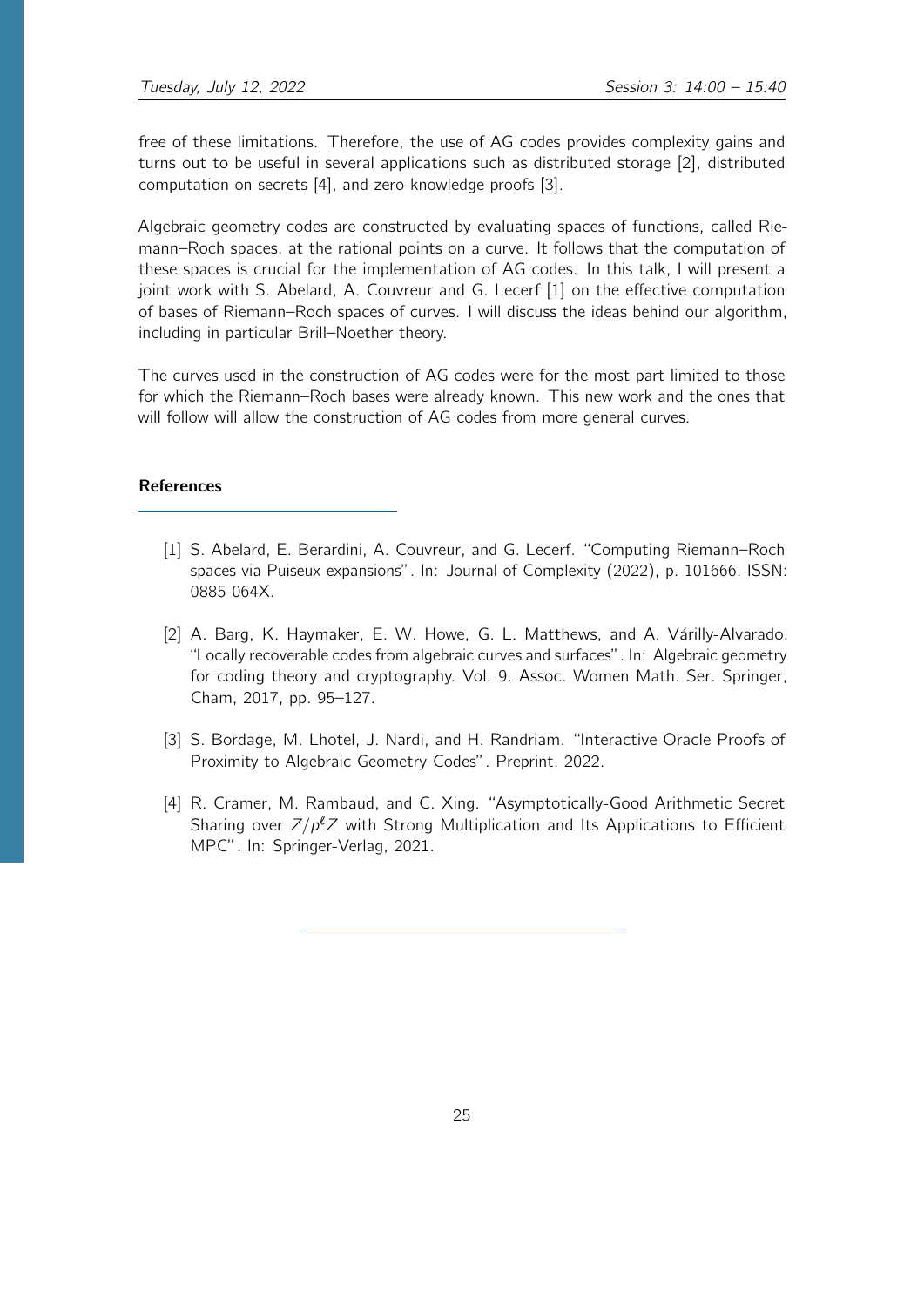#### <span id="page-28-2"></span><span id="page-28-0"></span>Computing the endomorphism ring of a supersingular elliptic curve

Annamaria Iezzi Università degli Studi di Napoli Federico II, Italy

Joint work with: Jenny G. Fuselier, Mark Kozek, Travis Morrison, Changningphaabi Namoijam.

In recent years, isogeny-based cryptosystems have captured the attention of the math or crypto community for their potential resistance to quantum attacks. In this context, the most promising protocols have as central objects supersingular elliptic curves defined over a finite field, and their security is therefore based on the mathematical problem of calculating an isogeny between two supersingular elliptic curves  $E$  and  $E'$ . It has been shown that this problem can be reduced to the calculation of the endomorphism rings of  $E$  and  $E'$  In this talk, after reviewing the mathematical and cryptographic context, we will then present an improved algorithm for computing the endomorphism ring of a supersingular elliptic curve over a finite field.

#### <span id="page-28-1"></span>Quantum codes from generalized AG codes

José Ignacio Iglesias Curto University of Salamanca, Spain

Quantum coding theory is a rising research area, as quantum computers are closer than ever to be a reality. In quantum computing, errors on the information not only may occur while transmission or storage, but also during computation itself. Therefore, quantum error correction is a critical task.

It is well known that classical linear codes may be used to design counterparts in quantum coding, such as BCH codes, Reed-Solomon codes, quasicyclic codes, etc.. In addition, some of the properties of the quantum codes so obtained reflect familiar properties of their classical analogous.

We aim to explore this connection in the case of the family of "Generalized AG codes" in order to construct quantum codes with a recognizable structure, characterize their properties and study how do they improve other known constructions.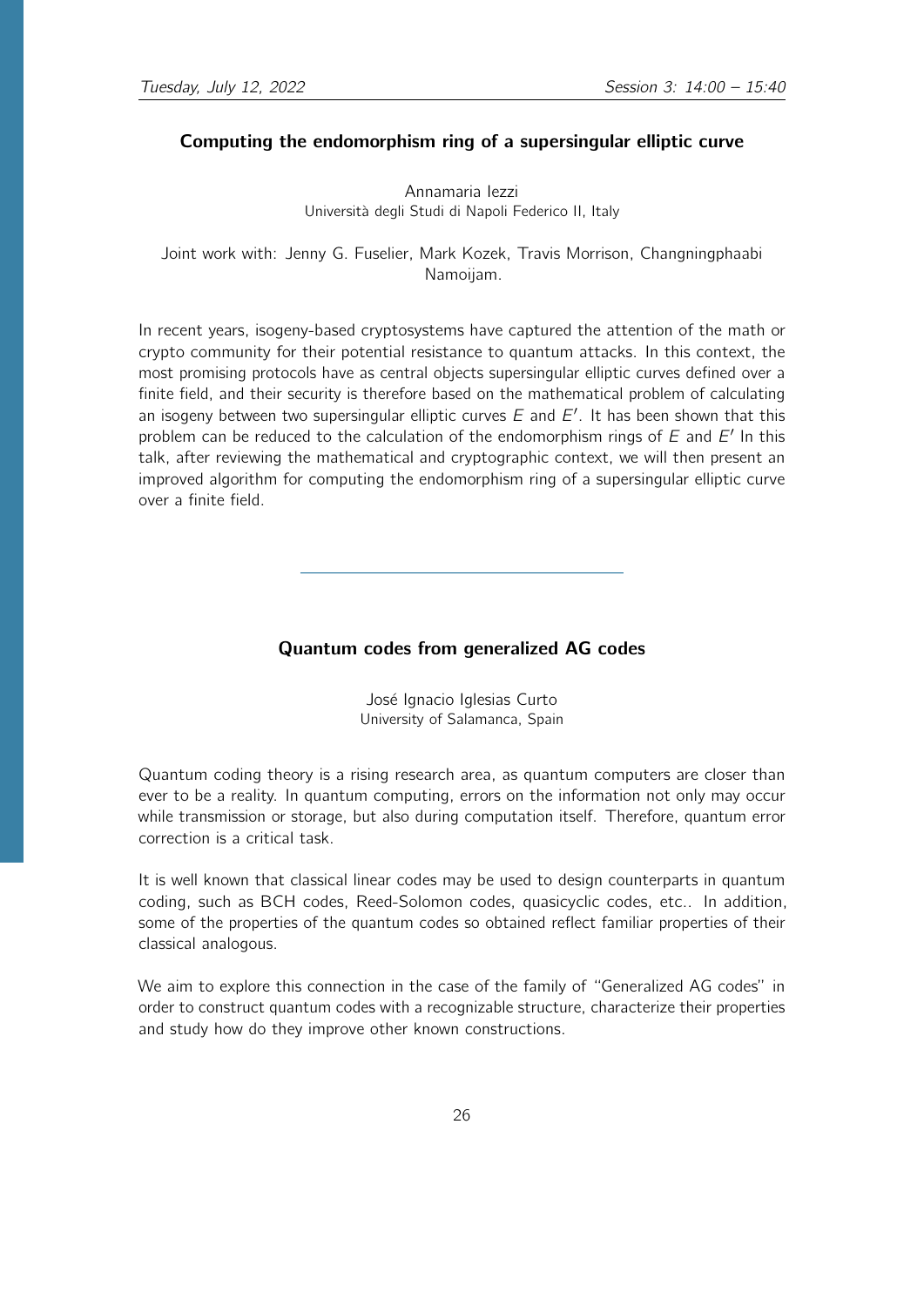27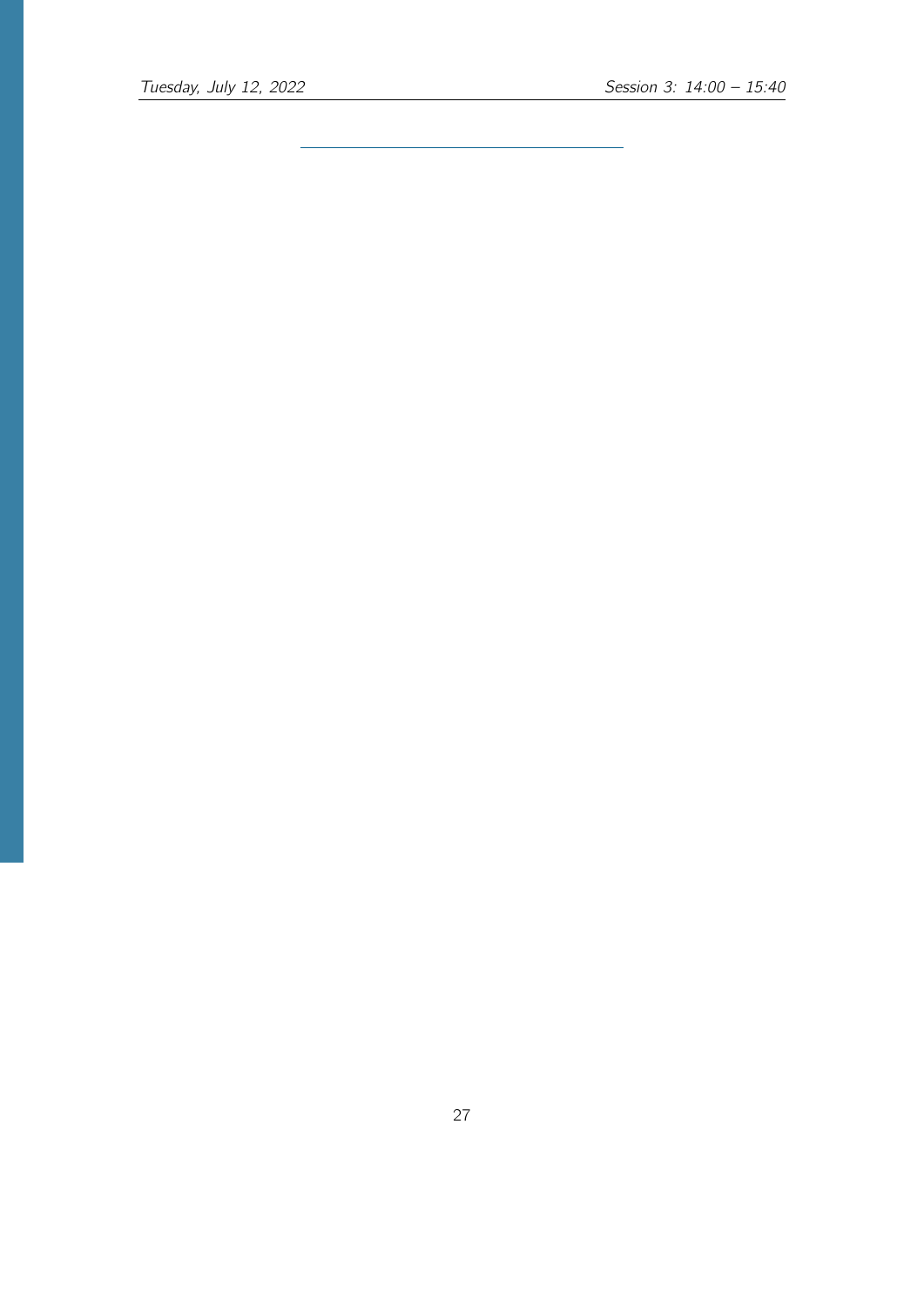<span id="page-30-3"></span><span id="page-30-0"></span>Session 4: 16:10 – 17:25

## <span id="page-30-1"></span>Non-Special Divisors of Small Degrees and LCD Codes from Hermitian curves

Eduardo Camps-Moreno Instituto Politécnico Nacional, Mexico

Joint work with: Gretchen Matthews, Hiram H. López

We consider the hull of an algebraic geometry code, meaning the intersection of the code and its dual. We demonstrate how LCD codes from Hermitian curves may be defined using only rational points. Our primary tool is the explicit construction of non-special divisors of degrees g and  $g - 1$ .

#### <span id="page-30-2"></span>k-Galois Hull of Constacyclic Codes

Habibul Islam University of St. Gallen, Switzerland

Joint work with: Indibar Debnath, Om Prakash

The hull of a linear code is defined as the intersection of the code with its dual. It helps to classify self-dual, self-orthogonal, and linear complementary dual (LCD) codes. On the other hand, the concept of hull has been applied for constructing good entanglement-assisted quantum error-correcting codes. Due to their wide interest in the application, they have been extensively studied in several contexts. For an integer  $k \geq 0$ , k-Galois inner product which generalizes both Euclidean and Hermitian inner products has introduced in 2017. Under this product here, we investigate the hull of constacyclic codes over finite fields  $\mathbb{F}_q$ , where q is a prime power. For a unit  $\lambda \in \mathbb{F}^*_q$  , we first rearrange the irreducible factors of  $x^{n} - \lambda$  in the desired form, and then by utilizing this factorization we formulate the hull dimension of  $\lambda$ -constacyclic codes of length n. Moreover, under certain restrictions on q, we enumerate the number of such constacyclic codes for a given hull dimension.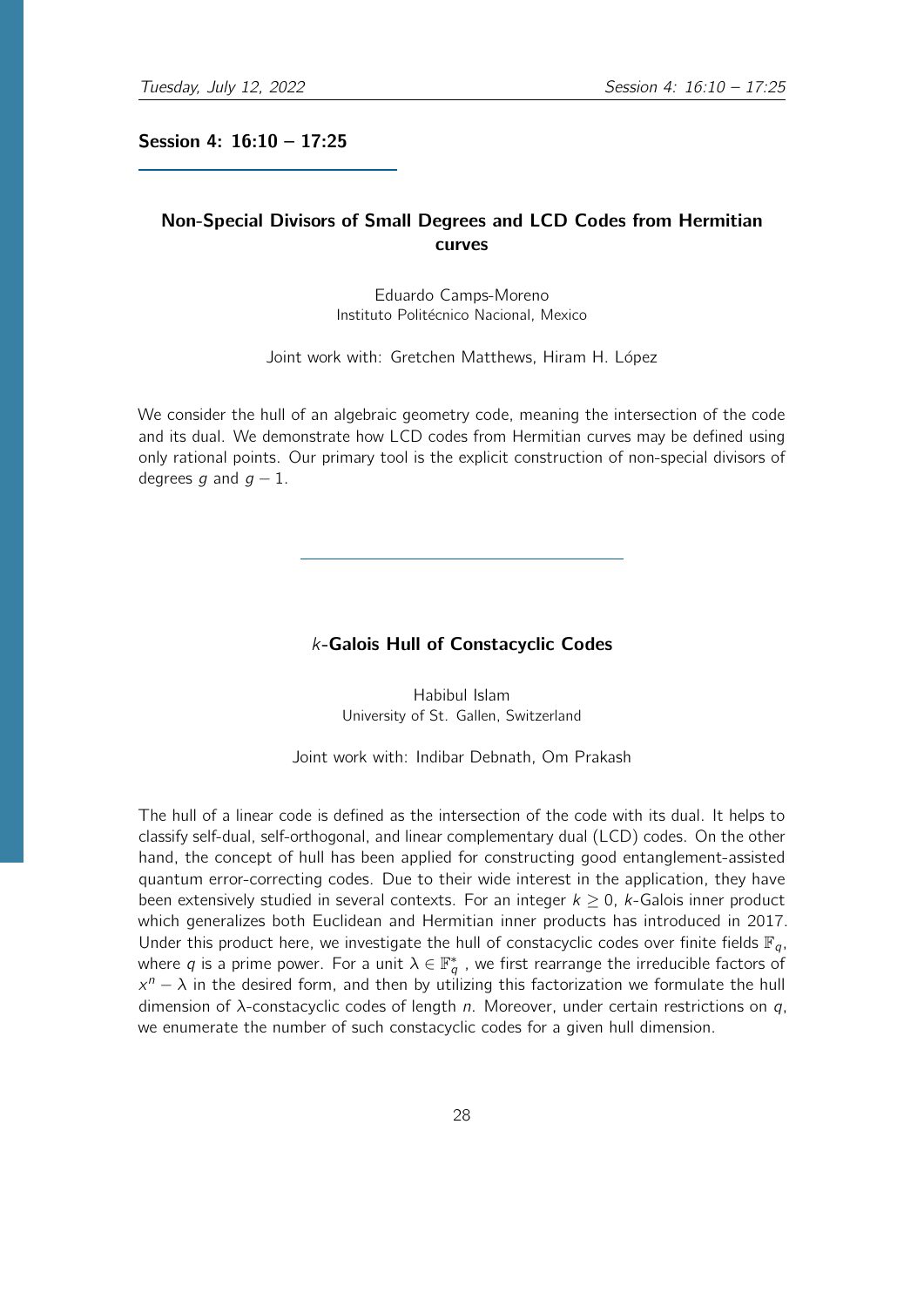#### <span id="page-31-1"></span><span id="page-31-0"></span>A Monoid structure on the set of all binary operations over a fixed set.

Sergio López-Permouth Ohio University, United States of America

In recent years, the word magma has been used to designate a pair of the form  $(S, *)$ where  $*$  is a binary operation on the set S. Inspired by that terminology, we use the notation  $M(S)$  (the magma of S) to denote the set of all binary operations on the set S (i.e. all magmas with underlying set S.) In [1], distributivity hierarchy graphs of a set are introduced. Given a set S, its hierarchy graph has  $M(S)$  as vertices and there is an edge from one operation, \*, to another one,  $\circ$ , if \* distributes over  $\circ$ . Given  $* \in M(S)$ , the set out(\*) = {◦ ∈  $M(S)|$  \* distributes over ∘} is called the outset of \*. We define an operation that make  $M(S)$  a monoid in such a way that each outset is a submonoid. This endowment gives us a possibility to compare the various elements of  $M(S)$  with respect to the monoid structure of their outsets. Various properties of the operation mentioned above are considered, including multiple additive structures on  $M(S)$  that have it as the multiplicative part of a nearring.

#### References

- [1] López-Permouth and L. H. Rowen, "Distributive hierarchies of binary operations", Advances in rings and modules, 225–242, Contemp. Math., 715, Amer. Math. Soc., [Providence], RI, [2018].
- [2] López-Permouth, Rafieipour, and Owusu Mensah, "Distributivity relations on the binary operations over a fixed set", Comm. Algebra 49 (2021), no. 12, 5093–5108.
- [3] López-Permouth, Rafieipour, and Owusu Mensah, "A monoid structure on the set of all binary operations over a fixed set", to appear in Semigroup Forum.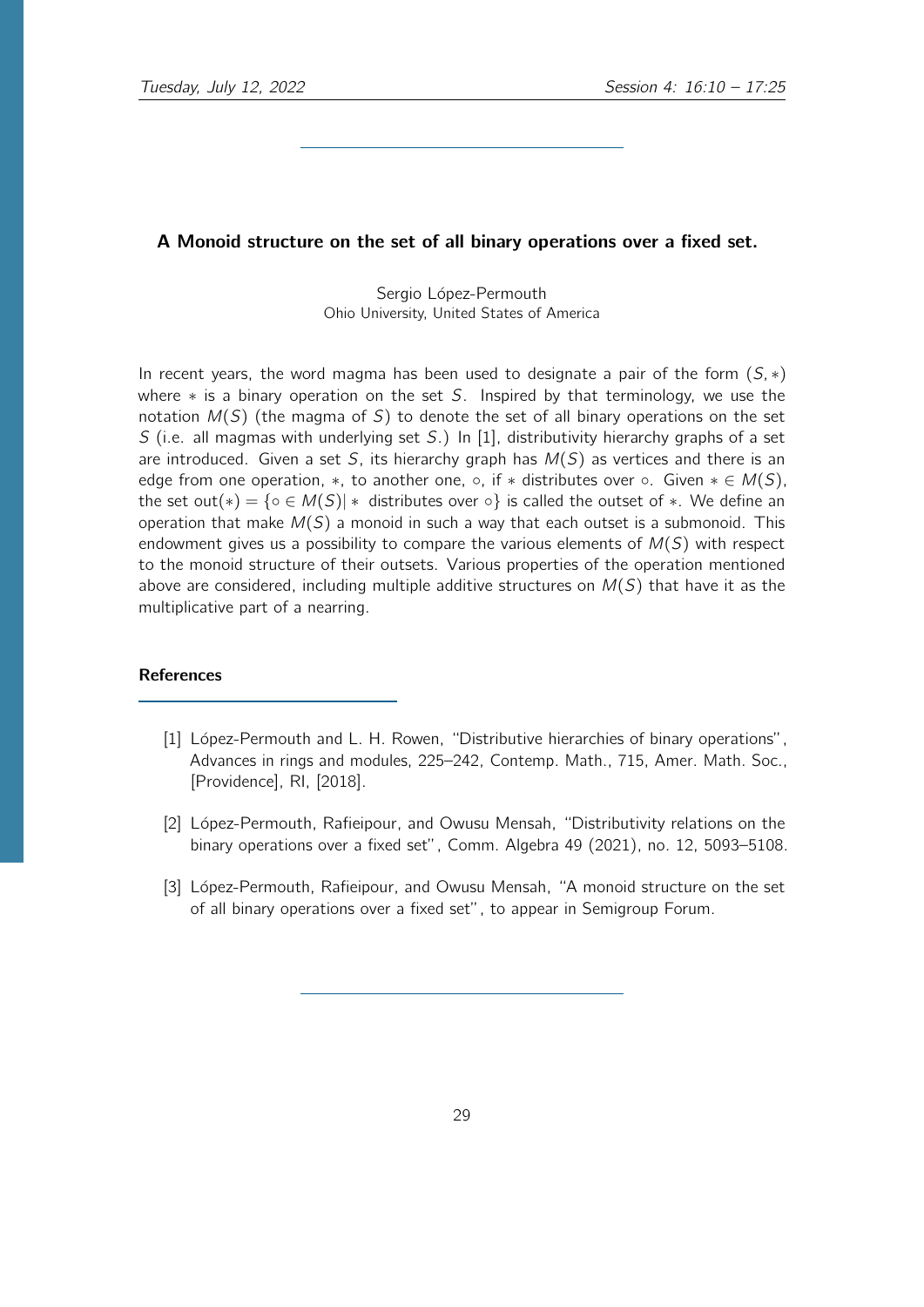## <span id="page-32-1"></span><span id="page-32-0"></span>Modeling Sliding Window Decoder Error Propagation Effects for Spatially Coupled LDPC Codes

Daniel Costello University of Notre Dame, United States of America

Joint work with: Min Zhu, David G. M. Mitchell, Michael Lentmaier

Due to their capacity achieving performance with sliding window decoding (SWD), spatially coupled LDPC (SCLDPC) codes are emerging as candidates for next generation channel coding applications. In this paper we present a general model of SWD of SC-LDPC codes and develop an analysis that allows us to estimate their performance under decoder error propagation conditions that can occur when low latency operation is desired. We also show how the model parameters can be estimated and indicate how the model can be used to predict the performance of code doping techniques used to mitigate the effects of decoder error propagation.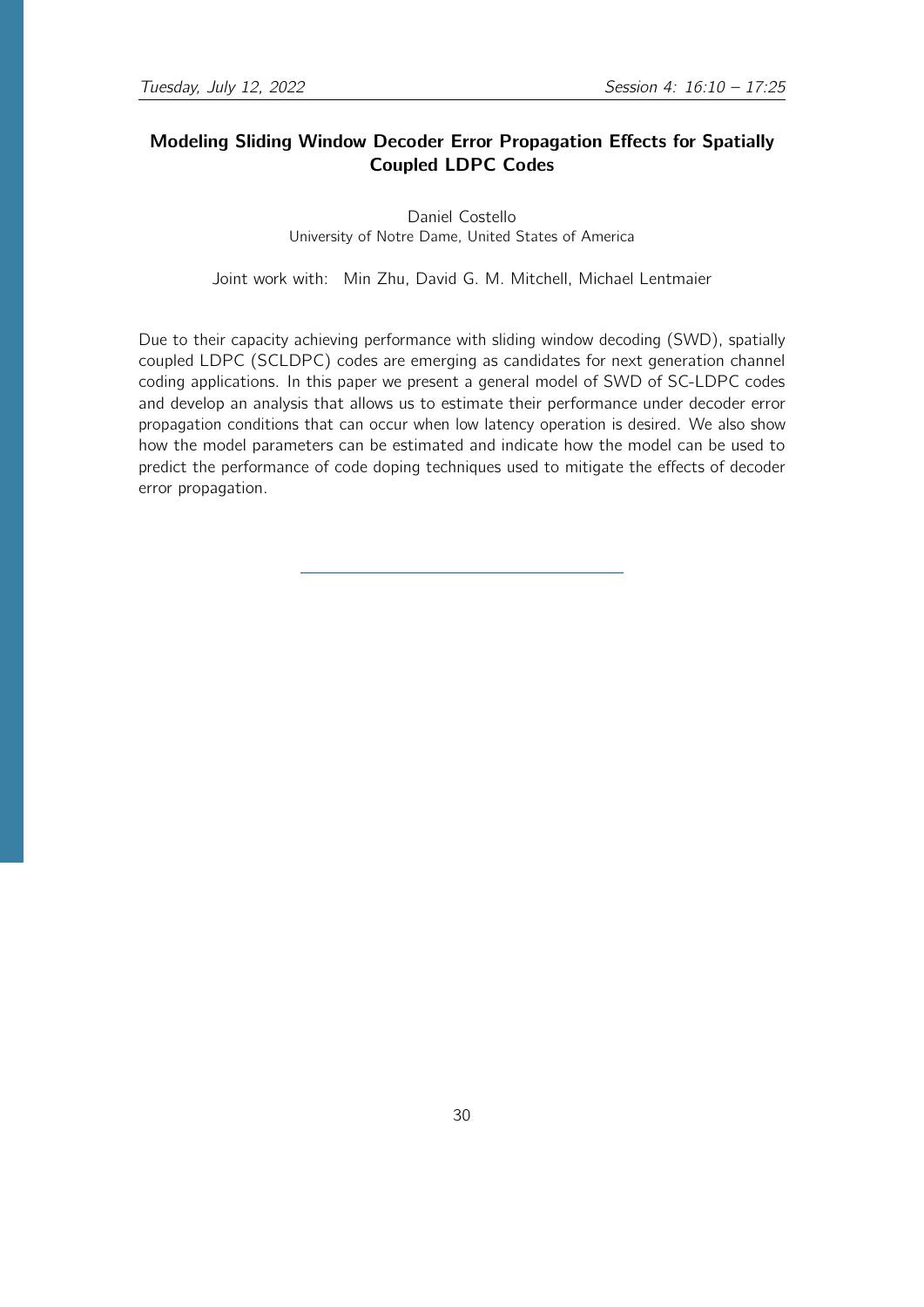## <span id="page-33-4"></span><span id="page-33-0"></span>Thursday, July 14, 2022

<span id="page-33-1"></span>Session 1: 08:45 – 10:25

#### <span id="page-33-2"></span>Developing Innovative Frameworks for Efficient Code-based Signatures

Edoardo Persichetti Florida Atlantic University, United States of America

Code-based cryptography is one of the most popular areas of research in the post-quantum family. Yet, while solutions for encryption and key exchange are now recognized to be stable and have reached a good level of performance, the same can't be said for signature schemes. Several protocols have been proposed over the years, the near entirety of which have either been broken, or exhibit very undesirable features, leading to impractical schemes. In this talk, I will discuss a variety of recent approaches based on zero-knowledge, that are able to offer transformative solutions, paving the way for truly practical schemes.

## <span id="page-33-3"></span>Non Commutative Goppa Codes and their Use in Code-based Cryptography

Francisco Javier Lobillo Universidad de Granada, Spain

Joint work with: J. Gómez-Torrecillas, G. Navarro

Let  $R = L[x; \sigma, \partial]$  be an Ore extension of a field. Let  $F \subseteq L$  be a subfield such that  $[L : F] = m$ . Let  $q \in R$  be a nonzero twosided polynomial,  $\alpha_0, \ldots, \alpha_{n-1} \in L$  be Pindependent elements such that  $(x - \alpha_i, g)_\ell = 1$  for all  $0 \le i \le n - 1$ ,  $h_i \in R$  such that deg  $(h_i) <$  deg $(g)$  and  $(x - \alpha_i) h_i - 1 \in Rg$ , and  $\eta_0, \ldots, \eta_{n-1} \in L^*$ . A (generalized) skew differential Goppa code  $C \subseteq F^n$  is defined as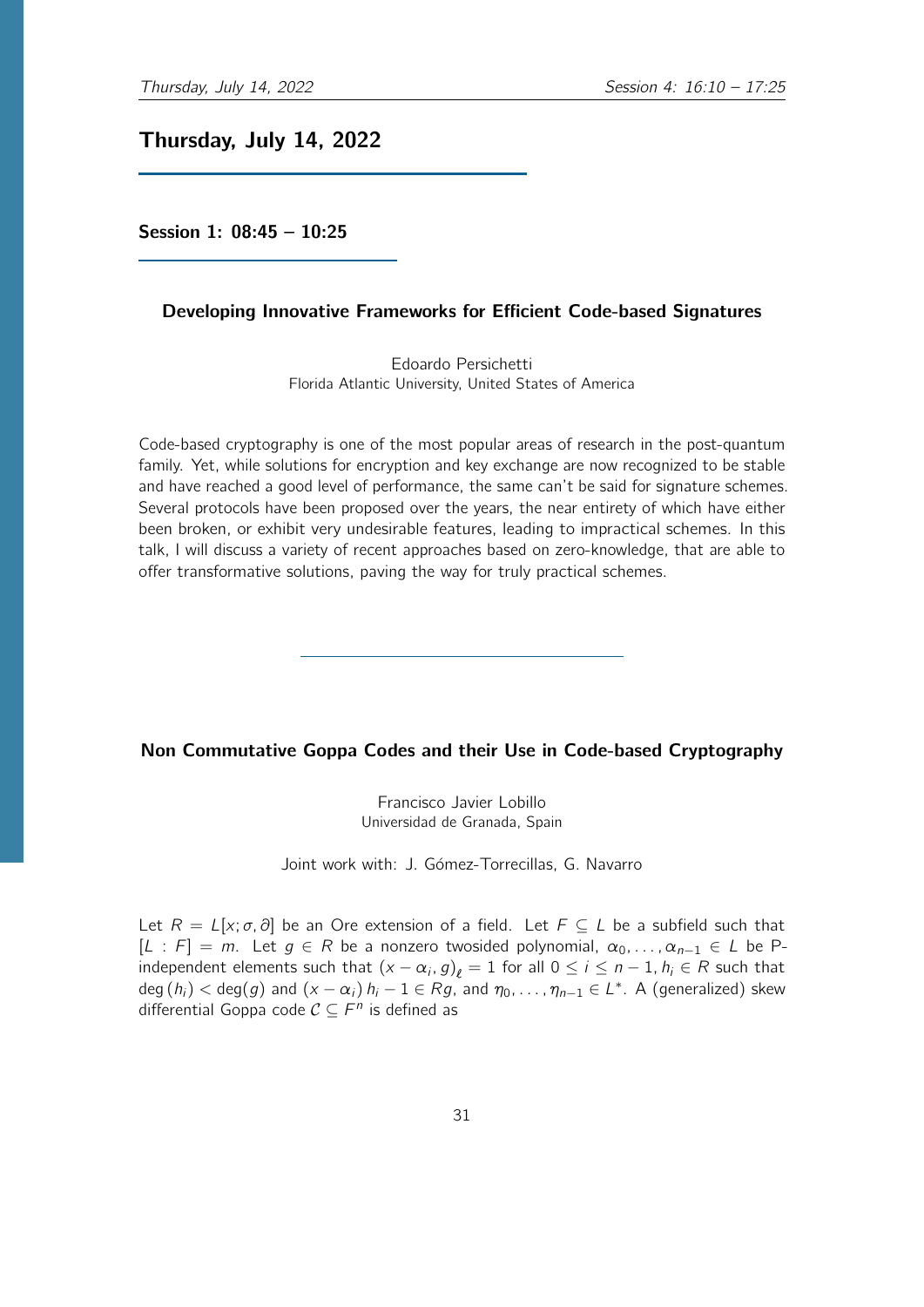$$
C = \left\{ (c_0, \ldots, c_{n-1}) \in F^n \mid \sum_{i=0}^{n-1} h_i \eta_i c_i \in Rg \right\}
$$

We say that  $\{\alpha_0, \ldots, \alpha_{n-1}\}$  are the positional points, g is the skew differential Goppa polynomial and  $h_0, \ldots, h_{n-1}$  are the parity check polynomials.

For a received word  $r = c + e \in F^n$ , where  $c \in C$  and  $e = \sum_{j=1}^{\nu} e_j \varepsilon_{k_j}$  with  $e_j \neq 0$  for  $1 \leq j \leq \nu$ , The syndrome polynomial is defined and computed as

$$
s=\sum_{i=0}^{n-1}h_i\eta_ir_i.
$$

We define the error locator polynomial as

$$
\lambda = \left[ \left\{ x - \alpha_{k_j} \mid 1 \leq j \leq \nu \right\} \right]_{\ell}.
$$

Then deg $(\lambda)\leq\nu$  and, for all  $1\leq j\leq \nu$ , there exists  $\rho_{k_j}\in R$  such that deg  $(\rho_{k_j})\leq \nu-1$ and

$$
\lambda = \rho_{k_j}\left(x - \alpha_{k_j}\right).
$$

The error evaluator polynomial is defined as

$$
\omega=\sum_{j=1}^\nu \rho_{k_j}\eta_{k_j}e_j
$$

It follows that  $deg(\omega) < \nu$ .

**Theorem 1.** The error locator  $\lambda$  and the error evaluator  $\omega$  polynomials satisfy the noncommutative key equation

$$
\omega = \kappa g + \lambda s,
$$

for some  $\kappa \in R$ . Assume that  $\nu \leq t = \left| \frac{\deg g}{2} \right|$  $\left\lfloor \frac{\log g}{2}\right\rfloor$ . Let u<sub>I</sub>, v<sub>I</sub> and r<sub>I</sub> be the Bezout coefficients returned by the left extended Euclidean algorithm (LEEA) with input g and s, where I is the index determined by the conditions deg  $r_{I-1} \geq t$  and deg  $r_I < t$ . Then there exists  $h \in R$ such that  $\kappa = h u_l$ ,  $\lambda = h v_l$  and  $\omega = h r_l$ .

This theorem allows to use the LEEA to solve the key equation. Decoding failures, which can appear when  $(\lambda, \omega)_\ell \neq 1$ , are solved in a similar way to [2].

When  $\mathbb{F}_q = F \subseteq L = \mathbb{F}_{q^m}$  and  $\partial = 0$ , we propose a Key Encapsulation Mechanism based in McEliece and Niederreiter's cryptosystems (see [3, 4, 1]), where parameters, key generation algorithms, encapsulation and decapsulation methods are provided.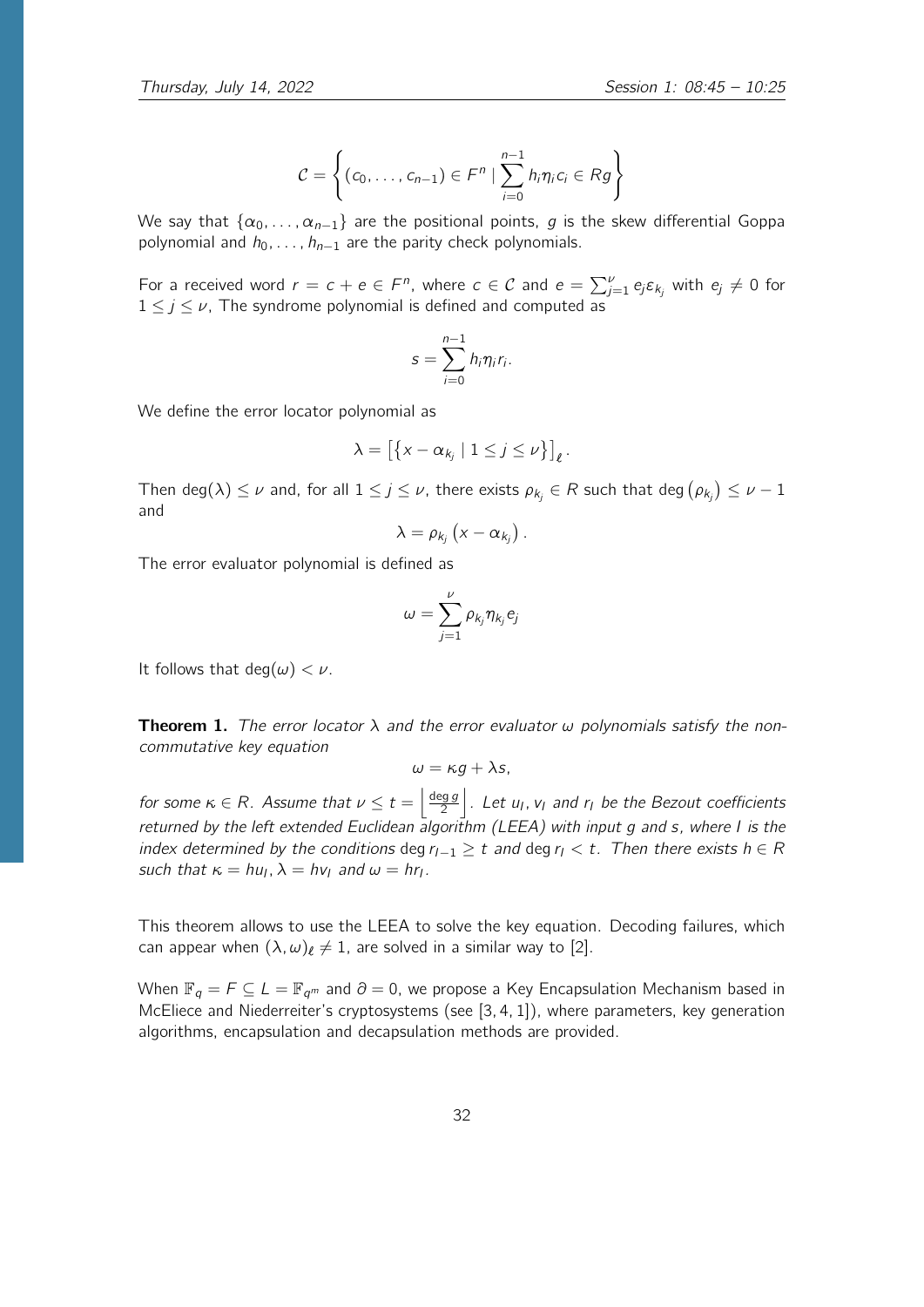#### <span id="page-35-1"></span>**References**

- [1] Martin R. Albrecht, Daniel J. Bernstein, Tung Chou, Carlos Cid, Jan Gilcher, Tanja Lange, Varum Maram, Ingo von Maurich, Rafael Misoczki, Ruben Niederhagen, Kenneth G. Paterson, Edoardo Persichetti, Christiane Peters, Peter Schwabe, Nicolas Sendrier, Jakub Szefer, Cen Jung Tjhai, Martin Tomlison, and Wen Wang. "Classic McEliece: conservative code-based cryptography". Technical report, NIST's Post-Quantum Cryptography Standardization Project, 102020
- [2] J. Gómez-Torrecillas, F. J. Lobillo, and G. Navarro. "A Sugiyama-like decoding algorithm for convolutional codes". IEEE Transactions on Information Theory,  $63(10): 6216 -$ 6226, 2017. arXiv: 1607.07187
- [3] R. J. McEliece. "A public-key cryptosystem based on algebraic coding theory". Technical Report 42-44, National Aeronautics and Space Administration, January and February 1978.
- [4] Harald Niederreiter. "Knapsack-type cryptosystems and algebraic coding theory". Problems of Control and Information Theory., 15:159-166, 1986.

## <span id="page-35-0"></span>The Marginal Distribution of the Lee Channel and its Applications

Jessica Bariffi

German Aerospace Center, Germany and University of Zurich, Switzerland

The syndrome decoding problem lays the foundation for code-based cryptography as it deals with decoding a random linear code over a finite field with respect to some decoding metric by recovering the error term added to the transmitted word. The key size depends on the complexity of the syndrome decoding problem, which in turn depends on the considered metric. The syndrome decoding problem has originally been introduced for the Hamming metric. However, also other metrics have been studied for the use in code-based cryptography, for instance the Lee metric.

In this talk, we consider a random instance of the syndrome decoding problem in the Lee metric over the finite ring of integers modulo  $q$ . We assume that a random error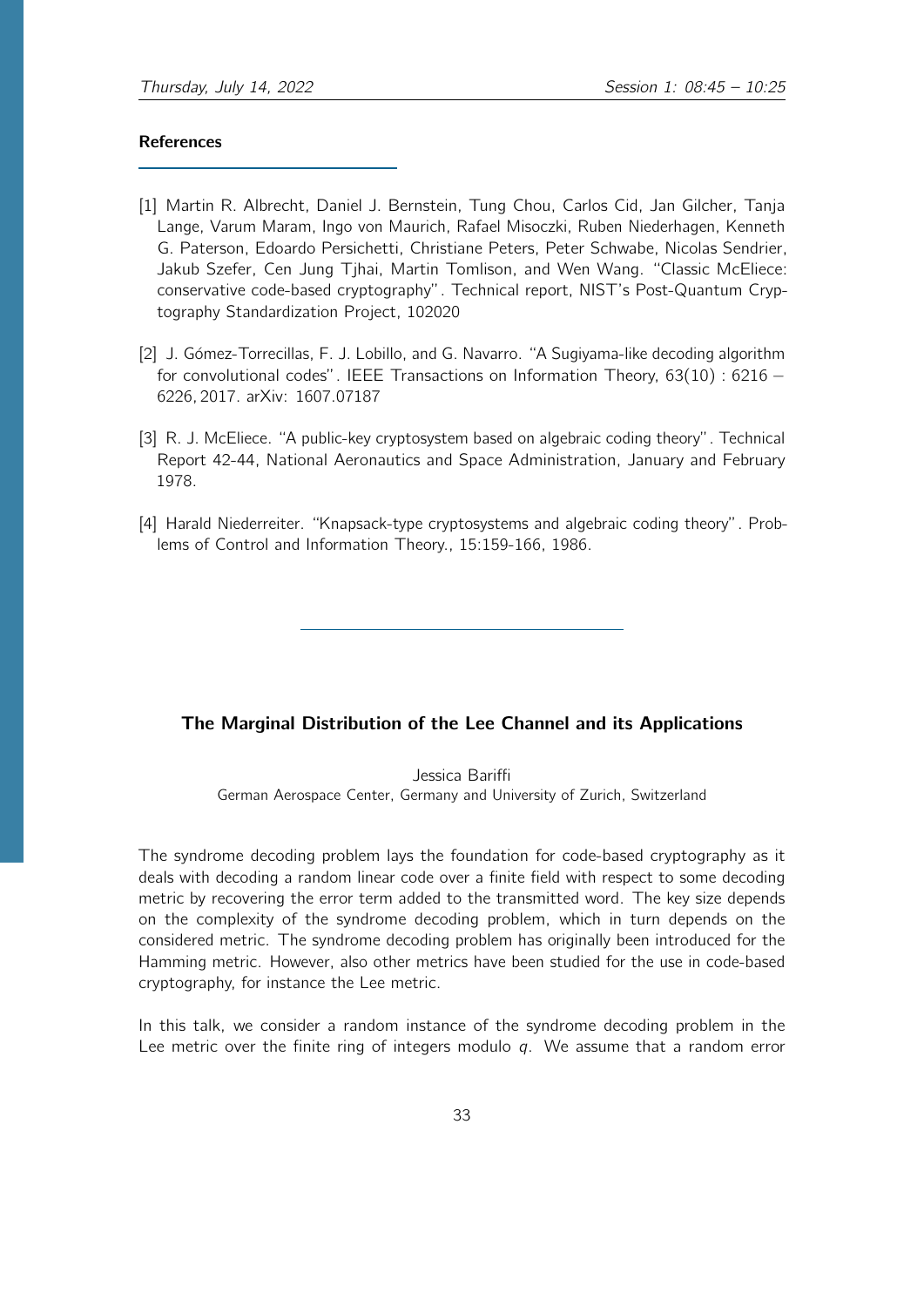<span id="page-36-1"></span>term of Lee weight  $t$  and length  $n$  has been added to the transmitted codeword. For this instance of the syndrome decoding problem in the Lee metric, we are going to derive the marginal distribution for the entries of the additive error term. To do so, we consider the most probable pattern in the error vector, which we refer to as a typical sequence. By the conditional limit theorem, the marginal distribution corresponds then exactly to the distribution of the typical sequence, which is proportional to an exponential function. Depending on the Lee weight  $t$ , this exponential function is either decreasing or increasing. Hence, either entries of small weight are more probable or vice versa, respectively.

The fastest algorithms to solve this instance are called information set decoding algorithm. In the Lee metric the best known such algorithm yet is a variant of the binary BJMM-Version. We are going to present two modified version of this algorithm, one for decoding up to the minimum distance and one to decode beyond the minimum distance. In both cases, we use the knowledge of the marginal distribution to assume that with high probability the least probable Lee weights lie outside the information set, where the two algorithms are just the reversed versions of each other. In that way, we are able to reduce the original instance to a smaller instance where the sought-after smaller error vector now only has entries of Lee weights up to a given value  $r$ . This reduction yields to a reduction of the cost for the known information set decoding algorithms in the Lee metric.

## <span id="page-36-0"></span>Smaller Keys for the McEliece Cryptosystem: A convolutional variant with GRS codes

Paulo Almeida University of Aveiro, Portugal

Joint work with: M. Beltrá, D. Napp, C. Sebastião

We present a new variant of the McEliece cryptosystem that possesses several interesting properties, including a reduction of the public key for a given security level. In contrast to the classical McEliece cryptosystems, where block codes are used, we propose the use of a convolutional encoder to be part of the public key. The secret key is constituted by a Generalized Reed-Solomon code and two Laurent polynomial matrices that contain large parts that are generated completely at random. In this setting the message is a sequence of messages instead of a single block message and the errors are added randomly throughout the sequence. The scheme protection against ISD attacks in the first instants is obtained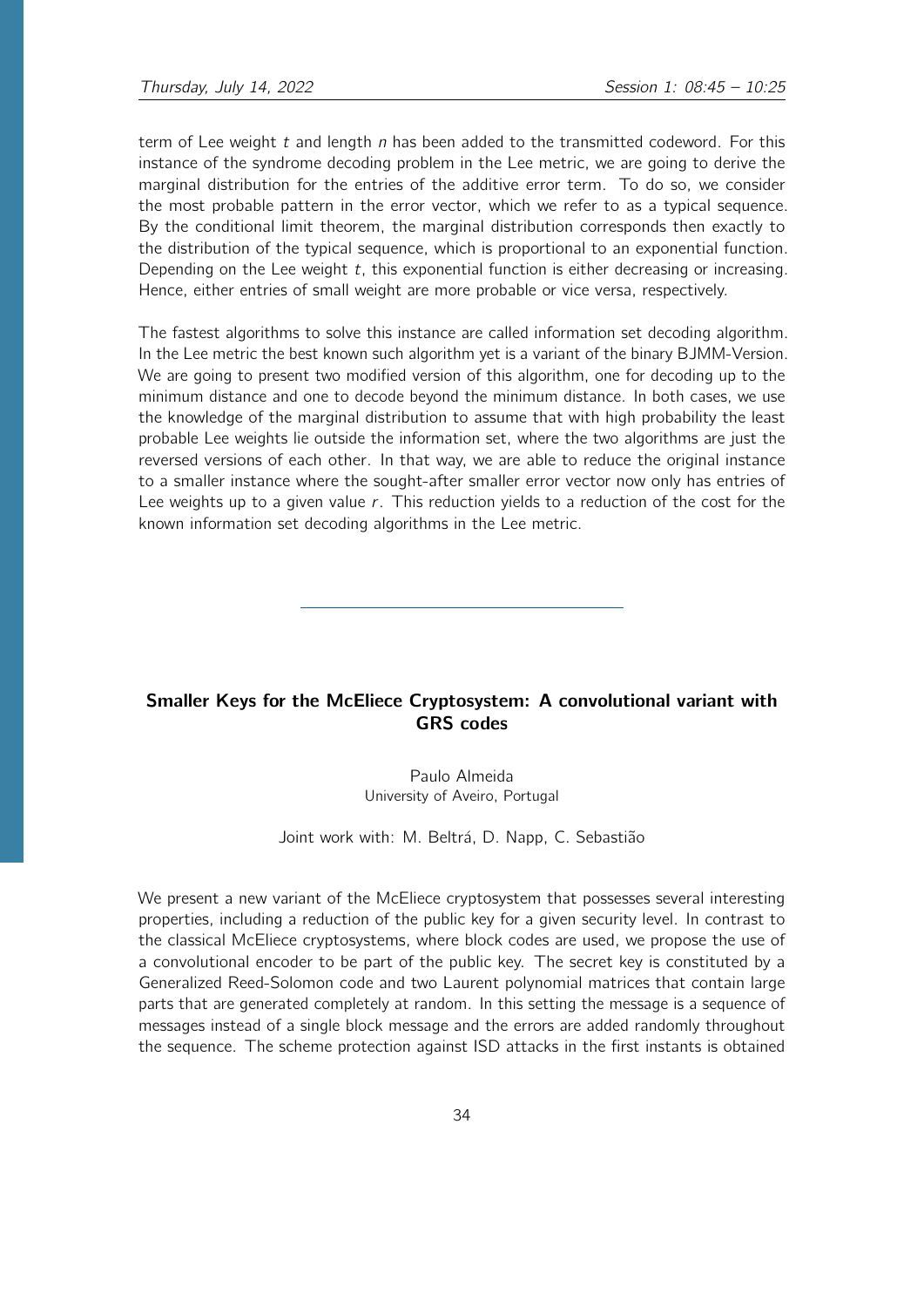using codes with distance 1, making list decoding unfeasible. The size of the whole message is adapted such that the full row rank encoder is also protected against ISD attacks. The protection against structural attacks using the square code is also analysed.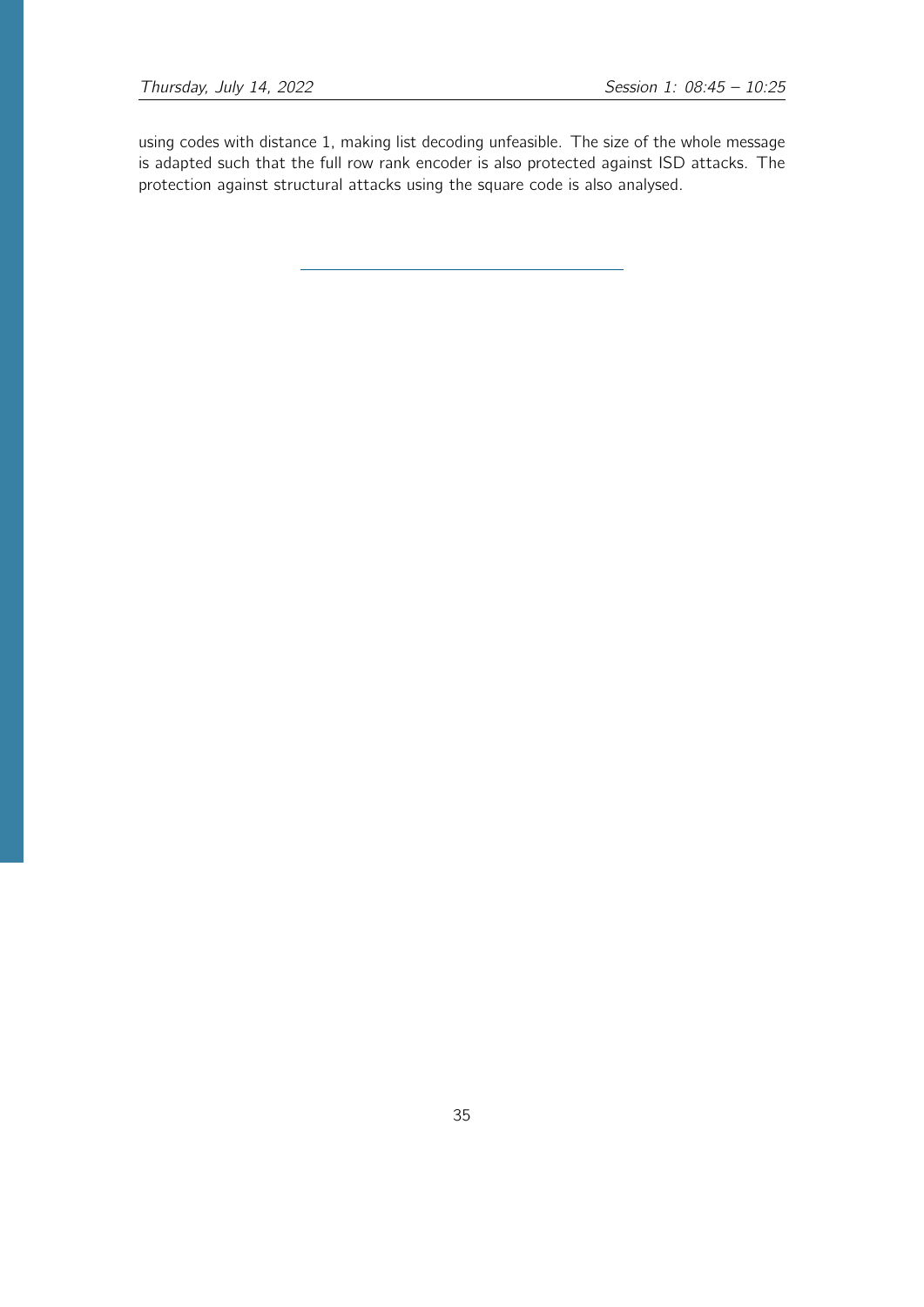<span id="page-38-6"></span><span id="page-38-0"></span>Session 2: 10:55 – 12:35

## <span id="page-38-1"></span>NP-Complete Problems in Graph Groups and connection to Post-quantum Cryptography

Delaram Kahrobaei The City University of New York, United States of America

Joint work with: Ramon Flores and Thomas Koberda

Graph groups admit a presentation where the only relations are commutativity relations which are codified in a finite simplicial graph. The fact that these groups are defined by means of a graph imply that there is a tight connection between algorithmic graph theoretic problems and group theoretic problems for graph groups. Since the graph theoretic problems have been of central importance in Complexity Theory, it is natural to consider some of these graph theoretic problems via their equivalent formulation as group theoretic problems about graph groups. Motivated by the fact that some of these group theoretic problems can be used for cryptographic purposes, such as authentication schemes, secret sharing schemes, zero-knowledge proofs, hash functions and key exchange protocols. Flores-Kahrobaei-Koberda, in a series of recent papers in [\(1;](#page-38-2) [2;](#page-38-3) [3;](#page-38-4) [4\)](#page-38-5) have considered these groups as a promising platform for several cryptographic schemes.

#### References

- <span id="page-38-2"></span>[1] R. Flores, D. Kahrobaei, T. Koberda. Expanders and right-angled Artingroups. In Journal of Topology and Analysis, pages 1–25, 2021.
- <span id="page-38-3"></span>[2] R. Flores, D. Kahrobaei, T. Koberda. Hamiltonicity via cohomology of right-angled Artin groups. In Linear Algebra and its Applications, 631: 94–110, 2021.
- <span id="page-38-4"></span>[3] R. Flores, D. Kahrobaei, T. Koberda. An algebraic characterization of k–colorability. In The Proceedings of the American Mathematical Society, 149:2249-2255, 2021.
- <span id="page-38-5"></span>[4] R. Flores, D. Kahrobaei, T. Koberda. Algorithmic Problems in right-angled Artin groups: Complexity and Applications. In Journal of Algebra, 519: 111–129, 2019.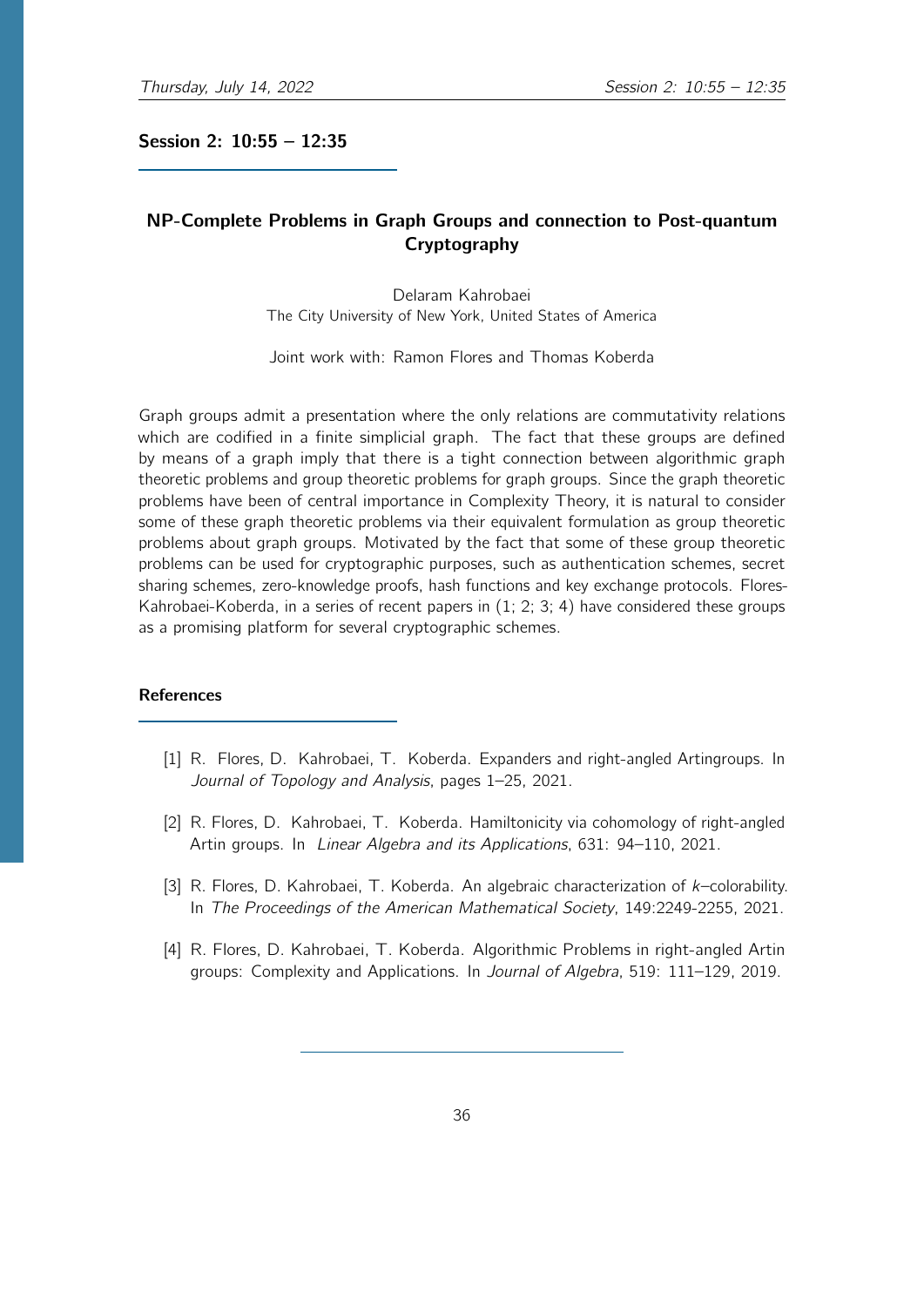#### <span id="page-39-2"></span><span id="page-39-0"></span>Semidirect product key exchange: the state of play

Christopher Battarbee The City University of New York, United States of America

Joint work with: Delaram Kahrobaei, Siamak F. Shahandashti

In this report we survey the various proposals of the key exchange protocol known as semidirect product key exchange (SDPKE), a generalisation of the famous Diffie-Hellman key exchange believed to be post-quantum. We discuss the various platforms proposed and give an overview of the main cryptanalytic ideas relevant to each scheme, including: matrices over group rings, p-groups of high-dimensional representation, tropical algebras, finite-field entry matrix semigroups, and Boolean algebras. Moreover, we present these ideas chronologically in order to motivate the choice of platform as informed by cryptanalytic work in the area.

#### <span id="page-39-1"></span>Higher dimensional platforms for Tillich-Zéemor hash functions

Corentin Le Coz Technion, Israel

Joint work with: Christopher Battarbee, Ramón Flores, Thomas Koberda and Delaram Kahrobaei

Group theoretic hash functions are obtained by performing a non backtracking walk in a graph coming from a group. Since the first example by Zéemor in 1991, it has been an active field of research. During my talk, I will introduce the theoretic background of these hash functions, and discuss current existing platforms and attacks. Then, I will speak about a recent joint work with Christopher Battarbee, Ramón Flores, Thomas Koberda and Delaram Kahrobaei. We have constructed hash functions using as platforms higher dimensional special linear groups over finite fields. This gives many examples of group theoretic hash functions combining quick mixing properties and high girth, which give rise to good preimage and collision resistance.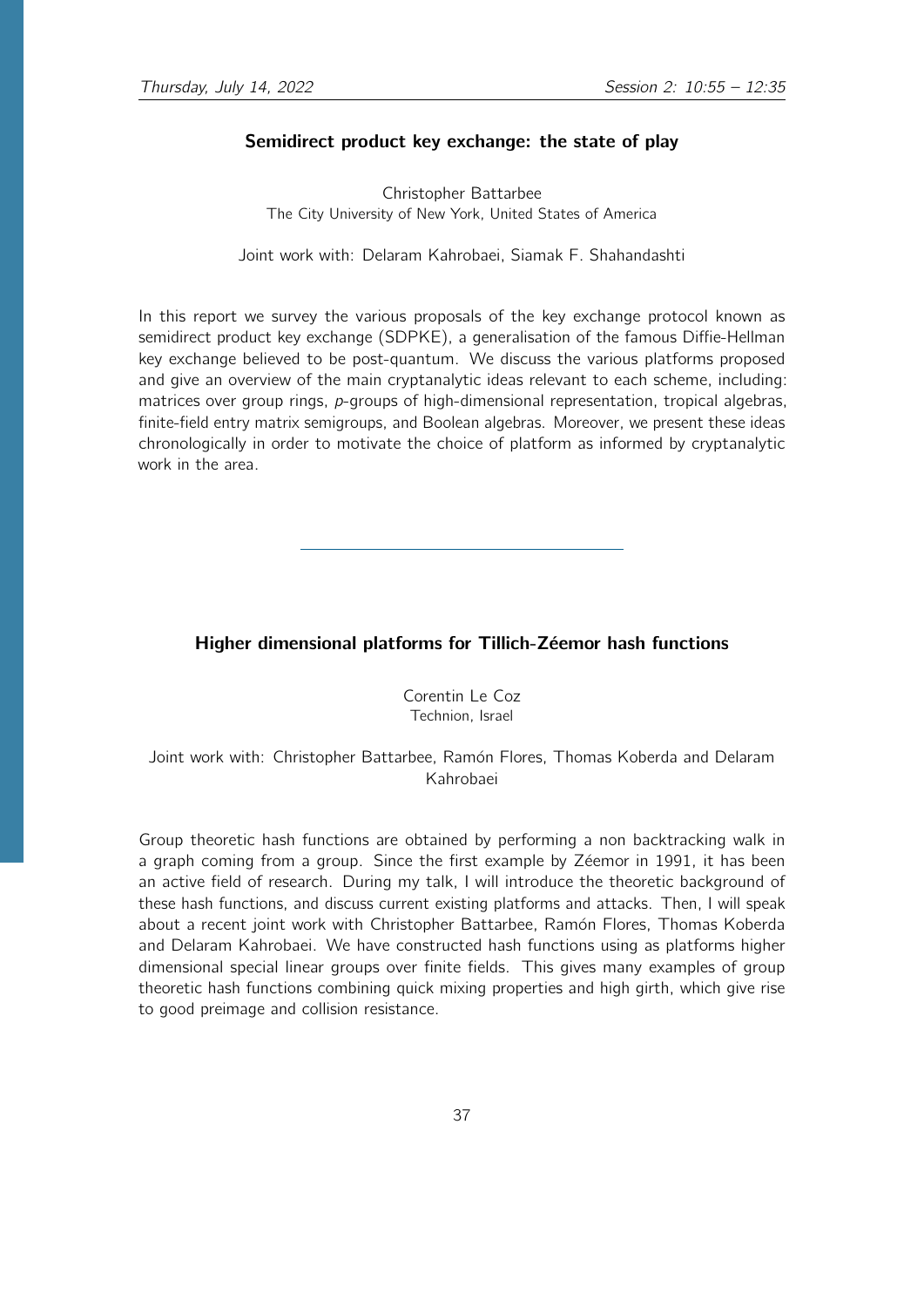## Tropical cryptography

<span id="page-40-1"></span><span id="page-40-0"></span>Vladimir Shpilrain The City University of New York, United States of America

I will give an overview of what has become known as "Tropical cryptography". The main underlying idea is to use a semiring with operations min(x, y) and  $(x + y)$  instead of a ring with "usual" operations  $(x + y)$  and  $(xy)$ , respectively. In the absence of the "usual" multiplication, cryptographic protocols based on these semirings become very efficient. The focus therefore is on security. Standard attacks are not applicable in the "tropical" setting, but specific attacks have been proposed against some of the published protocols. I will discuss them as well.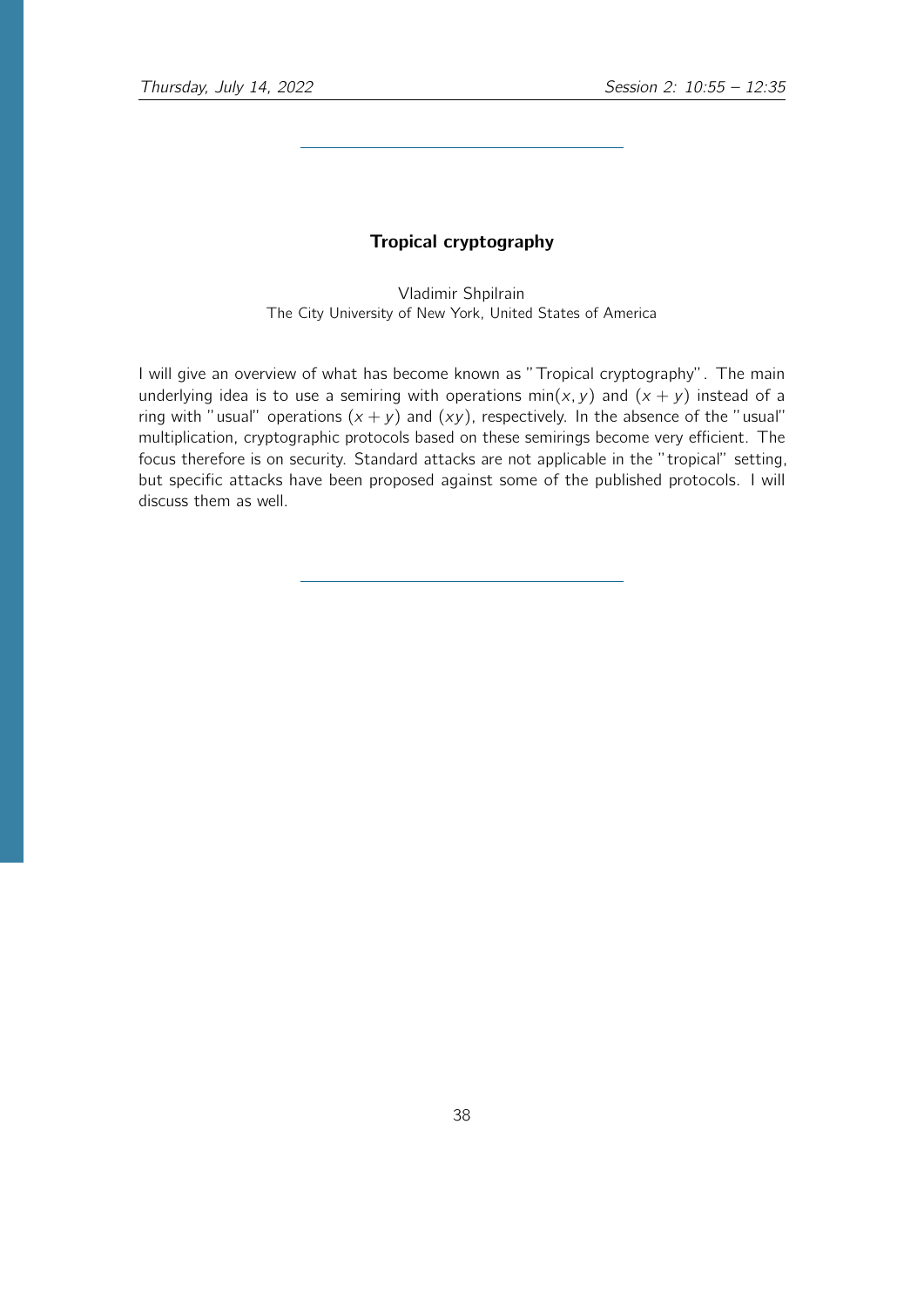<span id="page-41-2"></span><span id="page-41-0"></span>Session 3: 14:00 – 15:40

## <span id="page-41-1"></span>Sequential Locally Recoverable Codes for Multiple Erasures from Finite **Geometry**

Marc Newman University of St. Gallen, Switzerland

Joint work with: Akram Baghban, Anna-Lena Horlemann, Mehdi Ghiyasvand

A linear locally recoverable code (LRC) with locality r is an  $[n, k]$  linear code C over the field  $\mathbb{F}_q$  such that the value of each code symbol can be recovered by accessing the value of at most  $r$  other symbols. These codes are capable of simultaneously correcting multiple code symbol erasures using local subsets of symbols and are commonly used for distributed storage systems. They generally come in two flavors: parallel locally recoverable codes and sequential locally recoverable codes (SLRCs); in this work, we focus on the latter. Whereas in the parallel case, erased symbols can only be recovered from the initial unerased symbols, when working sequentially, multiple recursive iterations are possible utilizing recovered code symbols for further recovery.

We provide a method of constructing SLRCs by the application of the code product construction and—in particular—look at this product applied to error correcting codes derived from projective spaces. This lets us define a family of  $q$ -ary SLRCs. This construction applied to the projective line provides codes whose parameter sets are (to our knowledge) not previously known and improve the number of recoverable code symbols compared to other known parallel locally recoverable code constructions. Furthermore, we provide bounds on the maximal number of possible recoverable errors which generalize the results in previous work. Additionally, we provide some analysis of possible recovery procedures of these codes.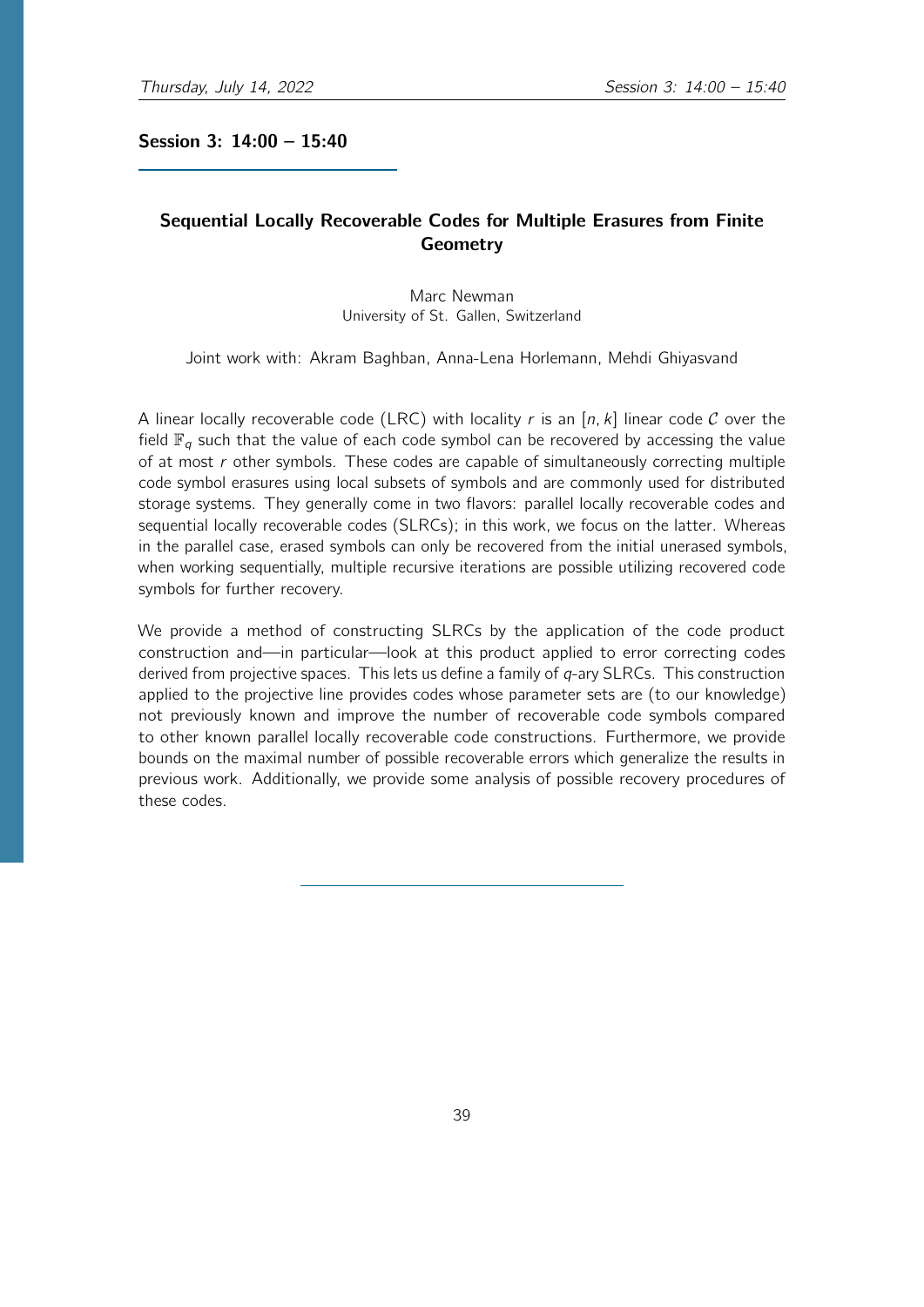## <span id="page-42-2"></span><span id="page-42-0"></span>Update and Repair Efficient Storage Codes with Availability via Finite Projective Planes

Junming Ke University of Tartu, Estonia

The size of datasets is dramatically increasing nowadays, modern distributed storage systems prefer to keep data with redundancy to prevent data loss. A widely adopted technique is erasure coding, where the distributed storage system takes the data as input and generates additional redundant symbols, namely, parity symbols. Any update of a single data symbol will cause the update of several parity symbols. If data symbols and parity symbols are stored in different racks, the update operations will lead the distributed storage systems to a number of data transmissions between racks. Therefore the update performance of storage codes is becoming a common concern in modern distributed storage systems. In this talk, we will introduce a construction of update-efficient storage codes via finite projective planes, also having a short description and efficient local repair with availability.

#### <span id="page-42-1"></span>Batch Code Properties of the Simplex Code

Ago-Erik Reit University of Tartu, Estonia

Joint work with: Henk D.L. Hollmann, Karan Khathuria, Vitaly Skachek

Batch codes allow for recovery of data from a distributed storage system without putting too much load on individual servers. A primitive multiset linear batch code is given by a generator matrix  $G$  of a linear code such that any multiset of  $t$  data symbols can be recovered from  $t$  disjoint sets of servers/coded symbols. A functional batch code even allows recovering multisets of linear combinations of data symbols.

The binary k-dimensional simplex code is known to be a  $t = 2^{k-1}$ -batch code and is conjectured to be a  $t = 2^{k-1}$ -functional batch code. We will give a simple, constructive proof of a result that is "in between" these two properties. For this we will relate the properties to certain old and new additive problems in finite abelian groups. We will also formulate a conjecture for finite abelian groups generalizing the above mentioned conjecture, which we know how to prove for a special case using the combinatorial Nullstellensatz.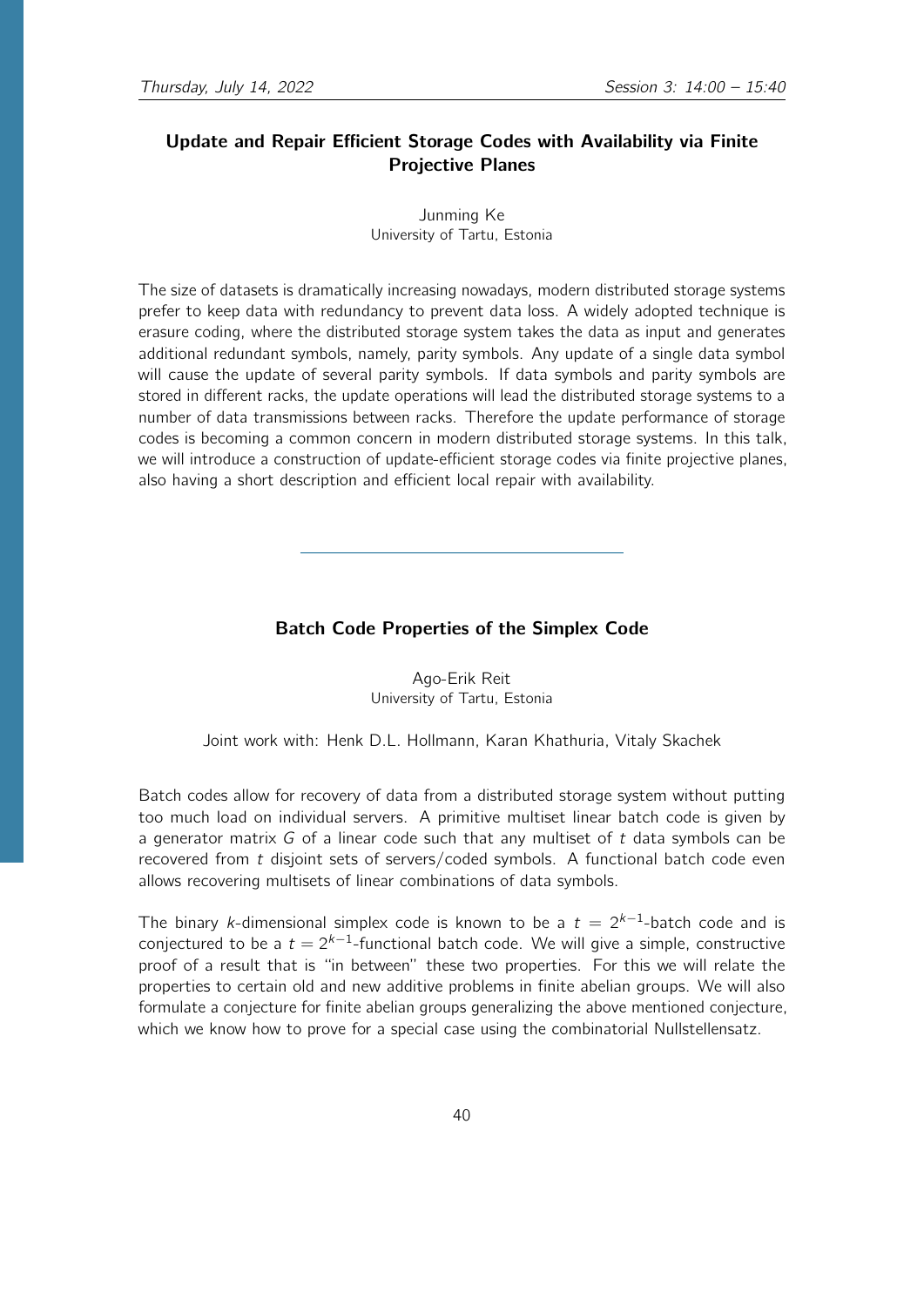#### <span id="page-43-1"></span><span id="page-43-0"></span>Function computation on reconciled data

Vitaly Skachek University of Tartu, Estonia

Joint work with: Ivo Kubjas

We consider a task of function computation on the reconciled data, which generalizes a set reconciliation problem in the literature. Assume a distributed data storage system with two users A and B. The users possess a collection of binary vectors  $S_A$  and  $S_B$ , respectively. They are interested in computing a function  $\phi$  of the reconciled data  $S_A \cup S_B$ . We show that any deterministic protocol, which computes a sum and a product of reconciled sets of binary vectors represented as nonnegative integers, has to communicate at least  $2^n + n - 1$ and  $2^{n} + n - 2$  bits in the worst-case scenario, respectively, where *n* is the length of the binary vectors. Connections to other problems in computer science are established, yielding a variety of additional upper and lower bounds on the communication complexity.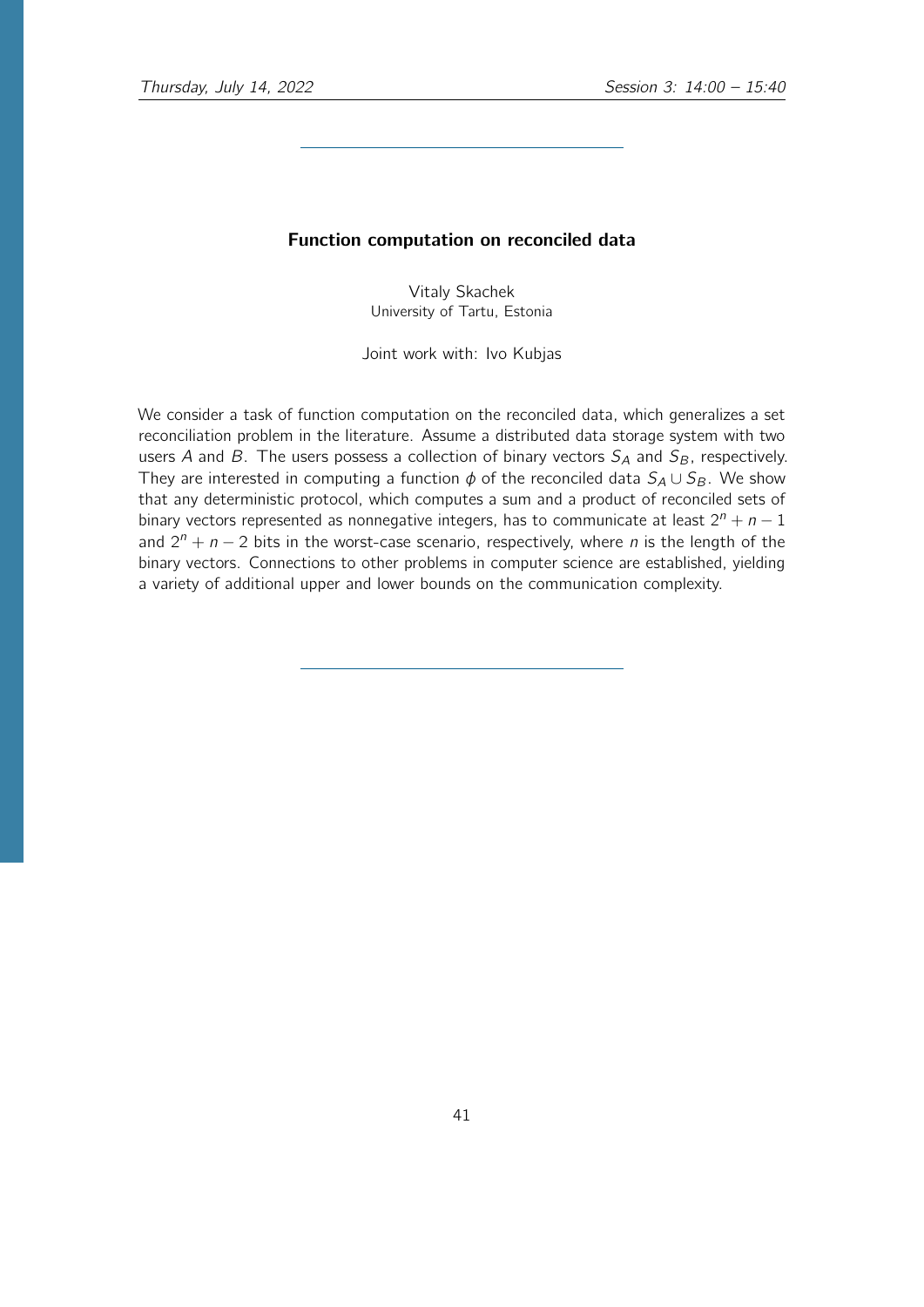<span id="page-44-2"></span><span id="page-44-0"></span>Session 4: 16:10 – 17:25

## <span id="page-44-1"></span>SPANSE: combining sparsity with density for efficient one-time code-based digital signatures

Marco Baldi Universit`a Politecnica delle Marche, Italy

Joint work with: Franco Chiaraluce and Paolo Santini

The use of codes defined by sparse characteristic matrices, like QC-LDPC and QC-MDPC codes, has become an established solution to design secure and efficient code-based publickey encryption schemes, as also witnessed by the ongoing NIST post-quantum cryptography standardization process. However, similar approaches have been less fortunate in the context of code-based digital signatures, since no secure and efficient signature scheme based on these codes is available to date. The main limitation of previous attempts in this line of research has been the use of sparse signatures, which produces some leakage of information about the private key. In this paper, we propose a new code-based digital signature scheme that overcomes such a problem by publishing signatures that are abnormally dense, rather than sparse. This eliminates the possibility of deducing information from the sparsity of signatures, and follows a recent trend in code-based cryptography exploiting the hardness of the decoding problem for large-weight vectors, instead of its classical version based on small-weight vectors. In this study we focus on one-time use and provide some preliminary instances of the new scheme, showing that it achieves very fast signature generation and verification with reasonably small public keys.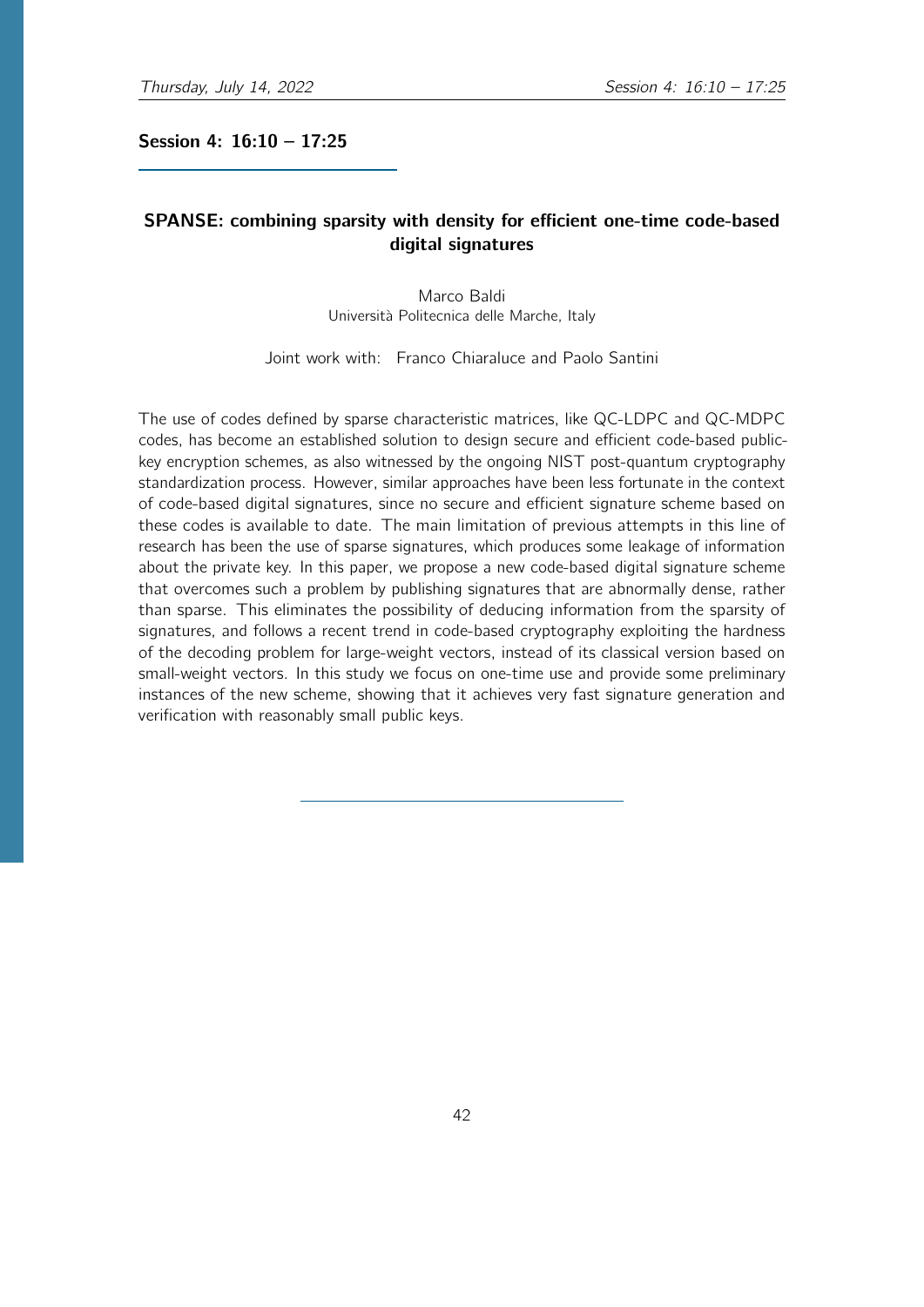#### <span id="page-45-2"></span><span id="page-45-0"></span>Algebraic Connections Between Absorbing Sets and Cosets

Emily McMillon University of Nebraska-Lincoln, United States of America

Absorbing sets are combinatorial structures in a code's Tanner graph that have been shown to characterize iterative decoder failure of LDPC codes. In this talk, we will consider the connection between the properties of an absorbing set and the location of the absorbing set's support vector within the code's standard array. In particular, we explore the connection between subspace translates of a code and absorbing set support vectors, and we consider how redundancy in the parity check matrix affects the presence and location of absorbing sets within the standard array.

## <span id="page-45-1"></span>Some two-weight codes invariant under the 3-fold covers of the Mathieu group  $M_{22}$  and  $Aut(M)_{22}$

Bernardo Rodrigues University of Pretoria, South Africa

Using a representation theoretic approach we present new sporadic examples of two-weight quaternary  $[693, 6, 480]_4$ ,  $[1386, 6, 1008]_4$  and  $[2016, 6, 1488]_4$  codes and projective binary two-weight codes with parameters  $[693, 12, 320]_2$ ,  $[1386, 12, 672]_2$ ,  $[2016, 12, 992]_2$  on which G, the 3-fold cover  $3 \cdot M_{22}$  and the 3-fold cover  $3 \cdot M_{22}$  : 2 of the Mathieu groups  $M_{22}$  and  $M_{22}$  : 2, respectively, act transitively as permutation groups of automorphisms.

We also determine the structure of the stabilizers of codewords under the action of the automorphism groups of the given codes. As by-product, we construct strongly regular graphs with parameters (4096, 693, 152, 110), (4096, 1386, 482, 462) and (4096, 2016, 992, 992). The latter graph forms part of an infinite class of strongly regular graphs related to affine permutation groups of rank three.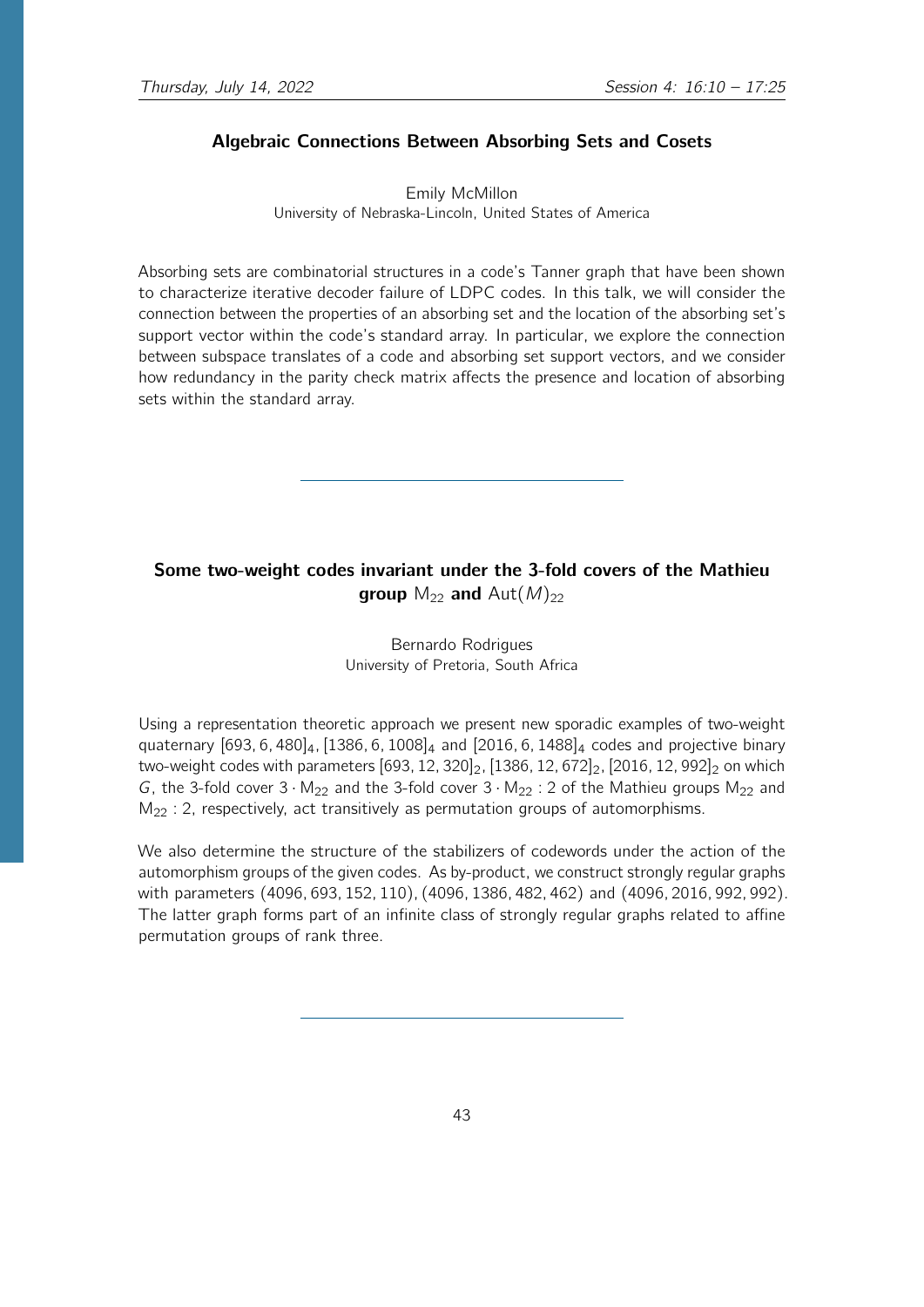#### <span id="page-46-1"></span><span id="page-46-0"></span>Network Decoding Against Restricted Adversaries

Altan Kılıc Eindhoven University of Technology, The Netherlands

Joint work with: Allison Beemer and Alberto Ravagnani

We focus on the one-shot capacity of communication networks with an adversary having access only to a proper subset of network edges. The one-shot capacity measures the maximum number of symbols that can be sent in a single transmission round regardless of the action of the adversary. We provide a method to obtain a unique two-level network from any given network, and show that the one-shot capacity of the original network is upper bounded by the one-shot capacity of the induced two-level network. We then study two-level networks in detail and show that known cut-set bounds are not sharp, where the non-sharpness comes precisely from the fact that the adversary needs to operate on a proper subset of the network edges.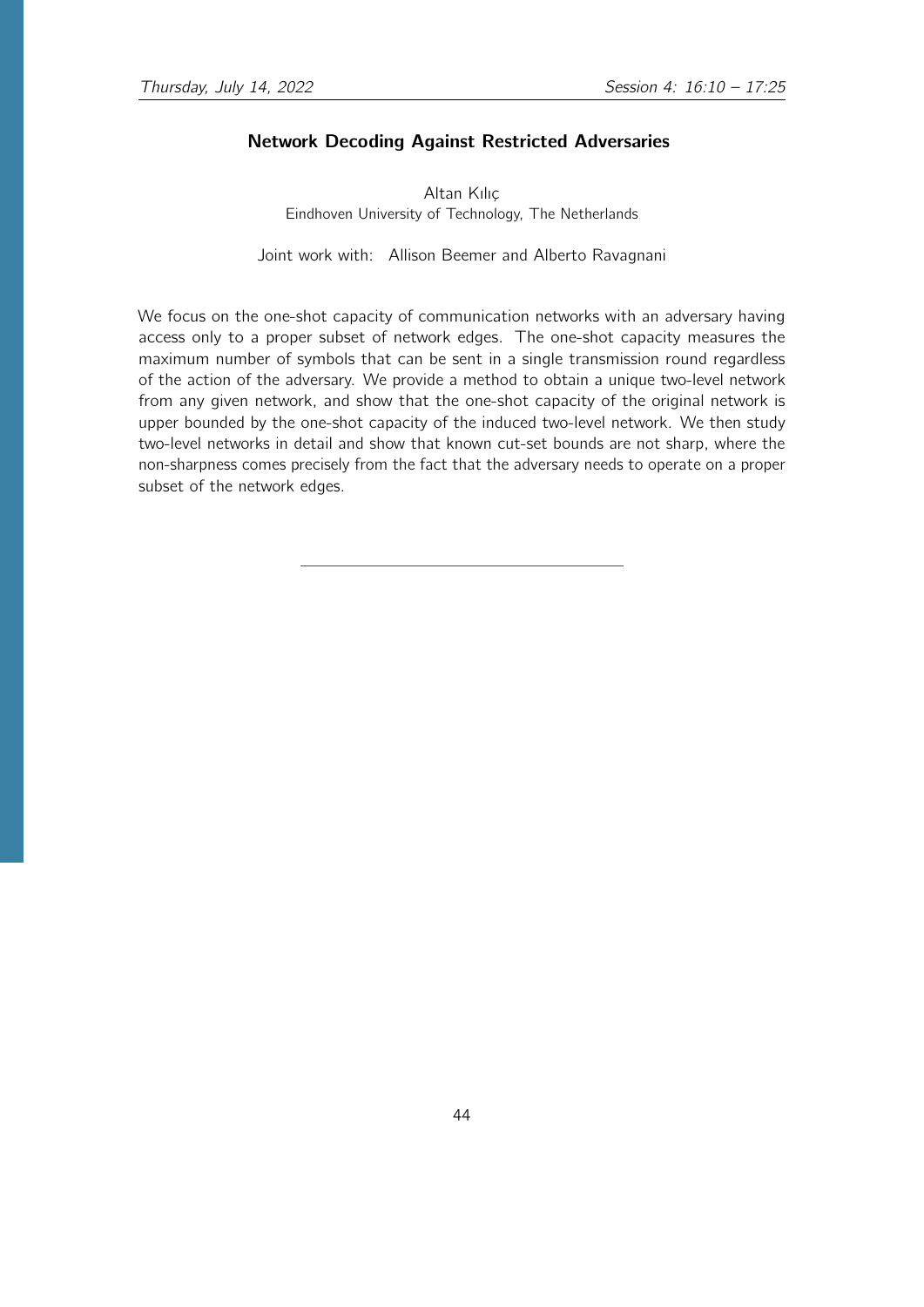## <span id="page-47-4"></span><span id="page-47-0"></span>Friday, July 15, 2022

<span id="page-47-2"></span><span id="page-47-1"></span>Session 1: 08:45 – 10:25

#### Error Correcting Codes in a Frobenius Algebra Ambient

Erik Hieta-aho Aalto University, Finland

Joint work with: José Gómez-Torrecillas, Javier Lobillo, Sergio R. López-Permouth, Gabriel Navarro

Cyclic codes are among the most studied error-correcting codes. Negacyclic, constacyclic and polycyclic codes are systematic generalizations of cyclic codes. Their underlying common feature is that they can be considered as ideals of certain rings (their Ambient ring.) Cyclic and negacyclic codes share the appealing property that the dual of a cyclic (negacyclic) code is also cyclic (negacyclic) code; in fact the duals are ideals of the same ambient ring. On the other hand, while Constacyclic codes still satisfy that their duals are of the same type, a constacyclic code and its dual are not necessarily ideals of the same ambient ring. The relationship between such pairs of ambient rings has recently been explored in [\(2\)](#page-48-1). Noting the fact that the duals of polycyclic codes are not polycyclic [\(3\)](#page-48-2) and observing the alternative of using annihilators in lieu of dual codes proposed and studied in [\(1\)](#page-47-3) suggests an alternative approach. We extend the results in [\(1\)](#page-47-3) by assuming only that the ambient ring is a Frobenius algebra. While Frobenius rings in general satisfy the double annihilator condition and that makes it so that an ideal is completely determined by its annihilator, we have only been successful so far in the context of a Frobenius algebra where the additional structure has allowed us to construct an appropriate balanced non-degenerate bilinear form. We have also managed to obtain analogues to the MacWilliams identities in this setting.

#### References

<span id="page-47-3"></span>[1] A. Alahmadi, S. Dougherty, A. Leroy, and P. Solé, On the Duality and the direction of polycyclic codes. In Advances in Mathematics of Communications,10:923-931, 2016.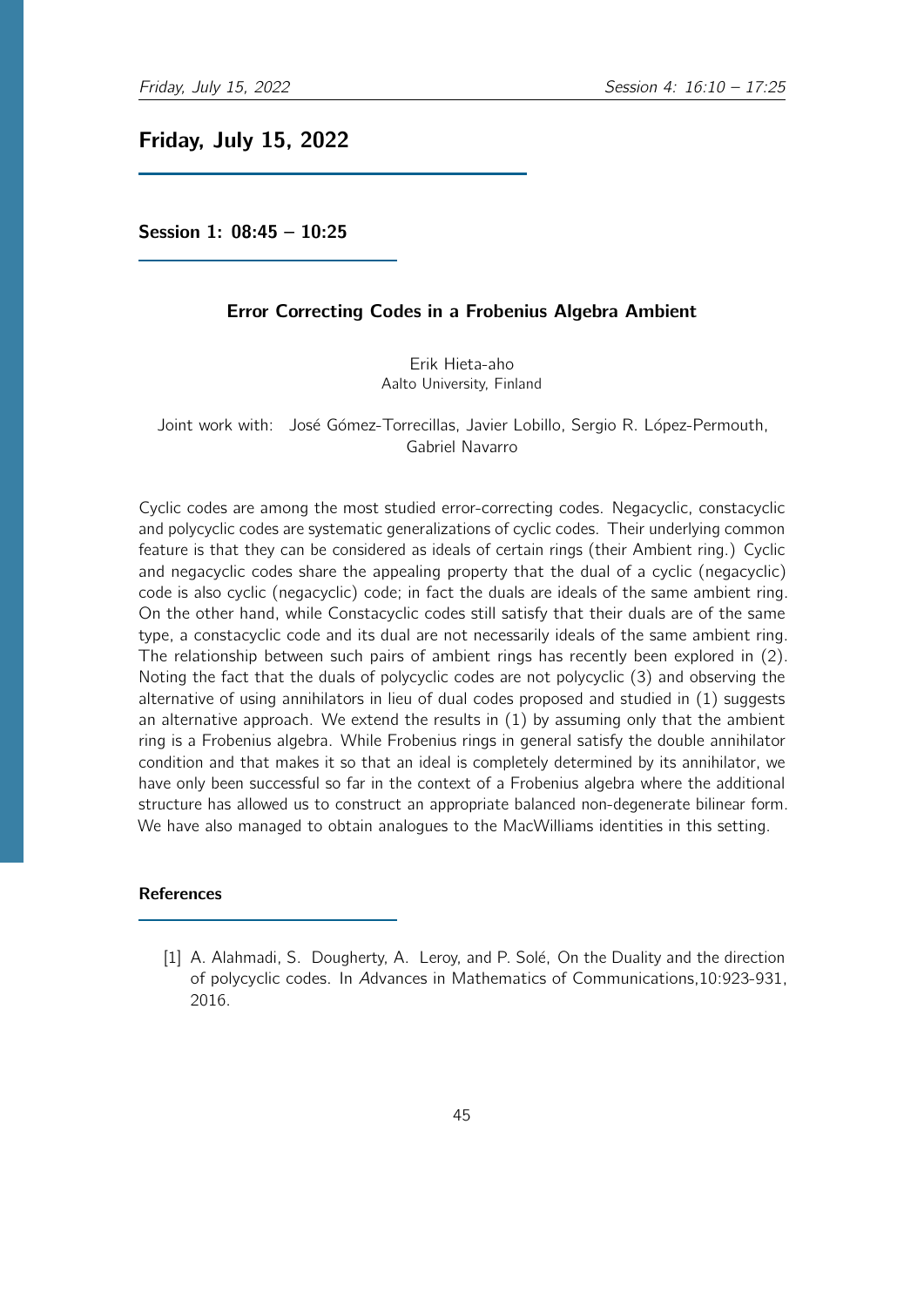- <span id="page-48-3"></span><span id="page-48-1"></span>[2] J. Gómez-Torrecillas, F.J. Lobillo, and G. Navarro. Dual Skew Codes from Annihilators: Transpose Hamming ring extensions. 2017.
- <span id="page-48-2"></span>[3] S.R. López-Permouth, B.R. Parra-Avila, and S. Szabo. Dual generalizations of the concept of cyclicity of codes. In Advances in Mathematics of Communications 3:227-234, 2009.

#### <span id="page-48-0"></span>Multi-twisted additive codes over finite fields

Sandeep Sharma Indraprastha Institute of Information Technology Delhi, India

Additive codes over the finite field  $\mathbb{F}_4$  were introduced and studied by Calderbank et al. (1998) as a natural generalization of linear codes. Later, Rains (1999) and Bierbrauer and Edel (2000) defined and studied additive codes over arbitrary finite fields. These codes not only constitute an important family of error-correcting codes, but are also useful in the construction of quantum error-correcting codes. In this talk, we will introduce a new class of additive codes over finite fields, viz. multi-twisted (MT) additive codes. We will study their algebraic structures by writing a canonical form decomposition for these codes and provide an enumeration formula for these codes. By placing ordinary, Hermitian and  $\star$  trace bilinear forms, we will further study their dual codes and derive necessary and sufficient conditions under which a MT additive code is self-dual, self-orthogonal and MT additive codes with complementary dual. We will also derive a necessary and sufficient condition for the existence of a self-dual MT additive code over a finite field, and provide explicit enumeration formulae for self-dual, self-orthogonal and MT additive complementary dual codes over finite fields with respect to the aforementioned trace bilinear forms. We will also discuss some interesting open problems in this direction.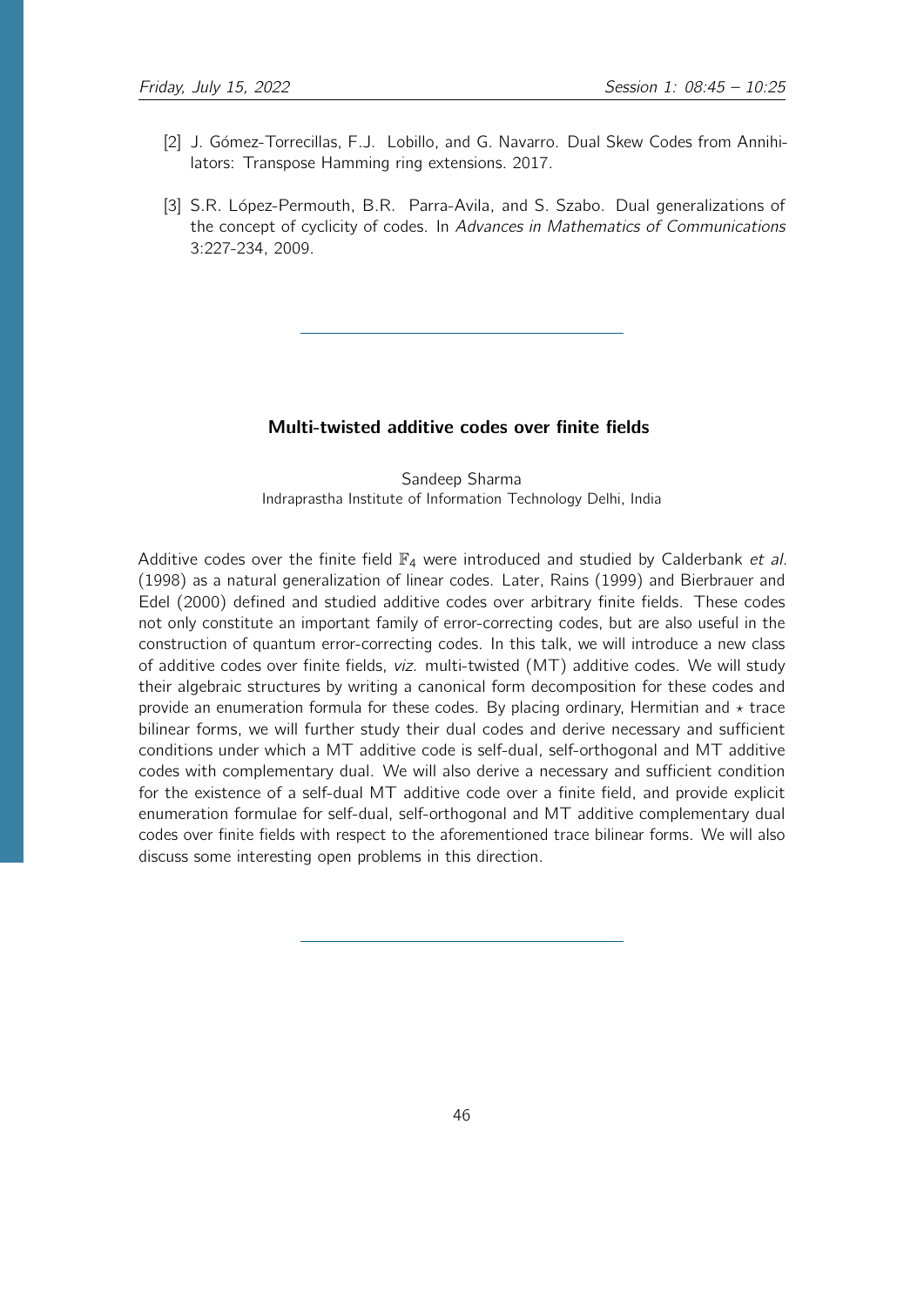## <span id="page-49-2"></span><span id="page-49-0"></span>Enumeration formulae for self-orthogonal, self-dual and LCD codes over finite commutative chain rings

Monika Yadav Indraprastha Institute of Information Technology Delhi, India

Self-orthogonal, self-dual and linear with complementary dual (LCD) codes constitute the three most important and well-studied classes of linear codes having rich algebraic structures. Self-orthogonal and self-dual codes have nice connections with the theory of modular forms and unimodular lattices, and LCD codes have several applications in cryptography, consumer electronics and data storage. In this talk, we will present explicit enumeration formulae for self-orthogonal, self-dual and LCD codes of an arbitrary length over finite commutative chain rings. These enumeration formulae are useful in classifying these three classes of linear codes over finite commutative chain rings up to equivalence. By applying the classification algorithm and using these enumeration formulae, we will classify all self-orthogonal, self-dual and LCD codes of particular lengths over certain special chain rings. Besides this, we will show that the class of LCD codes over finite commutative chain rings is asymptotically good, and that every free linear  $[n, k, d]$ -code over a finite commutative chain ring is equivalent to an LCD  $[n, k, d]$ -code over finite commutative chain ring.

#### <span id="page-49-1"></span>MacWilliams extending conditions and quasi-Frobenius rings

Ashish Srivastava Saint Louis University, United States of America

Joint work with: Pedro A. Guil Asensio

MacWilliams proved that every finite field has the extension property for Hamming weight which was later extended in a seminal work by Wood who characterized finite Frobenius rings as precisely those rings which satisfy the MacWilliams extension property. We address the question of when is a MacWilliams ring quasi-Frobenius? We prove that a right Artinian left 1-MacWilliams ring is quasi-Frobenius thus answering a question asked by Schneider and Zumbrägel.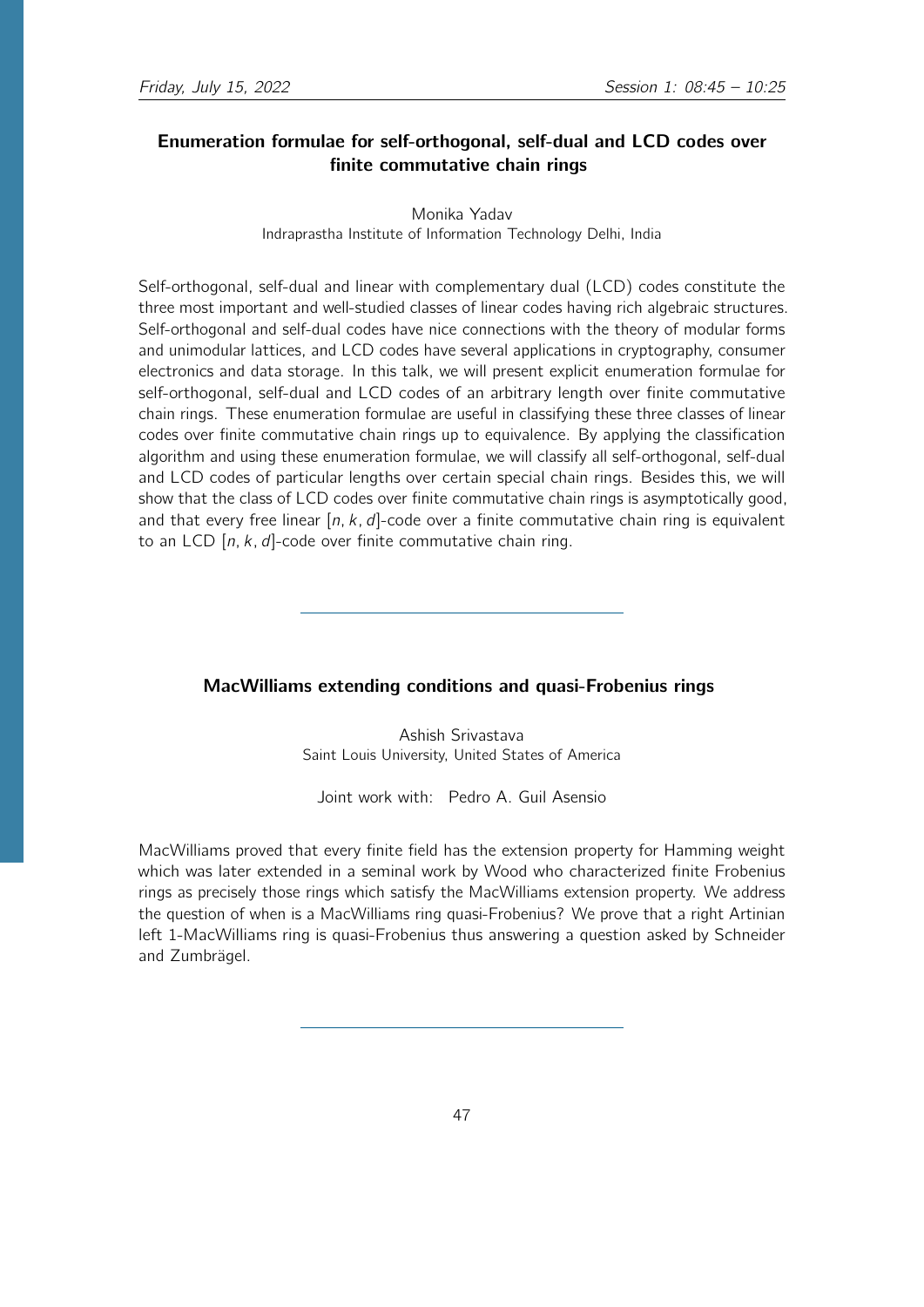<span id="page-50-3"></span><span id="page-50-1"></span><span id="page-50-0"></span>Session 2: 10:55 – 12:35

#### Open Problems on Subspace Codes and Designs

Tuvi Etzion Technion, Israel

<span id="page-50-2"></span>Subspace codes and designs were motivated by their application to error-correction in random network coding. We will present in this talk some of the more fascinating open problems in this area as well as some directions for their solutions.

#### New 2-designs in polar spaces

Alfred Wassermann University of Bayreuth, Germany

Joint work with: Michael Kiermaier

Combinatorial designs have been studied since nearly 200 years and have many applications in coding theory, e.g. for majority-logic decoding. 50 years ago, Cameron, Delsarte and Ray-Chaudhury introduced subspace designs, also known as  $q$ -analogs of designs or designs over finite fields, which recently gained a renewed interest because of their connections to random network coding.

A next natural generalization of subspace designs are designs in finite classical polar spaces. The first non-trivial such designs for  $t > 1$  were found by De Bruyn and Vanhove in 2012, some more designs appeared recently in the PhD thesis of Lansdown.

In this talk we will give an overview on the subject and present new parameters of designs in polar spaces found by computer search.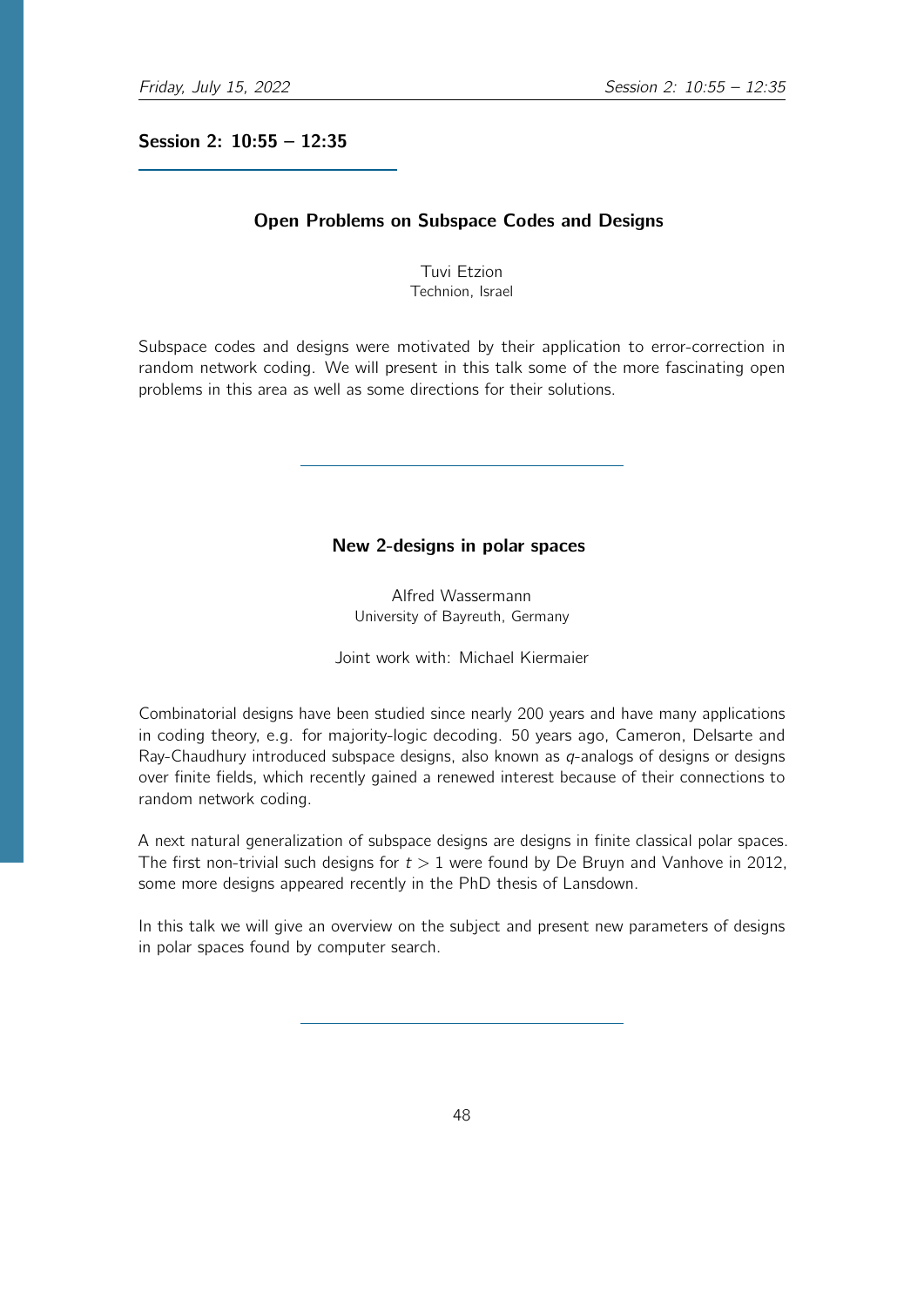#### <span id="page-51-2"></span><span id="page-51-0"></span>Sphere Packing Lower Bounds: New Developments

Vlad Serban EPFL, Switzerland

Joint work with: N. Gargava

The search for dense sphere packings in high dimensional Euclidean space is an intriguing quest for structure that strongly relates to optimization problems in coding theory. We show how by lifting suitable codes from prime characteristic to orders  $\mathcal O$  in  $\mathbb O$ -division rings and by exploiting the additional symmetries under finite subgroups of  $\mathcal{O}^{\times}$ , lattices approaching or exceeding the best known effective lower bounds on the packing density  $\Delta_n$  can be obtained. This joint work with N. Gargava unifies and extends a number of previous constructions.

## <span id="page-51-1"></span>Explicit constructions of asymptotically good minimal linear codes from graphs

Alessandro Neri Max Planck Institute for Mathematics in the Sciences, Germany

Joint work with: A. Bishnoi and S. Das

Minimal linear codes were first introduced by Cohen and Lempel over the binary field under the name of *linear intersecting codes* [\(2\)](#page-52-0). They later gained interest due to their application to secret sharing schemes proposed by Massey [\(4\)](#page-52-1). Recently, it has been shown that k-dimensional minimal linear codes in  $\mathbb{F}_q^n$  are in one-to-one correspondence with strong blocking sets [\(1;](#page-52-2) [5\)](#page-52-3), which are special sets of *n* points in PG( $k - 1$ , q), such that their intersection with each hyperplane generates the hyperplane itself. The notion of strong blocking set was however already known, since they were originally introduced as a tool for deriving covering codes [\(3\)](#page-52-4).

In this talk we propose a new general method to construct small strong blocking sets  $$ and hence short minimal linear codes – starting from a set of points in PG( $k - 1$ , q) and a graph with special connectivity properties. In particular, we explore how one can get explicit constructions of families of asymptotically good minimal linear codes, by means of expander graphs and families of asymptotically good linear codes.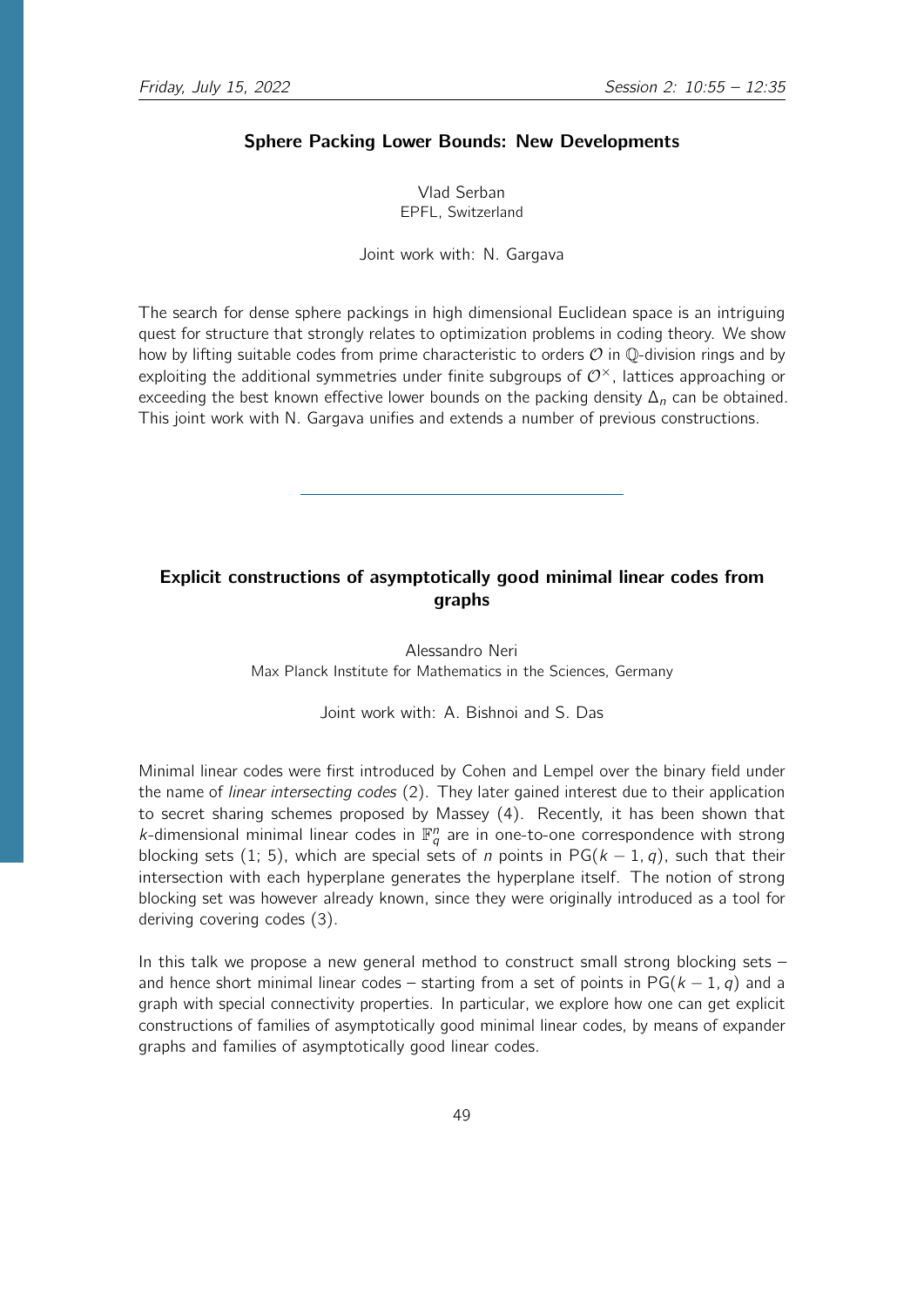Keywords: Minimal linear codes, asymptotically good codes, strong blocking sets, expander graphs

## References

- <span id="page-52-2"></span>[1] G. N. Alfarano, M. Borello, and A. Neri. A geometric characterization of minimal codes and their asymptotic performance. Adv. in Math. Commun., 2020.
- <span id="page-52-0"></span>[2] G. Cohen and A. Lempel. Linear intersecting codes. Discrete Math., 56(1):35-43, 1985.
- <span id="page-52-4"></span>[3] A. A. Davydov, M. Giulietti, S. Marcugini, and F. Pambianco. Linear nonbinary covering codes and saturating sets in projective spaces. Adv. in Math. Commun., 5(1):119–147, 2011.
- <span id="page-52-1"></span>[4] J. L. Massey. Minimal codewords and secret sharing. In Proceedings of the 6th joint Swedish-Russian international workshop on information theory, pages 276–279, 1993.
- <span id="page-52-3"></span>[5] C. Tang, Y. Qiu, Q. Liao, and Z. Zhou. Full characterization of minimal linear codes as cutting blocking sets. IEEE Trans. Inform. Theory, 67(6):3690–3700, 2021.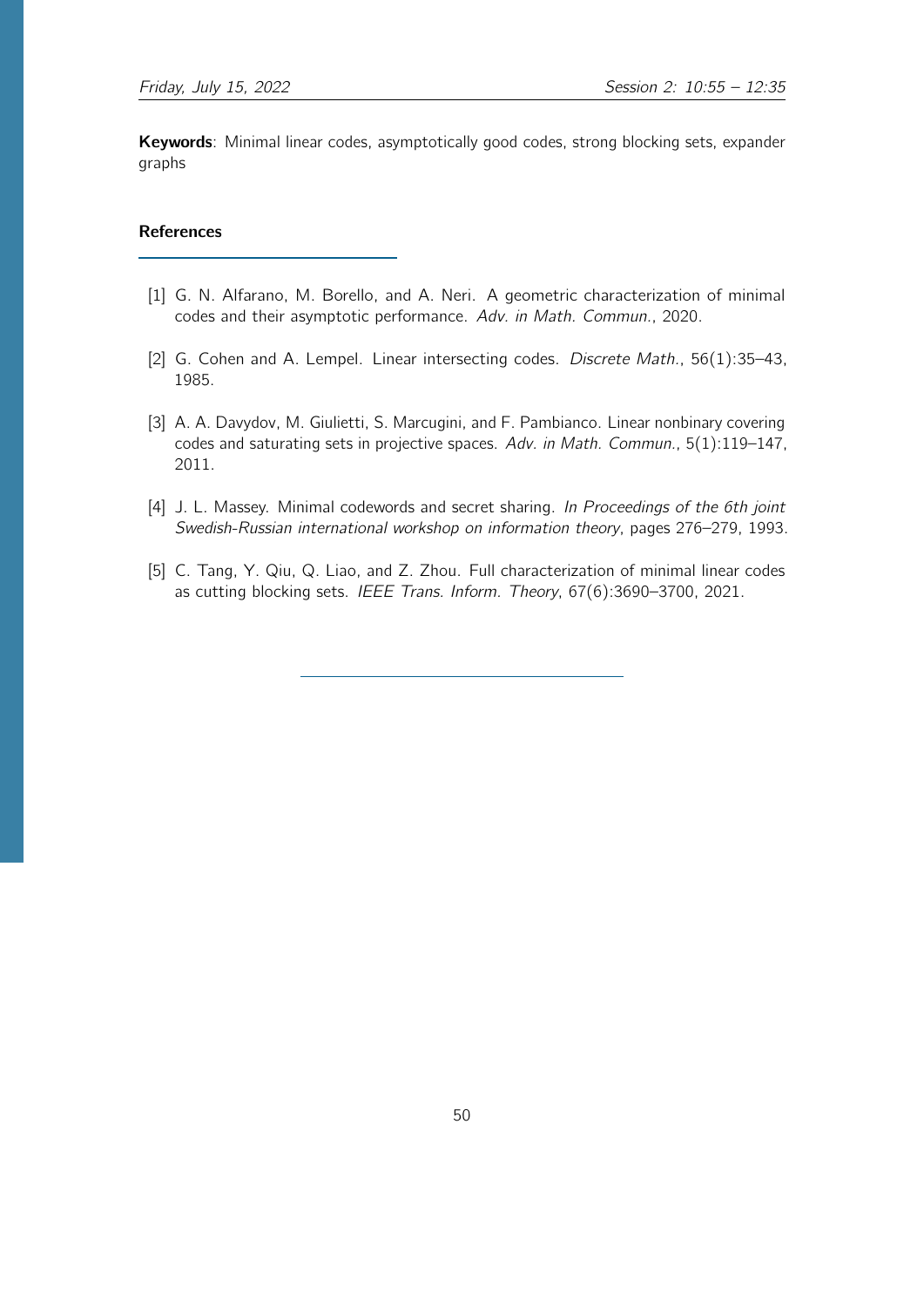#### <span id="page-53-2"></span><span id="page-53-1"></span><span id="page-53-0"></span>Session 3: 14:00 – 15:40

#### Linear Codes associated to Flag Varieties over Finite Fields

Sudhir R. Ghorpade Indian Institute of Technology Bombay, India

Joint work with: Fernando Piñero and Prasant Singh

The study of Grassmann codes goes back to Ryan (1987) and it has been of considerable interest in the past three decades. These are linear codes associated to the  $\mathbb{F}_q$ -rational points of the Grassmann variety  $G_{\ell}(V)$  of  $\ell$ -dimensional subspaces of an *m*-dimensional vector space  $V$ , together with its nondegenerate Plücker embedding in  $\mathbb{P}\left(\wedge^{\ell}V\right)$ . It is known that Grassmann codes possess several remarkable properties. Flag varieties are a natural generalization of Grassmann varieties and they may be defined as follows. Let  $\underline{\ell} = (\ell_1, \ell_2, \ldots, \ell_s)$  be a sequence of positive integers satisfying  $\ell_1 \leq \ell_2 \leq \ldots \leq \ell_s < m$ . The corresponding s-step flag variety  $\mathcal{F}_{\ell}(V)$  consists of ordered tuples  $(V_1, \ldots, V_s)$  of subspaces of  $V$  such that  $V_1 \subseteq V_2 \subseteq \ldots \subseteq V_s$  and dim  $V_i = \ell_i$  for  $i = 1, \ldots, s$ . We can embed  $\mathcal{F}_{\underline{\ell}}(V)$ in a large projective space by considering the product of Plücker projective spaces  $\mathbb{P}\left(\wedge^{\overline{\bm{\ell}}_i} \bm{V}\right)$ followed by a Segre embedding. We denote the linear code corresponding to the  $\mathbb{F}_q$ -rational points of  $\mathcal{F}_{\ell}(V)$  by  $C(\underline{\ell}; m)$  and refer to these as (s-step) flag codes. The study of these codes was initiated by Rodier (2003) who determined the length, the dimension and the minimum distance in the special case when  $s = 2$  and  $\underline{\ell} = (1, m - 1)$ . This was continued by Hana (2010) who gave a formula for the length of  $C(\ell; m)$  and also upper bounds for the dimension and the minimum distance of  $C(\ell; m)$ .

We shall outline an exact formula for the dimension of 2-step flag codes. Further, we show that the upper bound given by Hana for the minimum distance of 2-step flag codes is attained in several cases. This includes, in particular the case studied by Rodier. We shall also indicate how a general formula for the dimension of arbitrary flag codes can be obtained using a connection with representation theory. This is a joint work with Fernando Piñero and Prasant Singh.

51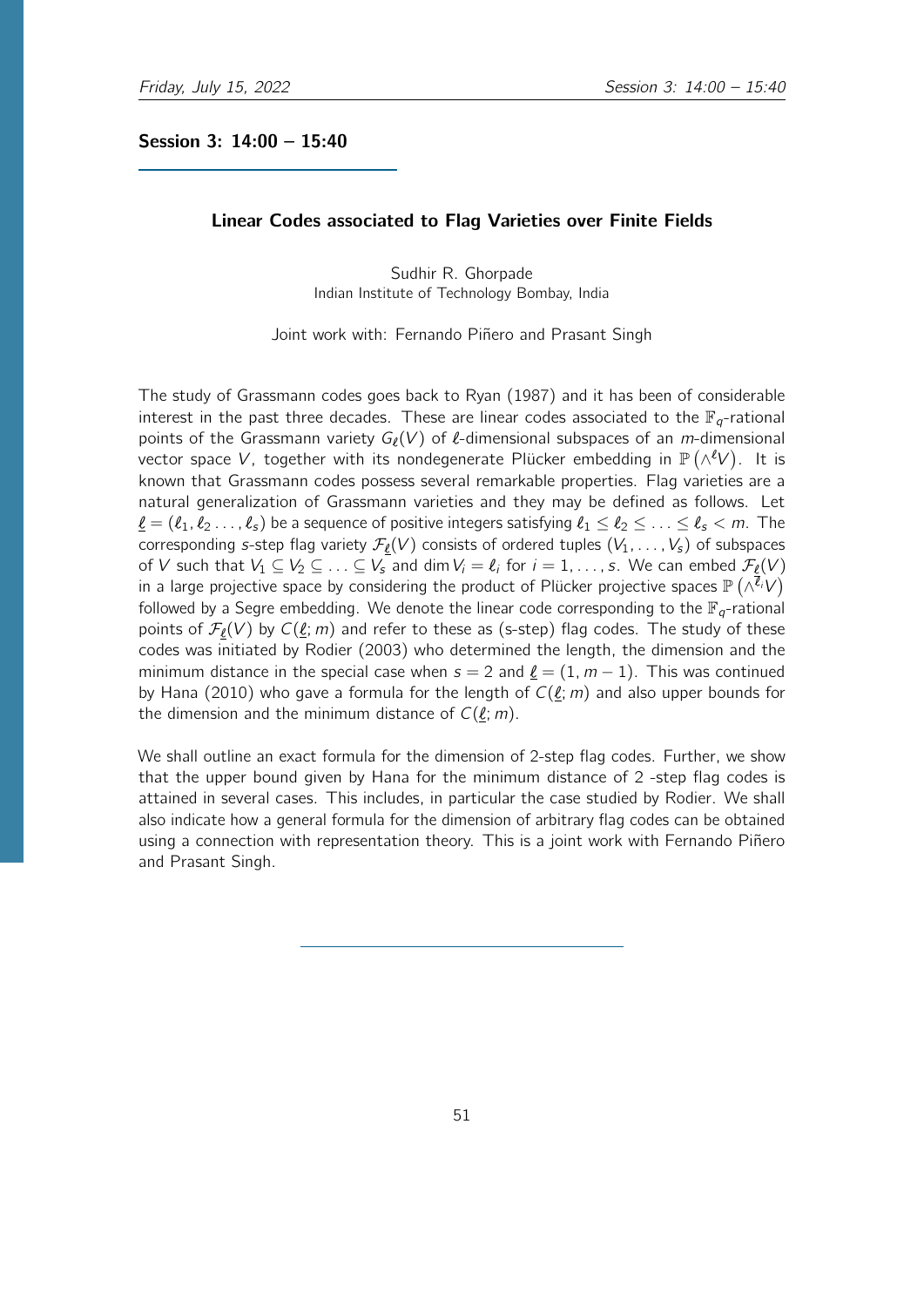#### Cyclic orbit flag codes

<span id="page-54-1"></span><span id="page-54-0"></span>Miguel-Ángel Navarro-Pérez Centro Universitario EDEM Escuela de Empresarios, Spain

Joint work with: C. Alonso-González

A flag code is a nonempty collection of flags, i.e, sequences of nested subspaces of  $\mathbb{F}_q^n$ , with  $F_q$  the finite field with q elements. In the network coding setting, these codes were introduced in [3] as a generalization of constant dimension codes. When flag codes are constructed as orbits of (cyclic) subgroups of the general linear group, we speak about (cyclic) orbit flag codes. Following the ideas in  $[2]$ , in this talk we present a study on the parameters and properties of cyclic orbit flag codes by taking into account their best friend, that is, the largest subfield over which all the subspaces in the generating flag are vector spaces. We finish the talk by studying two specific families of cyclic orbit flag codes: the one of Galois cyclic orbit flag codes and the one of optimum distance cyclic orbit flag codes.

#### **References**

- [1] C. Alonso-González and M.A. Navarro-Pérez, "Cyclic Orbit Flag Codes", Designs, Codes and Cryptography, Vol. 89 (2021), 2331–2356.
- [2] H. Gluesing-Luerssen, K. Morrison and C. Troha, "Cyclic Orbit Codes and Stabilizer Subfields", Advances in Mathematics of Communications, 9 (2015), 2, 177-197.
- [3] D. Liebhold, G. Nebe and A. Vázquez-Castro, "Network Coding with Flags", Designs, Codes and Cryptography, Vol. 86 (2) (2018) 269-284.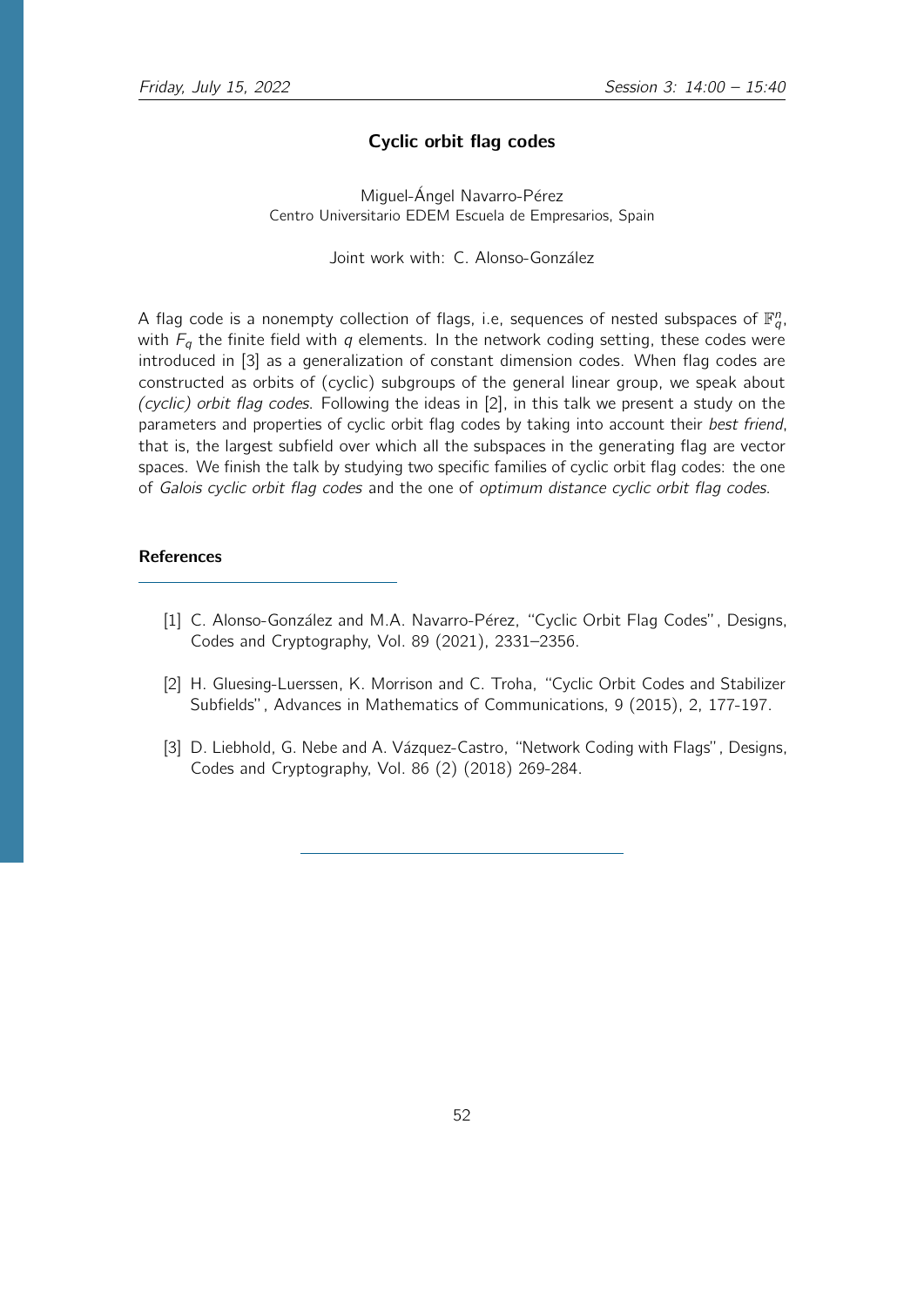#### Higher Grassmann Codes

#### <span id="page-55-2"></span>Mahir Bilen Can Tulane University, United States of America

Joint work with: Roy Joshua, Ravindra Girivaru

<span id="page-55-0"></span>The Grassmann codes were originally introduced by Charles Ryan around 1987. The projective Reed-Müller codes are important examples of such algebraic geometric codes. In 1990, Gilles Lachaud computed the parameters of projective Reed-Müller codes under certain bounds on the degrees. In 1996, Dimitrii Yu. Nogin computed the parameters of the Grassmann codes only for the Plücker embeddings. These works motivated so many other important advances in the studies of algebraic geometric codes. In our talk, we will discuss not just the Plücker embeddings, but ALL projective space embeddings of the Grassmann varieties; we will present our results concerning the parameters of all such codes. It turns out that these new codes, which we call the higher Grassmann codes, have better efficiencies compared to the classical Grassmann codes.

#### <span id="page-55-1"></span>Minimum Weight Codewords of Schubert Codes

Avijit Panja Indian Institute of Technology Bombay, India

Joint work with: Mrinmoy Datta, Sudhir R. Ghorpade

Schubert codes are linear codes associated to the Fq-rational points of Schubert varieties in Grassmannians. These were introduced by Ghorpade and Lachaud around the turn of the last century. A conjecture about the minimum distance of these codes remained open for almost a decade and was eventually proved in the affirmative by Xiang (2008). An alternative proof was given by Ghorpade and Singh (2018) who further analyzed the structure of the minimum weight codewords of Schubert codes. They proposed a conjecture that gives a characterization of the minimum weight codewords of Schubert codes by relating them to the so called "Schubert decomposable" elements in certain exterior powers. In the case when the the Schubert variety is the full Grassmannian, the conjectural characterization is a consequence of a result of Nogin (1996), However, the general case is still open.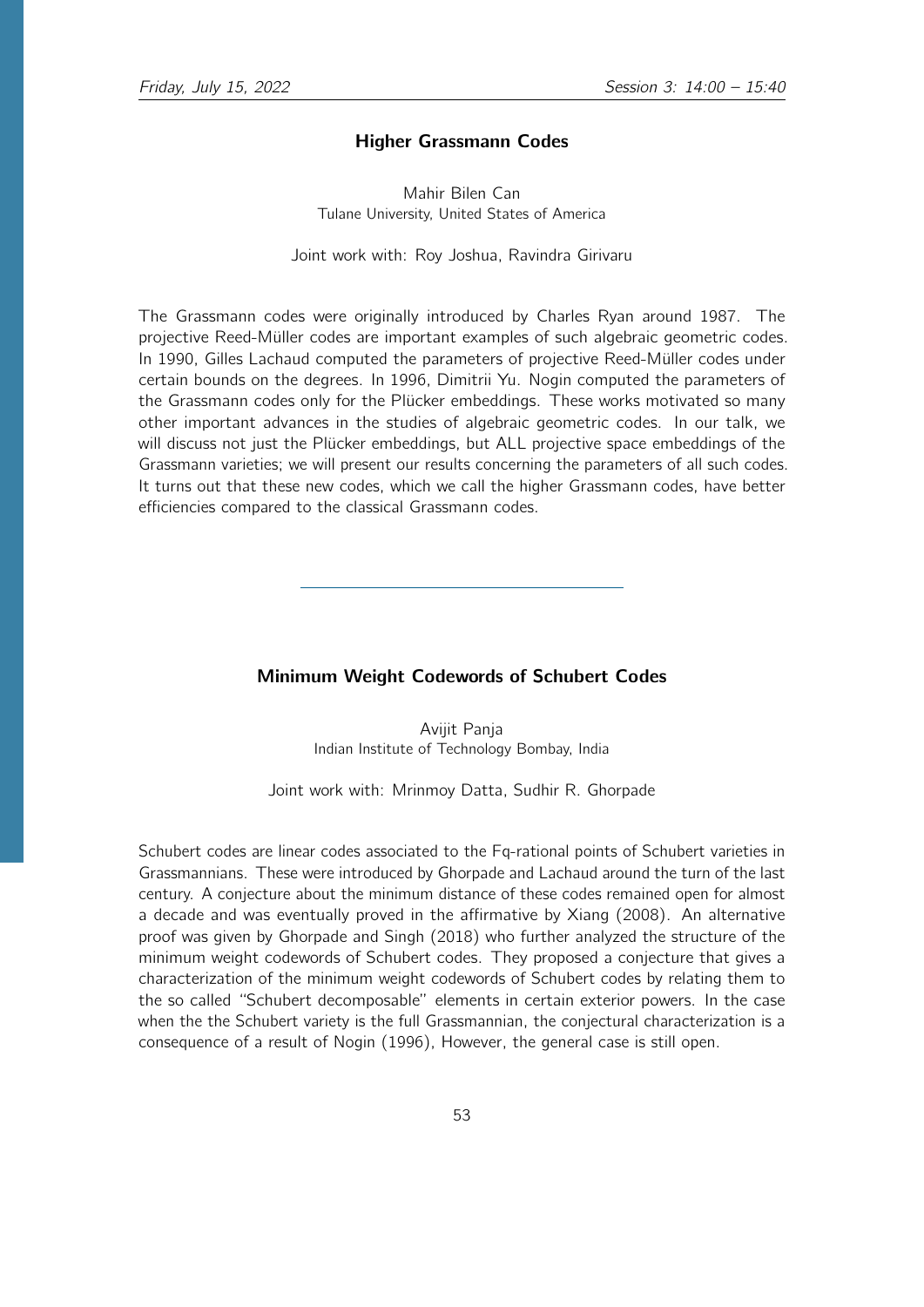We show that this conjecture of Ghorpade and Singh holds in the armative in the case of Schubert divisors, i.e., when the codimension of the Schubert variety in the Grassmannian is 1. We also establish that the conjecture holds in the armative in several other special cases. Further, assuming the validity of the conjecture of Ghorpade and Singh, we give a complete description of Schubert codes that are generated by their minimum weight codewords.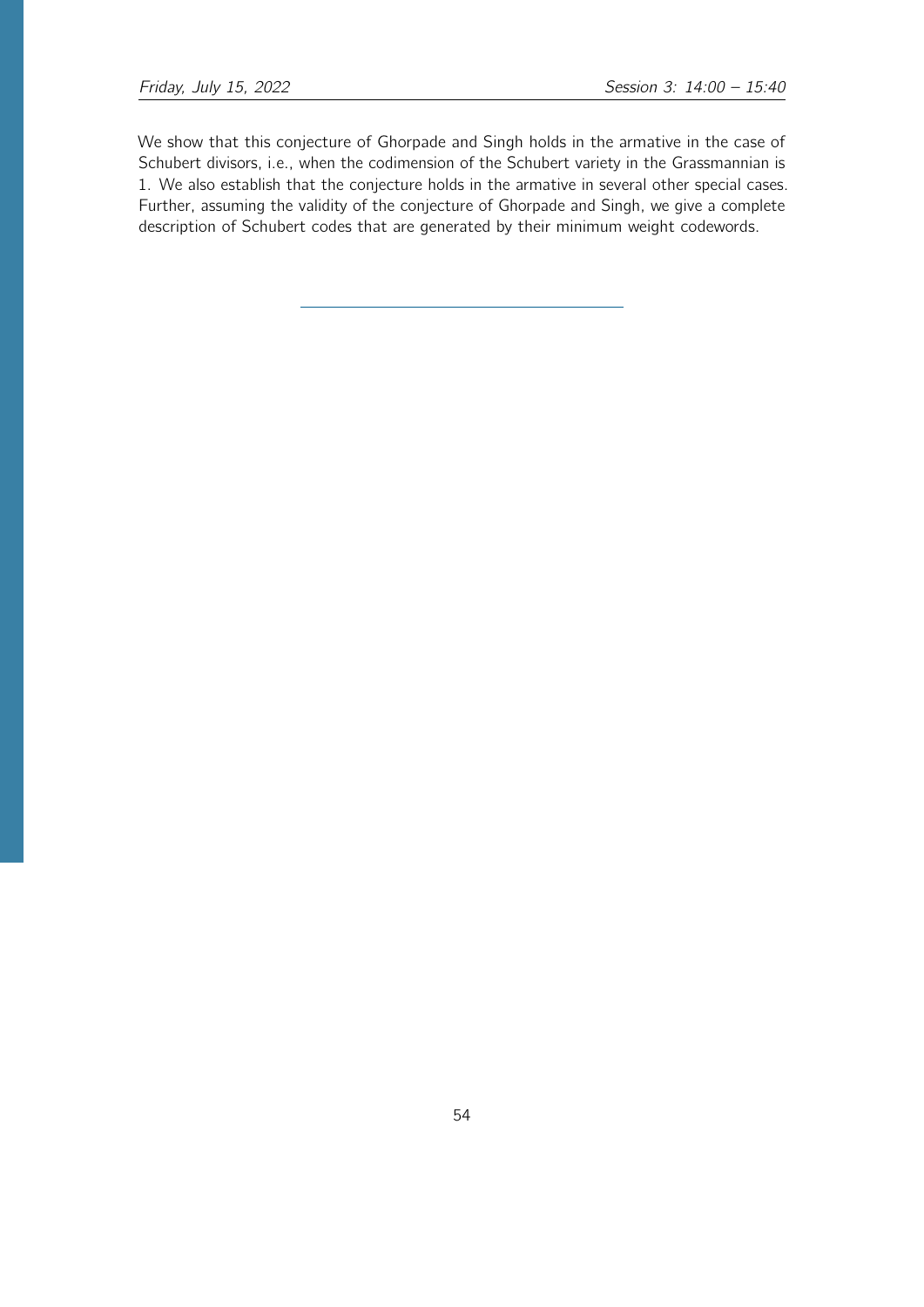#### <span id="page-57-3"></span><span id="page-57-0"></span>Session 4: 16:10 – 17:25

#### <span id="page-57-1"></span>CSS-T Codes from Reed-Muller Codes For Quantum Fault-Tolerance

Felice Manganiello Clemson University, United States of America

Joint work with: Jessalyn Bolkema

Fault-tolerant quantum computation is a critical step in the development of practical quantum computers. Unfortunately, not every quantum error-correcting code can be used for fault-tolerant computation. Rengeswamy et. al. define CSS-T codes, which are CSS codes that admit a physical transversal T-gate. In this talk we give a comprehensive study of CSS-T codes from Reed-Muller codes. These codes allow for the construction of CSS-T code families with non-vanishing asymptotic rate and possibly diverging minimum distance, desirable properties for fault-tolerant quantum computation.

Acknowledgments: This work was partially supported by the National Science Foundation under grant DMS-1547399.

#### <span id="page-57-2"></span>Purity of Free Resolutions of Affine and Projective Reed-Muller Codes

Rati Ludhani Indian Institute of Technology Bombay, India

Joint work with: Sudhir R. Ghorpade

Following Johnsen and Verdure (2013), we can associate to any linear code  $C$  an abstract simplicial complex and in turn, a Stanley-Reisner ring  $R_C$ . The ring  $R_C$  is a standard graded algebra over a field and its projective dimension is precisely the dimension of C. Thus  $R_C$ admits a graded minimal free resolution and the resulting graded Betti numbers are known to determine the generalized Hamming weights of C. Moreover, the works of Johnsen, Roksvold and Verdure (2016) combined with that of Jurrius and Pellikaan (2009) shows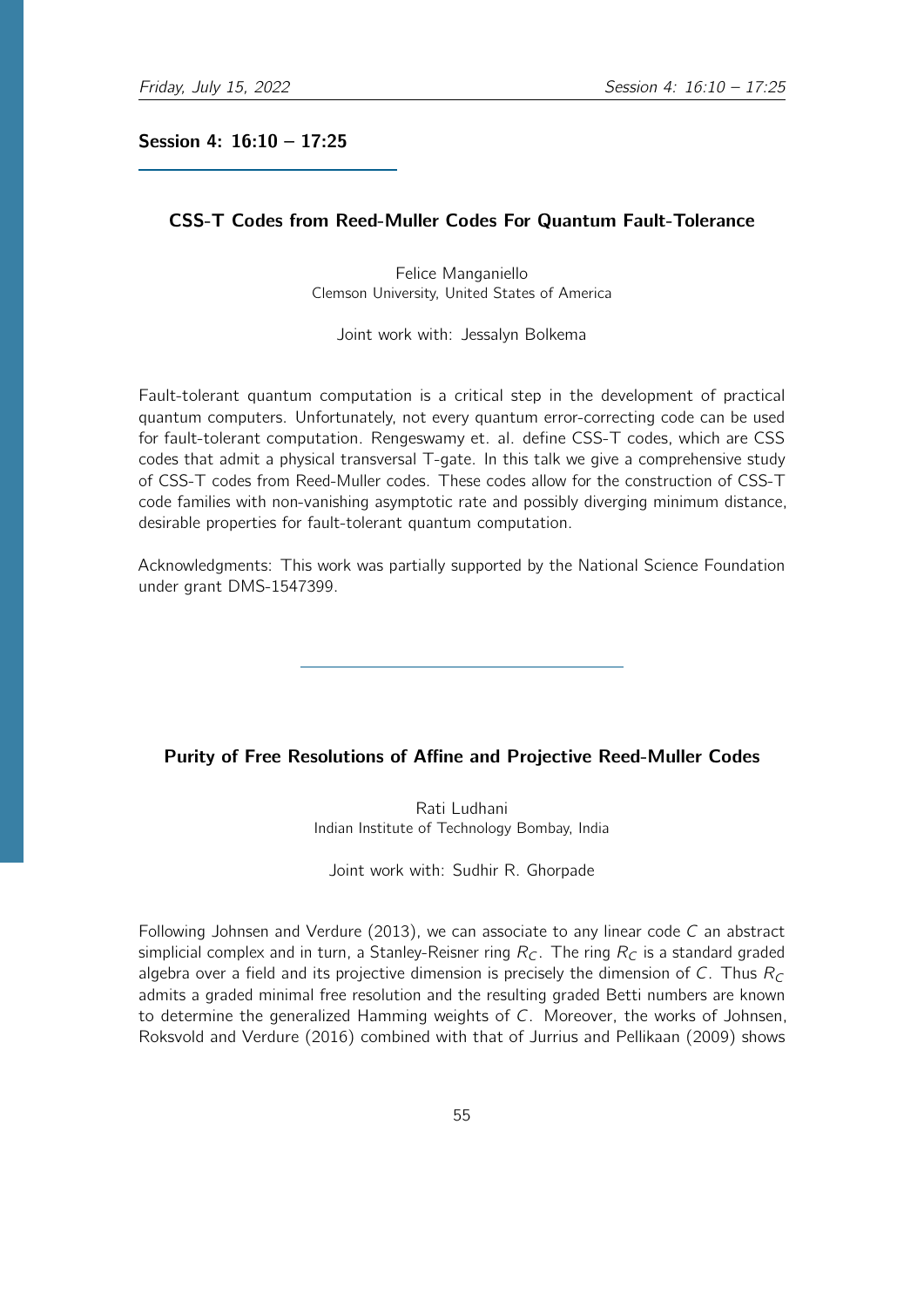<span id="page-58-1"></span>that several classical parameters of a code can be determined by the Betti numbers of the code and its elongations. Thus, explicitly determining the Betti numbers of a code is interesting and useful. However, it is in general, a difficult problem. But this problem becomes easy when the corresponding minimal free resolutions is known to be pure. So we may ask whether the minimal free resolutions of some classical families of codes (or rather, of their Stanley-Reisner rings) are pure. For instance, this is always the case in the case of Reed-Solomon codes.

The question of purity of the minimal free resolution of (generalized or affine) Reed-Muller codes was considered by Ghorpade and Singh (2020). They showed that the resolution is pure in some cases and it is not pure in many other cases. We take up the missing cases and obtain a complete characterization of the purity of graded minimal free resolutions of Stanley-Reisner rings associated to generalized Reed-Muller codes of an arbitrary order. Next, we consider the family of projective Reed-Muller codes, which were introduced by Lachaud (1988) and Sørensen (1991), and have been of considerable interest since then. We shall also give a complete characterization of the purity of minimal free resolutions of projective Reed-Muller codes of an arbitrary order.

#### <span id="page-58-0"></span>New advances in permutation decoding of first-order Reed-Muller codes

José Joaquín Bernal Universidad de Murcia, Spain

Joint work with: Juan Jacobo Simón

In this work we define a variation of the classical permutation decoding algorithm which is valid for any affine-invariant code with respect to a specific kind of information sets (we refer to it as Algorithm II). In particular, it can be used successfully for first-order Reed-Muller codes,  $R(1, m)$ , with respect to the information sets introduced in [1]. Then, under some simple conditions, we show that this algorithm improves notably the number of errors we can correct in comparison with the known results. Fixed an information set for a given linear code, the permutation decoding algorithm (e.g. [2]) uses a special set of its permutation automorphisms called s-PD-set, where s represents the number of errors it is able to correct. Then, the idea of permutation decoding is to apply the elements of the PD-set to the received vector until the errors are moved out of the fixed information set. The existence of PD-sets relies on the information set previously taken as reference.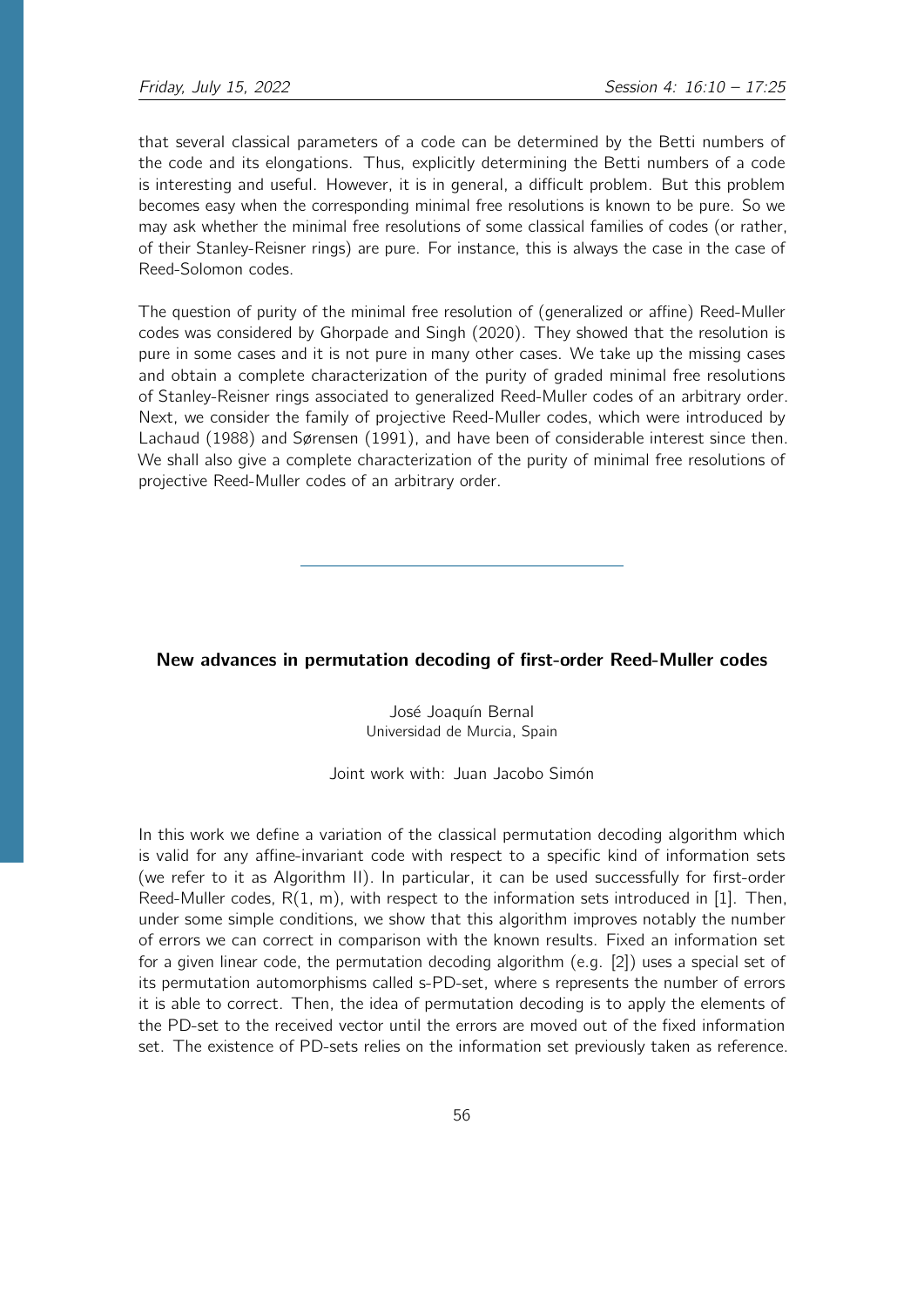| m  | r, | rn |    |    | R?        | Algorithm II | m   | r,  | r,  |      | Β1   | Β2   | Algorithm II |
|----|----|----|----|----|-----------|--------------|-----|-----|-----|------|------|------|--------------|
| 4  | h  |    |    |    |           | ט            |     | 23  | 89  | 170  | 128  | 169  | 266          |
| 6  | Q  |    |    | ⌒  | 8         | 13           | ר ו | 13  | 315 | 315  | 256  | 314  | 629          |
| 8  |    | 15 | 28 | 16 | <b>07</b> | 44           | 14  | 43  | 381 | 1092 | 1024 | 1091 | 1523         |
| 9  | 73 |    | 51 | 32 | 50        | 62           | 15  | 151 | 217 | 2047 | 2048 | 2047 | 2386         |
| 10 |    | 93 | 93 | 64 | 92        | 185          | 16  | 257 | 255 | 3855 | 2048 | 3854 | 4334         |

<span id="page-59-0"></span>Table 0.1: Number of corrected errors

Many authors have studied families of codes for which it is possible to develop methods to find PD-sets with respect to certain types of information sets. In this paper, our interest is the family of Reed-Muller codes. The problem of applying permutation decoding to Reed-Muller codes has been addressed for many authors earlier, see for instance [3], [6], [7]. We present a slight modification of the notion of PD-set that allows us to apply the procedure with respect to certain type of information sets, in particular, it can be applied taking as reference the information sets given in [1]. Then, we use these new sets to define a new algorithm that relies on their properties and the algebraic structure of affine-invariant codes. We can achieve this main result:

**Theorem 2.** Let  $R(1, m)$  be the first-order Reed-Muller code of length  $2^m$ , ( $m \in \mathbb{N}$ ,  $m > 2$ ). Let  $n = 2^m - 1 = r_1 \cdot r_2$  with gcd  $(r_1, r_2) = 1, r_1, r_2 > 1$  and  $\text{Ord}_{r_1}(2) = m$ . Then we can correct up to s errors by using Algorithm II where

$$
s=(\lambda_0+1)\cdot r_2-1
$$

and  $\lambda_0 = \max\left\{\lambda \mid m < \left\lceil \frac{r_1}{\lambda} \right\rceil\right\}.$ 

By using Theorem 1 we obtain the results contained in Table [0.1.](#page-59-0) We compare them we the best known results on this topic. Specifically: Column A refers to [4] and Columns B1, B2 refer to two different results in [5].

This work was supported by the Spanish Government under Grant PID2020-113206GB-100 funded by MCIN/AEI/10.13039/501100011033.

#### **References**

- [1] J. J. Bernal and J. J. Simón, "Information sets from defining sets for Reed-Muller codes of first and second order", IEEE Trans. Inform. Theory, vol. 64 , no. 10 , pp. 6484 − 6497, 2018.
- [2] W. C. Huffman, "Codes and Groups", in Handbook of Coding Theory, vol II, V. S. Pless, W. C. Huffman and R. A. Brualdi Eds. Amsterdam. NorthHolland, 1998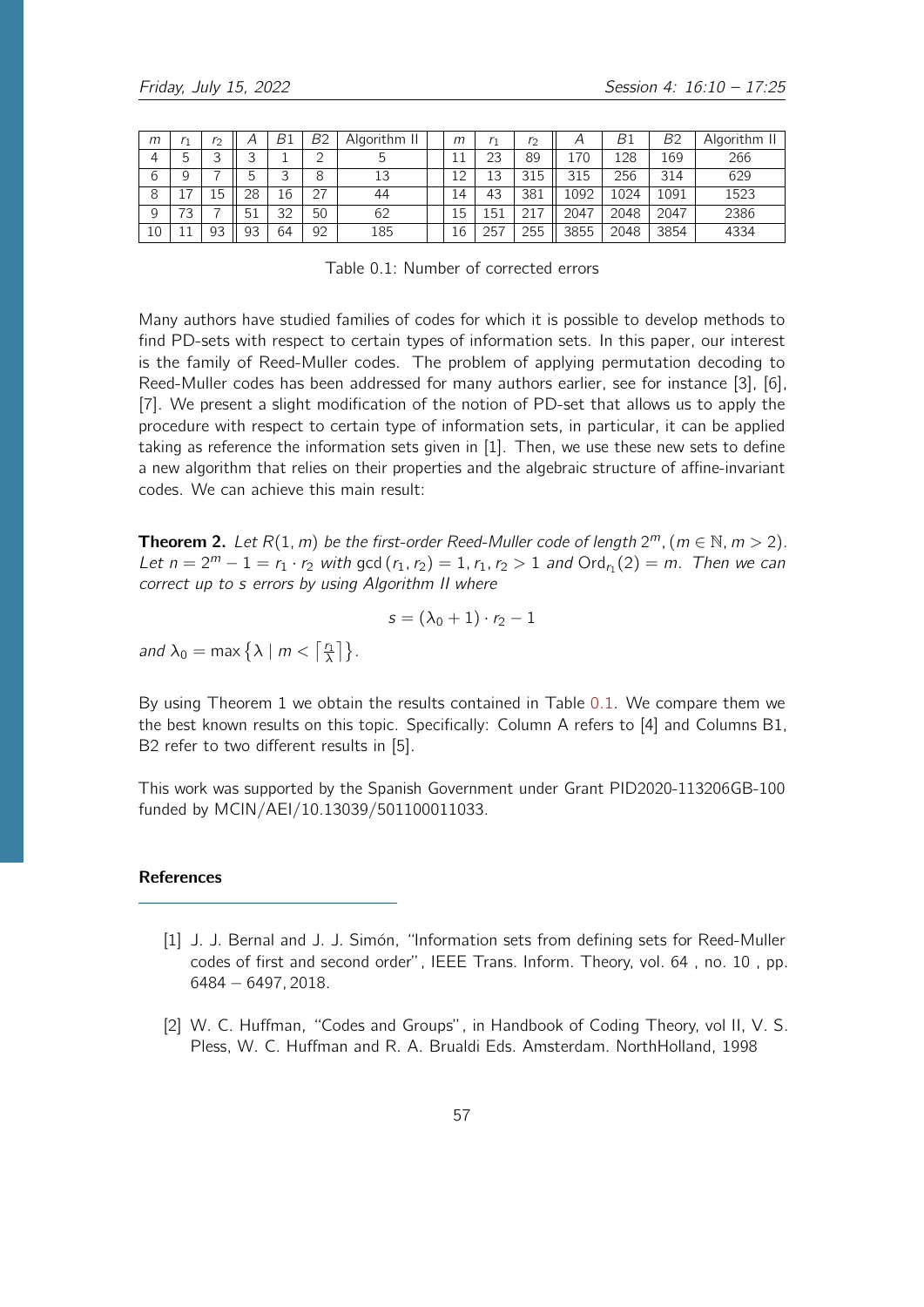- <span id="page-60-1"></span>[3] J. D. Key, T. P. McDonough, V. C. Mavron, "Information sets and partial permutation decoding for codes from finite geometries", Finite Fields Appl. vol 12, pp. 232-247, 2006.
- [4] J. D. Key, T. P. McDonough, V. C. Mavron, "Reed-Muller codes and permutation decoding", Discrete Mathematics vol 310 , pp. 3114 − 3119, 2010.
- [5] J. D. Key, T. P. McDonough, V. C. Mavron, "Improved partial permutation decoding for Reed-Muller codes", Discrete Mathematics vol 340, no. 4 pp. 665 − 682, 2016.
- [6] H-J Kroll, R. Vincenti, "PD-sets for binary RM-codes and the codes related to the Klein quadric and to the Schubert variety of PG(5,2)", Discrete Mathematics vol 308, pp. 408-414, 2006.
- [7] P. Seneviratne. "Partial permuation decoding for the first-order Reed-Muller codes", Discrete Mathematics vol 309, pp. 1967-1970, 2009.

#### <span id="page-60-0"></span>Free Resolutions and Generalized Hamming Weights of binary linear codes

Edgar Martínez-Moro University of Valladolid, Castilla, Spain

Joint work with: I. García-Marco, I. Márquez-Corbella, Y. Pitones

In this work, we explore the relationship between free resolution of some monomial ideals and Generalized Hamming Weights (GHWs) of binary codes. More precisely, we look for a structure smaller than the set of codewords of minimal support that provides us some information about the GHWs. We prove that the first and second generalized Hamming weight of a binary linear code can be computed (by means of a graded free resolution) from a set of monomials associated to a binomial ideal related with the code. Moreover, the remaining weights are bounded by the Betti numbers for that set.

Keywords: Generalized Hamming Weight, Graded free resolution, Second distance, Binary code.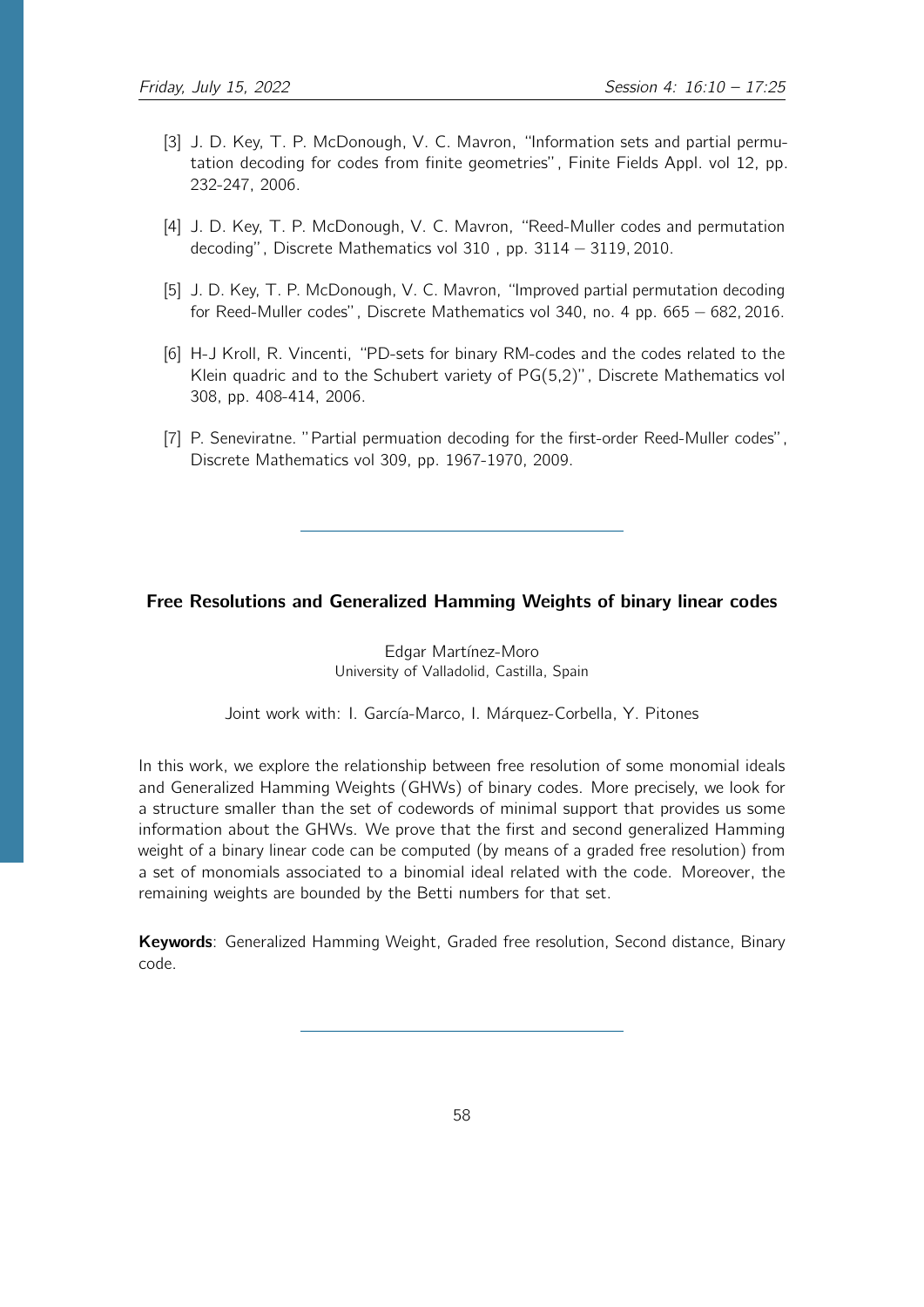# <span id="page-61-0"></span>Speaker Index

Ozbudak ¨ Ferruh, [19](#page-21-3) Abreu Zita, [3](#page-5-1) Almeida Paulo, [34](#page-36-1) Anupindi Vishnupriya, [24](#page-26-3) Baldi Marco, [42](#page-44-2) Bariffi Jessica, [33](#page-35-1) Battarbee Christopher, [37](#page-39-2) Berardini Elena, [24](#page-26-3) Bernal José Joaquín, [56](#page-58-1) Camps-Moreno Eduardo, [28](#page-30-3) Can Mahir Bilen, [53](#page-55-2) Costello Daniel, [30](#page-32-1) Etzion Tuvi, [48](#page-50-3) Freij-Hollanti Ragnar, [16](#page-18-1) Ghorpade Sudhir R., [51](#page-53-2) Gluesing-Luerssen Heide, [14](#page-16-3) Grassl

Markus, [2](#page-4-5) Hieta-aho Erik, [45](#page-47-4) Hormann Felicitas, [22](#page-24-1) Iezzi Annamaria, [26](#page-28-2) Iglesias Curto José Ignacio, [26](#page-28-2) Islam Habibul, [28](#page-30-3) Jany Benjamin, [17](#page-19-2) **Jerkovits** Thomas, [19](#page-21-3) Kılıç Altan, [44](#page-46-1) Kahrobaei Delaram, [36](#page-38-6) Ke Junming, [40](#page-42-2) Kyureghyan Gohar, [9](#page-11-3) López-Permouth Sergio, [29](#page-31-1) Lecoz Corentin, [37](#page-39-2) Lieb Julia, [2](#page-4-5) Lobillo Francisco Javier, [31](#page-33-4) Ludhani Rati, [55](#page-57-3)